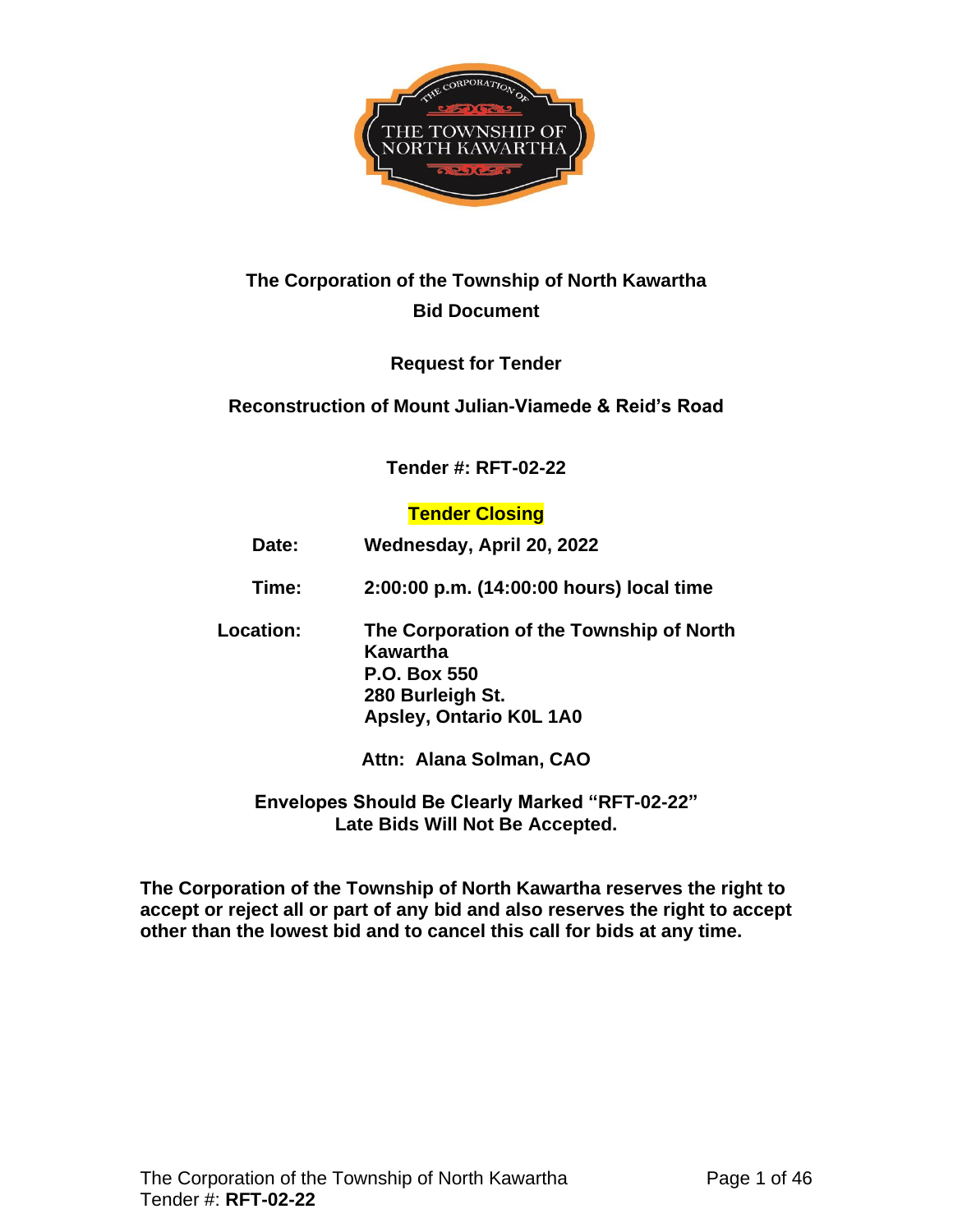### **Table of Contents**

| 1.<br>2.<br>3.<br>4.<br>5.<br>6.<br>7.<br>8.<br>9. | Amendments to "Standard Terms and Conditions" 6   |  |
|----------------------------------------------------|---------------------------------------------------|--|
| 1.                                                 |                                                   |  |
| 2.                                                 |                                                   |  |
| 3.                                                 |                                                   |  |
| 4.                                                 |                                                   |  |
| 5.                                                 |                                                   |  |
| 6.                                                 |                                                   |  |
| 7.                                                 |                                                   |  |
|                                                    |                                                   |  |
| 8.                                                 |                                                   |  |
| 9.                                                 | Insurance and Workplace Safety Insurance Board 10 |  |
| 10.                                                |                                                   |  |
| 11.                                                |                                                   |  |
| 12.                                                |                                                   |  |
| 17.                                                |                                                   |  |
| 18.                                                |                                                   |  |
| 19.                                                |                                                   |  |
| 20.                                                |                                                   |  |
| 21.                                                |                                                   |  |
| 22.                                                |                                                   |  |
| 23.                                                |                                                   |  |
| 25.                                                | Laws, Regulations, Permits, Fees and Licences 15  |  |
| 26.                                                |                                                   |  |
| 27.                                                |                                                   |  |
| 28.                                                |                                                   |  |
| 29.                                                |                                                   |  |
| 30.                                                |                                                   |  |
| 31.                                                |                                                   |  |
| 32.                                                |                                                   |  |
| 33.                                                |                                                   |  |
| 34.                                                |                                                   |  |
| 35.                                                |                                                   |  |
| 36.                                                |                                                   |  |
| 37.                                                |                                                   |  |
|                                                    |                                                   |  |
|                                                    |                                                   |  |
|                                                    |                                                   |  |
| 1.                                                 |                                                   |  |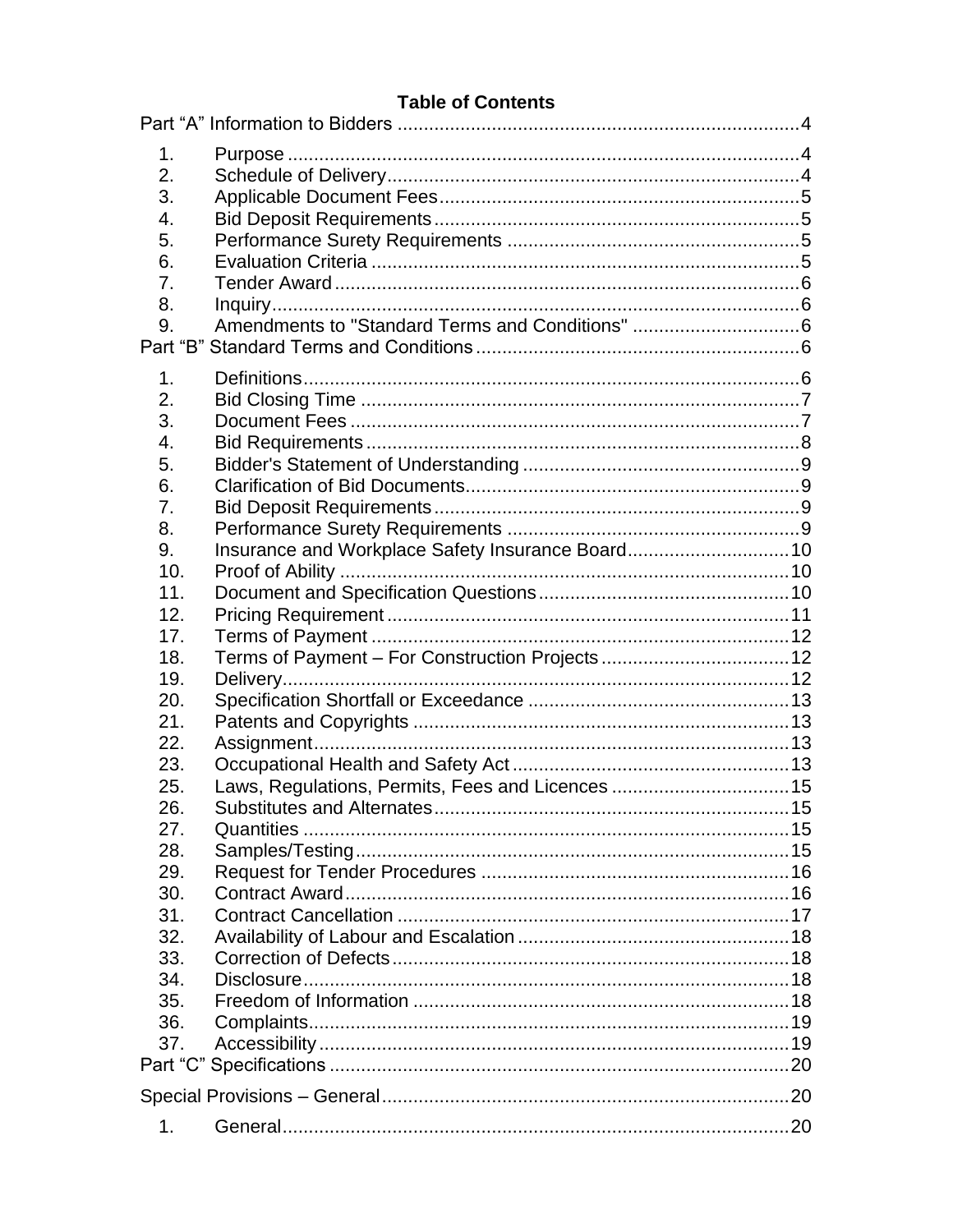| $\mathbf 1$ . |                                                                 |  |
|---------------|-----------------------------------------------------------------|--|
| 2.            |                                                                 |  |
| 3.            |                                                                 |  |
| 4.            |                                                                 |  |
| 5.            |                                                                 |  |
| 6.            |                                                                 |  |
| 7.            |                                                                 |  |
| 8.            |                                                                 |  |
| 9.            |                                                                 |  |
| 10.           |                                                                 |  |
| 11.           |                                                                 |  |
| 12.           |                                                                 |  |
| 13.           |                                                                 |  |
| 14.           |                                                                 |  |
| 15.           |                                                                 |  |
| 16.           |                                                                 |  |
| 17.           |                                                                 |  |
| 18.           |                                                                 |  |
| 19.           |                                                                 |  |
| 20.           |                                                                 |  |
| 21.           |                                                                 |  |
|               |                                                                 |  |
| 22.           |                                                                 |  |
| 23.           |                                                                 |  |
| 24.           |                                                                 |  |
| 25.           | Remove and Reinstall Mailboxes/Road Signs - Item 1.09 & 1.1028  |  |
| 26.           |                                                                 |  |
| 27.           |                                                                 |  |
| 28.           |                                                                 |  |
| 29.           |                                                                 |  |
| 30.           | Culverts (Driveway & Cross) - Items 2.01 to 2.05 30             |  |
| 31.           |                                                                 |  |
| 32.           |                                                                 |  |
| 33.           |                                                                 |  |
| 34.           | Hot Mix Asphalt Surface Course - Item 4.01a (OPTION a)31        |  |
| 35.           | Double Surface Treatment - Items 4.01b (OPTION b)32             |  |
| 36.           |                                                                 |  |
| 37.           |                                                                 |  |
| 38.           |                                                                 |  |
| 39.           |                                                                 |  |
| 40.           | Steel Beam Traffic Barrier - Items 5.05 to 5.07 (Provisional)33 |  |
| 41.           | Pre-Construction Survey - Item 5.08 (Provisional)34             |  |
| 42.           | Hot Mix Asphalt - Base Course - Item 5.09 (Provisional) 35      |  |
|               |                                                                 |  |
|               | Terms and Conditions - Agreement Acknowledgement45              |  |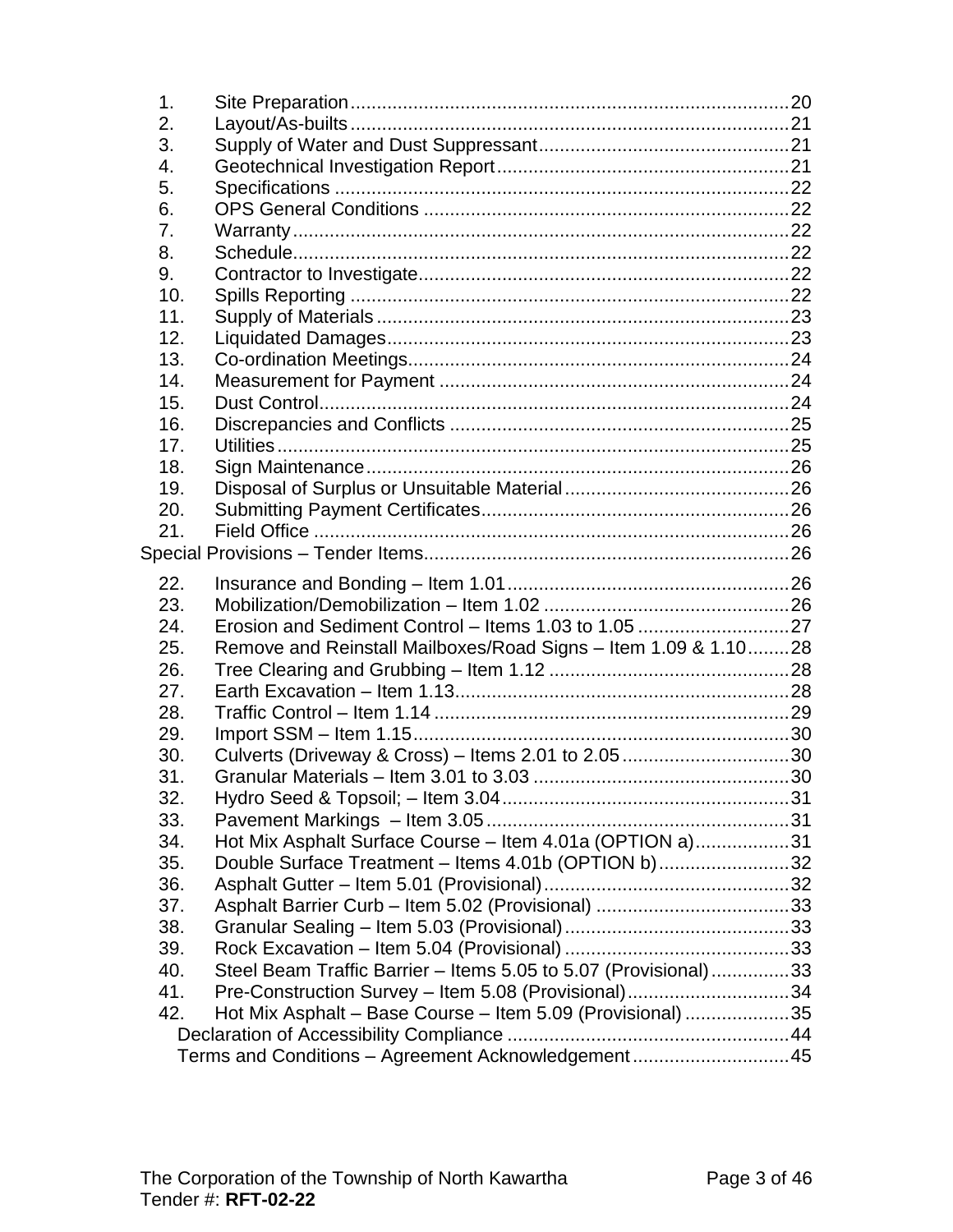#### <span id="page-3-0"></span>**Part "A" Information to Bidders**

#### <span id="page-3-1"></span>**1. Purpose**

The Township of North Kawartha is seeking bids for the Reconstruction of Mount Julian-Viamede & Reid's Road. The project consists of approximately 4.8km of rural roadway reconstruction. The reconstruction includes but is not limited to; removal of existing asphalt/base, removal and installation of culverts/drainage structures, ditching, vertical alignment improvements, placement of hot-mix asphalt and/or surface treatment, and restoration.

Bidders shall note that due to limited budgets, the Township requests two options for surface works (Hot-Mix Asphalt 'a' & Double Surface Treatment 'b'). Bidders shall provide costs for both options.

In addition to the two options, the Township requests a provisional cost for the placement of an HL8 Base course on Mount Julian Viamede.

### <span id="page-3-2"></span>**2. Schedule of Delivery**

Bidders shall note the below schedule and the on-going Archeological Study for this project. At this time only Stage 1 is required; however, it is anticipated that a Stage 2 Archeological Study will be required. Contingent on the completion of the Stage 2 Study, some components of the project may be delayed or cancelled.

Construction will take place as soon as it is seen fit by the Roads Supervisor or their designate and after the award from Council and completion of the Stage 2 Archeological Study, contingent on specific requirements that are borne from the completion of the Stage 2 Archeological Study.

| RFT-02-22 Schedule                                    |                            |  |  |  |  |
|-------------------------------------------------------|----------------------------|--|--|--|--|
| <b>Issue Date</b>                                     | Wednesday, March 16, 2022  |  |  |  |  |
| Stage 1 Archeological Study<br>(anticipated complete) | Friday, March 18, 2022     |  |  |  |  |
| Last Day for Inquiries                                | Tuesday, April 12, 2022    |  |  |  |  |
| <b>Closing Date</b>                                   | Tuesday, April 19, 2022    |  |  |  |  |
| Stage 2 Archeological Study<br>(anticipated complete) | Friday, April 30, 2022     |  |  |  |  |
| <b>Council Award</b>                                  | Tuesday, May 3, 2022       |  |  |  |  |
| <b>Construction Start</b>                             | Monday, May 30, 2022       |  |  |  |  |
| <b>Substantial Completion</b>                         | Friday, September 30, 2022 |  |  |  |  |

The contractor shall be prepared to start construction as early as May 30, 2022.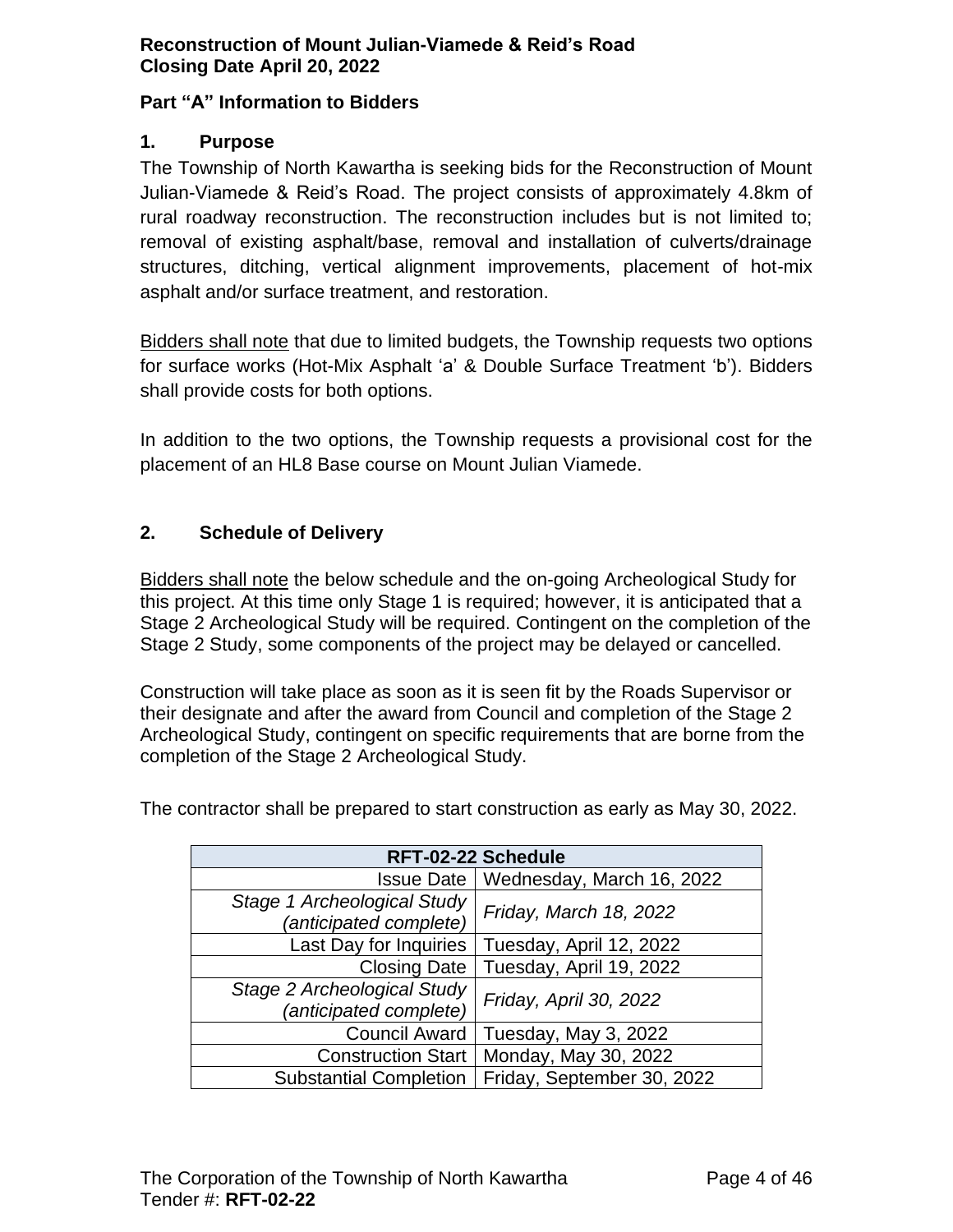### <span id="page-4-0"></span>**3. Applicable Document Fees**

None required

#### <span id="page-4-1"></span>**4. Bid Deposit Requirements**

None required

### <span id="page-4-2"></span>**5. Performance Surety Requirements**

Upon award the Contractor shall provide the following:

- (1) Performance Bond in the amount of 100% of the Tenderer's Total Bid and;
- (2) Labour and Material Payment Bond in the amount of 100% of the Tenderer's Total Bid.

The Performance Bond shall be maintained in force for a period of one year from the date of Substantial Performance of the work and shall be from a recognized surety company doing business in the Province of Ontario.

The first year of all warranties are to be secured by the Performance Bond.

To ensure that Contract performance security will be available, each tenderer shall include with their tender, an Agreement to Bond on a form provided by the surety company.

Tenderers are required to bid separately on each item and shall not include the costs of a Labour and Material Payment Bond in the price for a Performance Bond and vice versa.

### <span id="page-4-3"></span>**6. Evaluation Criteria**

An evaluation committee will review the submitted bids and selection will be based upon the following criteria in concurrence:

| <b>Criteria</b>                               | <b>Points</b> |
|-----------------------------------------------|---------------|
| <b>Completeness of Tender</b>                 | 15            |
| Delivery date as specified                    | 20            |
| Meeting all required specification criteria's | 25            |
| Lowest acceptable price                       | 40            |
| Total                                         |               |

Bidders are advised that only complete tenders will be reviewed and evaluated. Each bidder is asked to submit: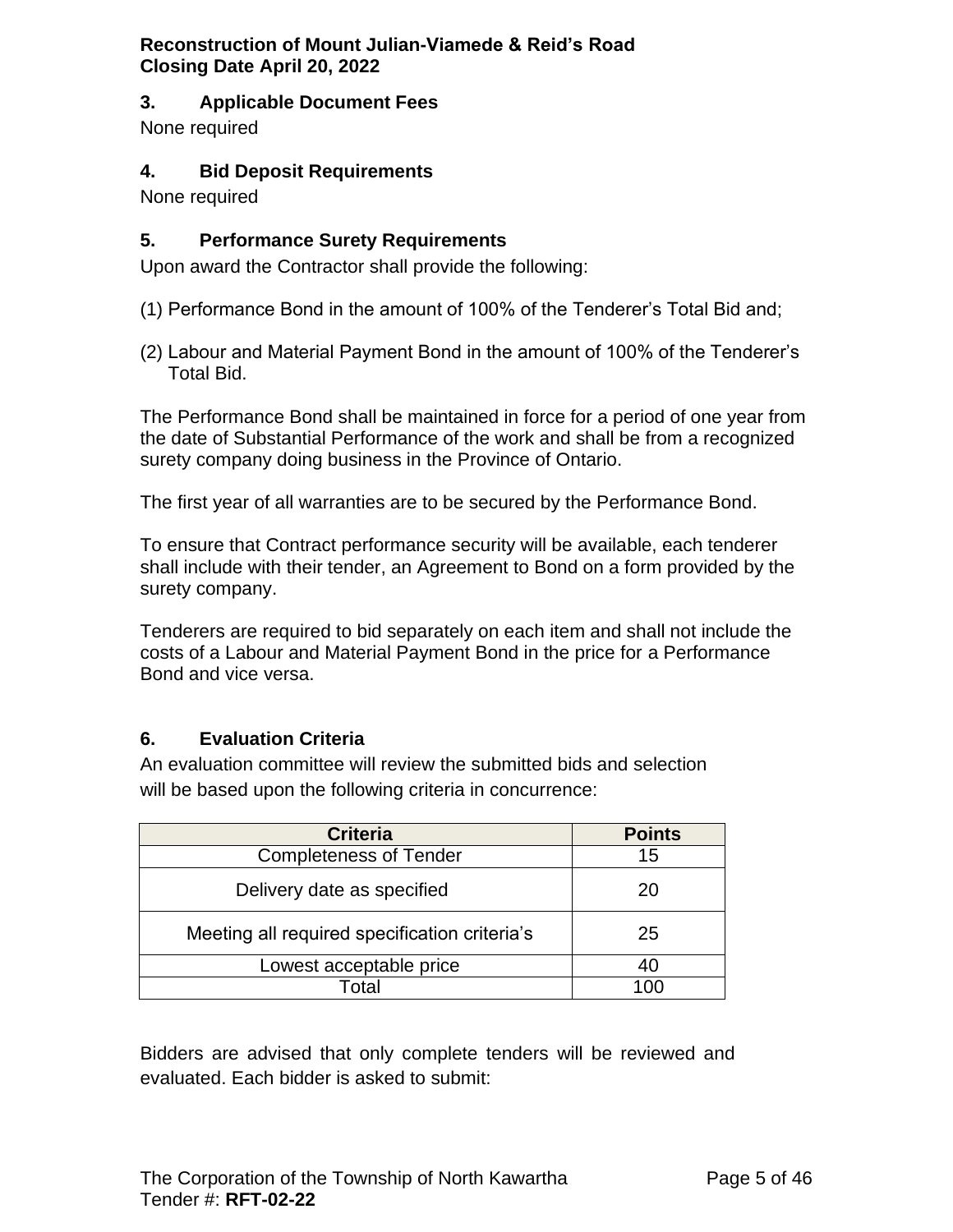- one (1) original,
- one (1) copy of their complete bid, and
- one (1) electronic copy on a USB stick.

# <span id="page-5-0"></span>**7. Tender Award**

After an initial review of the tenders, bidders may be interviewed and requested to provide clarification of specifications or any included information that has been provided within the bid.

Tender award will be made based upon the highest scored compliant proponent in the evaluation process. The Corporation of the Township of North Kawartha reserves the right to accept or reject all or part of any bid and also reserves the right to accept other than the lowest bid and to cancel this call for bids at any time.

### <span id="page-5-1"></span>**8. Inquiry**

Any inquiries regarding the interpretation or specifications of this Request for Tender shall be directed to the office of the Township of North Kawartha & Engage Engineering in writing, attention:

Jeff Waldon, Roads Supervisor, *[j.waldon@northkawartha.ca](mailto:j.waldon@northkawartha.ca)* 

&

Travis Wilson, Construction Services Manager, [travis@engageeng.ca](mailto:travis@engageeng.ca)

**No questions will be accepted after Tuesday, April 12, 2022 at 12:00 p.m.**

### <span id="page-5-2"></span>**9. Amendments to "Standard Terms and Conditions"**

Where amendments to the municipality's "Standard Terms and Conditions" are contained herein, it should be noted that these amendments supersede any of the foregoing Terms and Conditions.

None

### <span id="page-5-3"></span>**Part "B" Standard Terms and Conditions**

#### <span id="page-5-4"></span>**1. Definitions**

| <b>Bid</b> | The document issued by the municipality in response to which<br>Tenders are invited for the performance of the work or supply of<br>equipment. |
|------------|------------------------------------------------------------------------------------------------------------------------------------------------|
|------------|------------------------------------------------------------------------------------------------------------------------------------------------|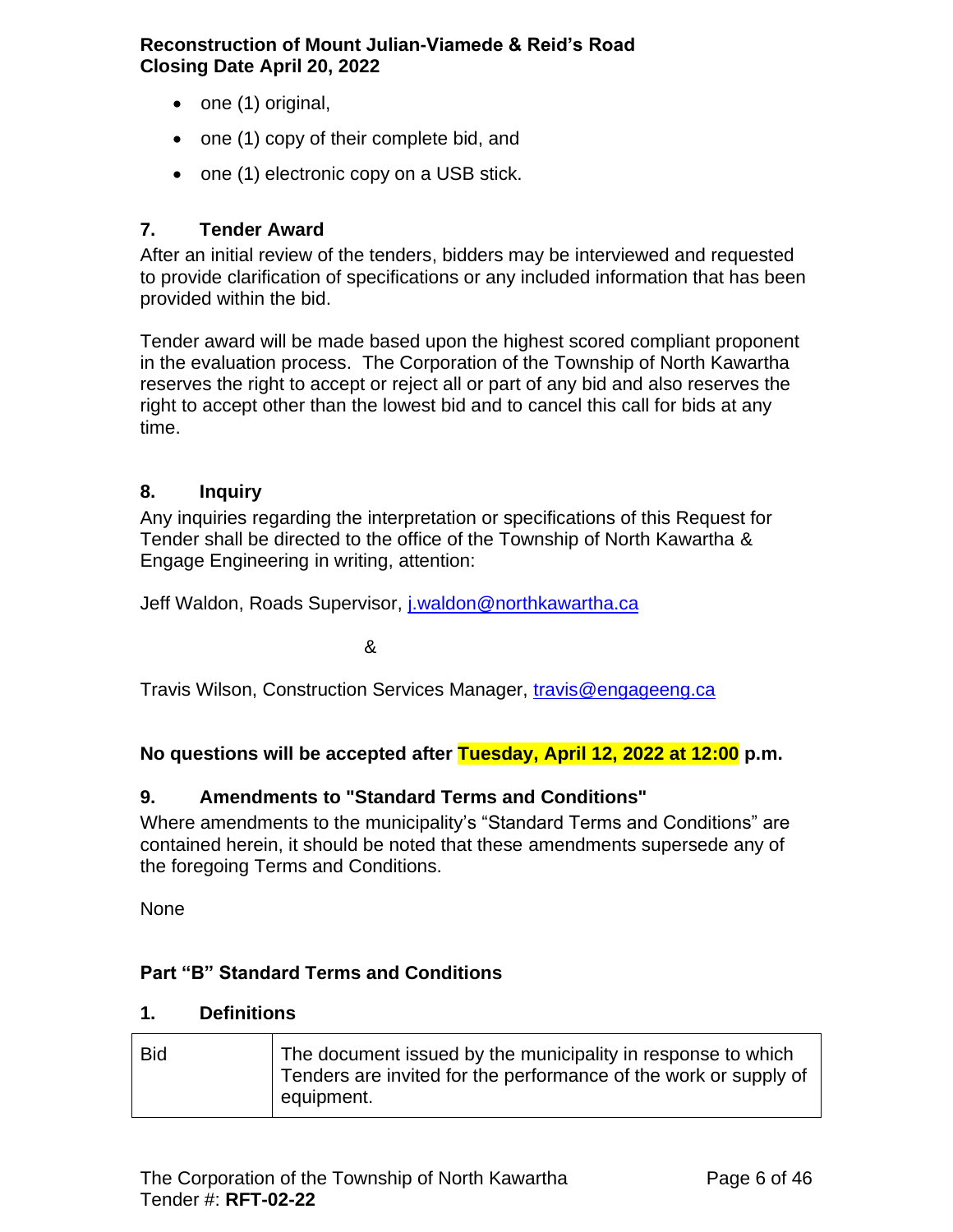| <b>Bidder</b>      | A person (s), firm(s) or corporation(s) who has submitted a bid.                                                                                                                                                                                           |
|--------------------|------------------------------------------------------------------------------------------------------------------------------------------------------------------------------------------------------------------------------------------------------------|
| Company            | The person(s), firm(s) or corporation(s) to whom the municipality<br>has awarded the contract.                                                                                                                                                             |
| Contract           | One or a combination of any of the following: the purchase<br>order authorizing the company to do the work, the tender, the<br>bonds or security (if any), the company's tender, and change<br>notices, appendices, and addenda (if any), formal contract. |
| Municipality       | The Township of North Kawartha, its successors and assigns.                                                                                                                                                                                                |
| Equipment          | The materials, machinery, assemblies, instruments, devices or<br>articles as the case may be, or components thereof, which are<br>the subject of the contract.                                                                                             |
| Notice of<br>Award | Notice provided to the successful bidder of contract award.                                                                                                                                                                                                |
| Subcontractor      | A person(s), firm(s) or corporation(s) having a contract with the<br>company for any part of the work.                                                                                                                                                     |
| <b>Work</b>        | All materials, equipment fixtures, services, supplies, and acts<br>required to be done, furnished and/or performed by the<br>company.                                                                                                                      |

# <span id="page-6-0"></span>**2. Bid Closing Time**

One original, one copy, and one electronic copy on a USB stick of the bid document, properly signed and sealed in an envelope, clearly marked "RFT-02- 22", shall arrive at the office of the CAO, Township of North Kawartha, 280 Burleigh St., Apsley, Ontario, K0L 1A0, no later than 2:00 p.m., Wednesday, April 20, 2022. Late bids shall not be accepted; however, they shall be time and date stamped and will remain unopened.

The time registered on the office wall clock will be considered the official time when determining exact time of submission.

Due to COVID-19, tenders will be opened in an electronic meeting format at 2:15 p.m. on Wednesday, April 20, 2022. Persons wishing to attend the opening electronically may request an invitation by providing the RFT number, their name, and email address to the Treasurer at *j.everett@northkawartha.ca*.

### <span id="page-6-1"></span>**3. Document Fees**

When a document fee is applicable, the bidder must have previously purchased the respective document.

See Part "A" Information to Bidders, which forms part of this bid document.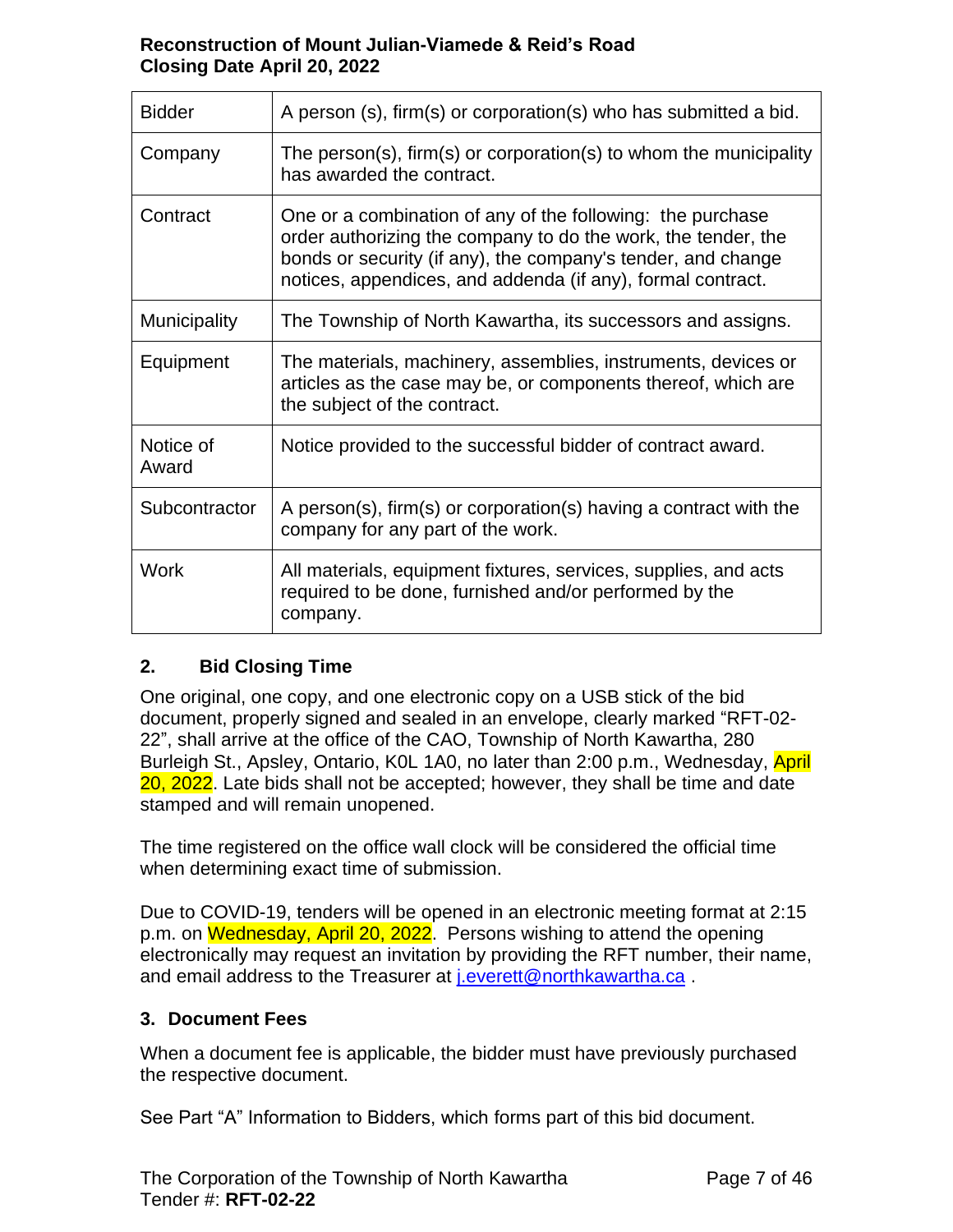### <span id="page-7-0"></span>**4. Bid Requirements**

Bidders are required to conform to the conditions listed below and those failing to do so may be subject to disqualification.

- a) Bids must be submitted on the bid form supplied by the municipality. Bid submissions must not be restricted by a statement added to the bid form or by a covering letter, or by alterations to the bid form supplied unless otherwise provided in the bid document.
- b) Bid submissions shall consist of "Part "D" Bid Form" and all other sections and requirements as requested within the bid document. See "Part "D" Bid Form" for all requirements requested within the bid document.
- c) The Bid Form shall be signed in the space(s) provided by a duly authorized official of the entity bidding. If a joint bid is submitted, it shall be signed on behalf of each of the bidders and if the signing authority for both bidders is vested in one individual, he/she shall sign separately on their behalf. Signatures on behalf of non-incorporated bodies or by individuals shall be witnessed. In the case of an incorporated company, the corporate seal should be affixed to the bid form adjacent to the authorized signature.
- d) Bids must be legible, written in ink or typewritten. Erasures, over-writing or strikeouts must be initialed by the person signing on behalf of the company.
- e) Adjustments by telephone, facsimile (Fax), e-mail or letter to a bid already submitted will not be considered. A bidder desiring to make adjustments to a bid must withdraw the bid and/or supersede it with a later bid submission prior to the specified bid closing time.
- f) Bids must be submitted in individually sealed envelopes and must clearly identify the name of the company, address of company, and RFT number on the outside of the envelope. Tenders received after closing time specified in the bid document will not be considered.

Faxed or Emailed Bid Submissions are not acceptable

- g) Delivery of the bid submission through a courier service shall be the responsibility of the bidder and shall result in the submission being rejected where:
	- i. Bid submission is delivered to a location other than which is stated on the submission and fails to be delivered to the Township of North Kawartha Municipal Office prior to the closing date and time; and/or
	- ii. Bid submission which is enclosed in the courier envelope that does not state, "Bid Document Enclosed" and is not removed from the courier's envelope prior to the closing date and time; and/or
	- iii. Bid submission is delivered later than the closing date and time.

The Corporation of the Township of North Kawartha Page 8 of 46 Tender #: **RFT-02-22**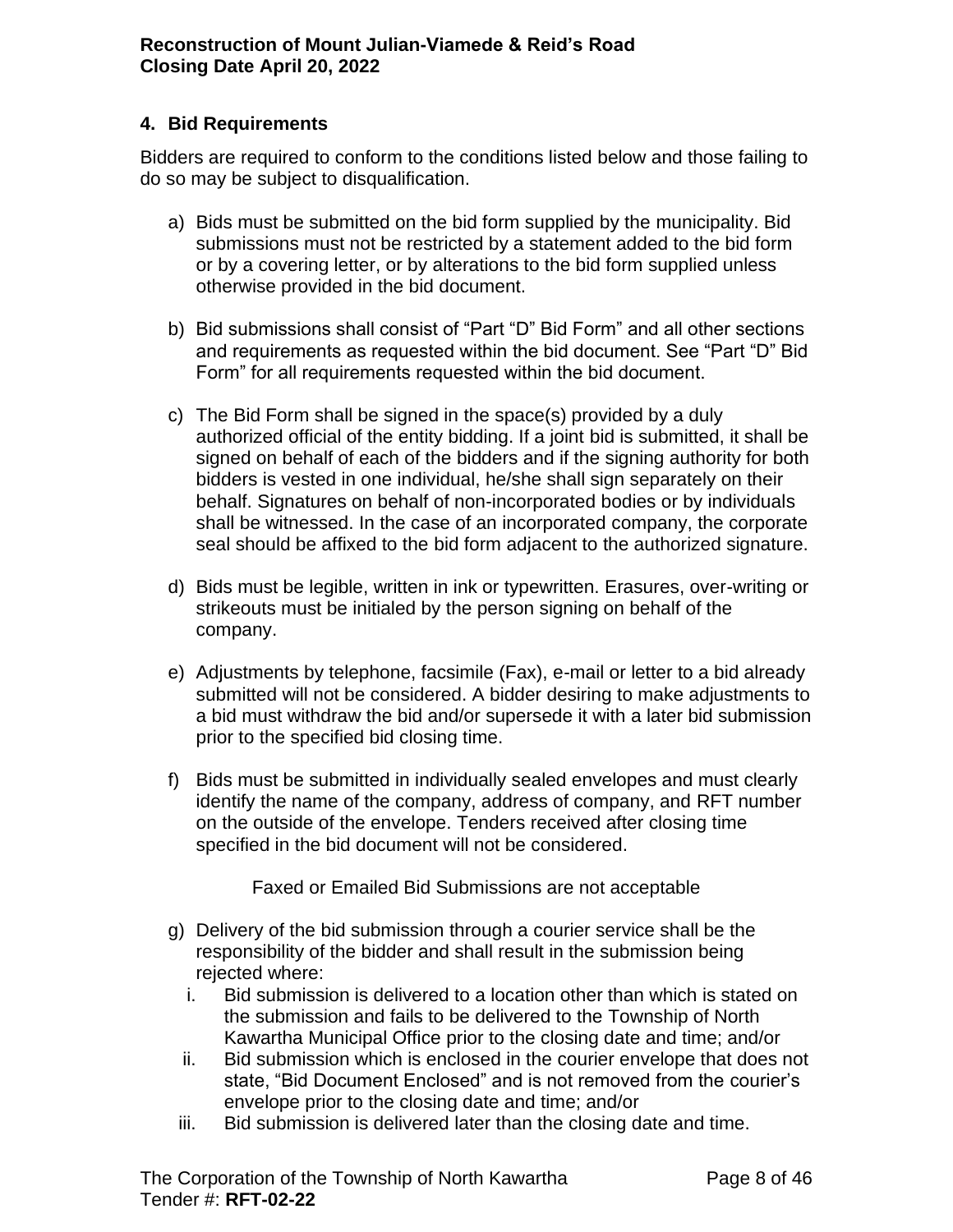h) Each item in the bid document shall be a reasonable price for such item. Bids that contain prices which appear to be unbalanced as to affect adversely the interest of the municipality may be rejected. The municipality will be the sole judge in this matter.

# <span id="page-8-0"></span>**5. Bidder's Statement of Understanding**

It is understood that the bidder has carefully examined all of the bid documents and has carefully examined the work to be performed under the contract if awarded. The bidder also understands and accepts the said bid documents, and for the prices set forth in the bid, hereby offers to furnish all labour, machinery, tools, apparatus and other means of implementation, and materials to complete the terms and conditions and requirements in strict accordance with the bid documents.

None of the conditions contained in the bidder's (seller's) standard or general (printed) conditions of sale shall be of any effect unless explicitly agreed to by the municipality as set forth or specifically referred to therein.

The bidder declares that his submission is not made in connection with any other bidder submitting an offer for the same commodity or commodities, and is in all respects fair and without collusion and fraud.

The contract shall be governed and interpreted in accordance with the laws of the Province of Ontario.

### <span id="page-8-1"></span>**6. Clarification of Bid Documents**

No officer, agent or employee of the municipality is authorized to alter orally any portion of these documents. During the period prior to submission of tenders, alterations will be issued as written addenda. The municipality will issue all written addenda to the Township of North Kawartha website at [www.northkawartha.ca/bidsandtenders](http://www.northkawartha.ca/bidsandtenders) . It is the bidder's responsibility to check for addenda prior to submission. The bidder shall list in its bid all addenda that were considered when its tender was prepared.

# <span id="page-8-2"></span>**7. Bid Deposit Requirements**

Bidders may be required to submit a bid deposit with each bid, which must be in the same envelope as the bid.

See Part "A" Information to Bidders, which form part of this bid document.

### <span id="page-8-3"></span>**8. Performance Surety Requirements**

Performance surety binding the company faithfully to fulfill the obligations of his/her bid as accepted, may be required by the municipality within ten (10) working days from the date of request.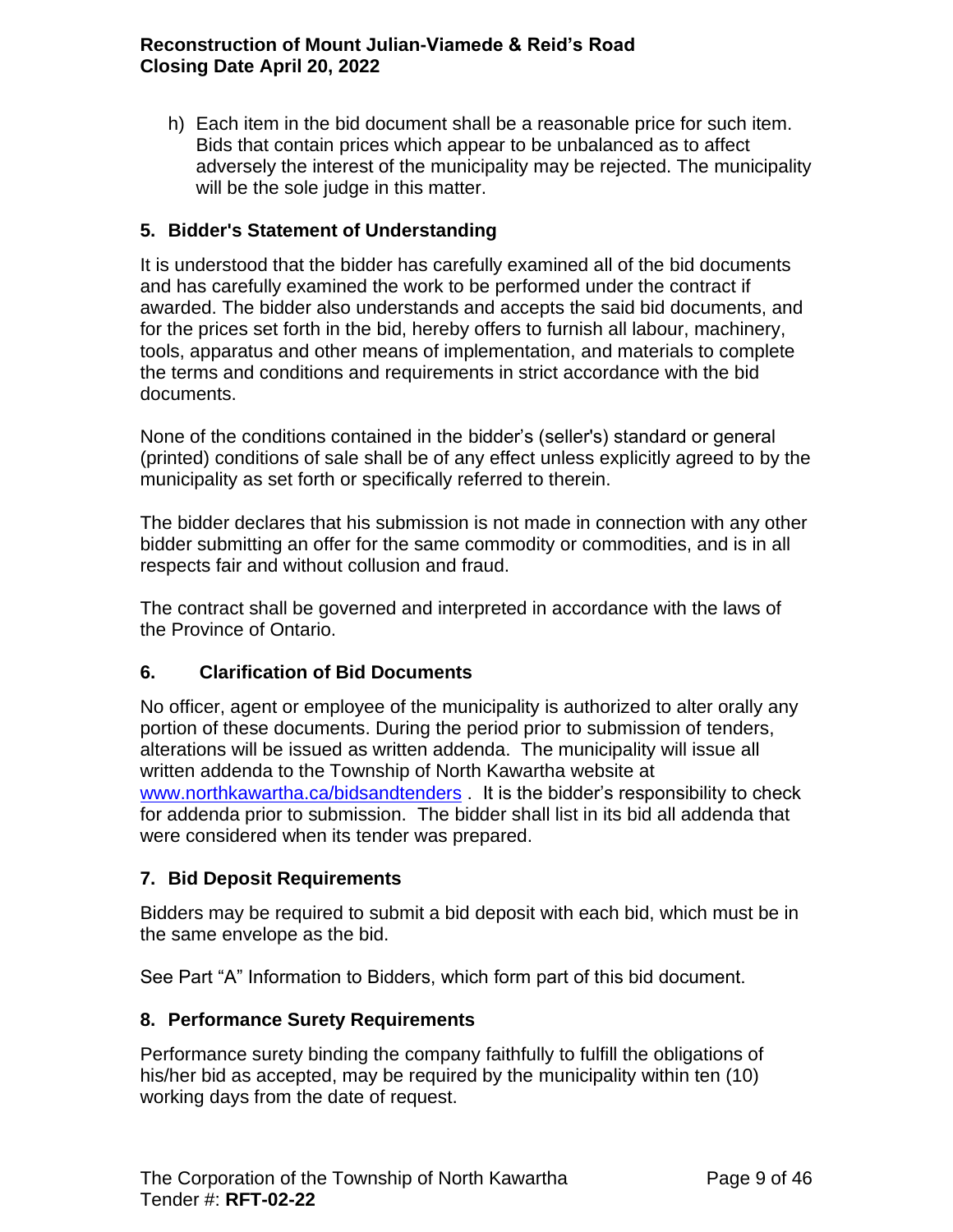See Part "A" Information to Bidders, which form part of this bid document.

### <span id="page-9-0"></span>**9. Insurance and Workplace Safety Insurance Board**

The successful bidder shall deliver a certified copy of the firm's Public Liability and Property Damage Insurance, and where applicable the bidder shall carry standard automobile and non-owned automobile liability insurance Policy for the works, within ten (10) working days of receiving the acceptance notice. Coverage shall be at least \$5,000,000.00 per incident, with the Township of North Kawartha named as insured. Additional coverage may be required.

The successful bidder will be required to submit proof of Workplace Safety Insurance Board Coverage, within ten (10) working days of receiving the acceptance notice and shall provide additional certificates as often as is deemed necessary by the municipality during the term of the contract to ensure continued good standing with the Workplace Safety & Insurance Board.

Failure to provide such proof shall result in cancellation of the contract.

### <span id="page-9-1"></span>**10.Proof of Ability**

The Bidder may be required to show, in terms of experience and facilities, evidence of its ability, as well as that of any proposed subcontractor, to perform the work by the specified delivery date.

#### <span id="page-9-2"></span>**11.Document and Specification Questions**

Bidders may ask questions for clarification on the tender document and specifications up until Tuesday, April 12, 2022 at 12:00 p.m. by contacting:

Jeff Waldon, Roads Supervisor, [j.waldon@northkawartha.ca](mailto:j.waldon@northkawartha.ca) & Travis Wilson, Construction Services Manager, [travis@engageeng.ca](mailto:travis@engageeng.ca)

All questions for clarification must be sent and received by email.

See Part "A #8." Information to Bidders, which form part of this bid document.

The submission of a bid shall indicate that the bidder agrees and warrants that they have examined the tender document and met or exceeded specifications as requested relevant thereto, and all the separate documents, drawings, specifications and addenda and that the bid submitted covers the cost of all the items required in the contract or supply of equipment. No claims for extras will be entertained on account of specifications, which could be discussed prior to the time bids were submitted.

See Part "C" Specifications, which form part of this bid document.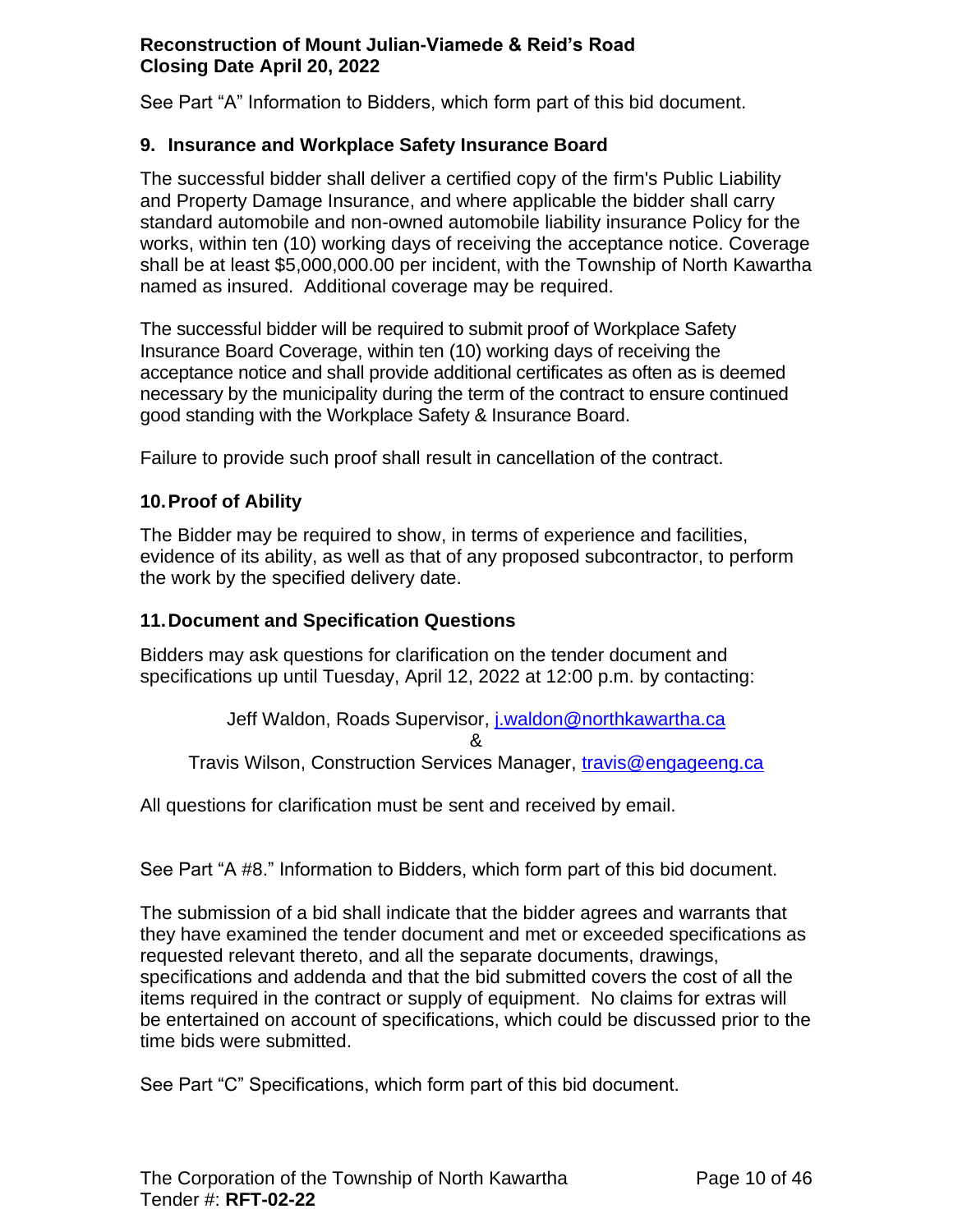### <span id="page-10-0"></span>**12.Pricing Requirement**

Prices shall be in Canadian funds, quoted separately for each item stipulated F.O.B. the point specified therein.

All prices bid shall include applicable taxes, customs duty, excise tax, freight, insurance and all other charges of every kind attributable to the work. Harmonized Sales Tax shall be shown as extra, unless otherwise specified. If the bidder intends to manufacture or fabricate any part of the work outside of Canada, it shall arrange its shipping procedures so that its agent or representative in Canada is the importer of record for customs purposes.

Except as may be provided in Part "C" Specifications, in the tender document, the prices bid shall not be subject to adjustment for any cost of the work to the company.

In the event of any discrepancy between the unit price and the extension, the unit price shall govern.

### **13. Disbursements**

In general, but not limited to, disbursements such as phone, fax, printing, courier, travel, meals, geotechnical engineering, and surveying fees are to be included. The Consultant will identify any costs believed not to be covered by any of the other items noted herein such as MOECP approval fees.

### **14. Errors and Omissions**

It is understood and acknowledged that while the R.F.T. includes specific requirements, a complete review and recommendation is required. Minor items not herein specified but obviously required, shall be provided as if specified. Any misinterpretation of requirements within this tender bid shall not relieve the bidder of the responsibility of providing the services or product as aforesaid.

#### **15. Bidders Indemnification**

The successful Bidder shall indemnify and save harmless the Municipality from and against all losses and all claims, demands, payments, lawsuits, actions, recoveries and judgements of every nature and description made, brought or recovered against the Municipality by reason of any act or omission of the Bidder, their agents or employees, in the execution of supply.

The successful bidder shall be responsible for any and all damages or claims for damages or injuries or accidents done or cause by them, their agents, sub-contractors or employees, resulting from the prosecution of the works, or any of their operations, or cause by reason of the existence of location or condition of the works, or of any materials, plant or machinery used thereon or therein, or neglect or

The Corporation of the Township of North Kawartha Page 11 of 46 Tender #: **RFT-02-22**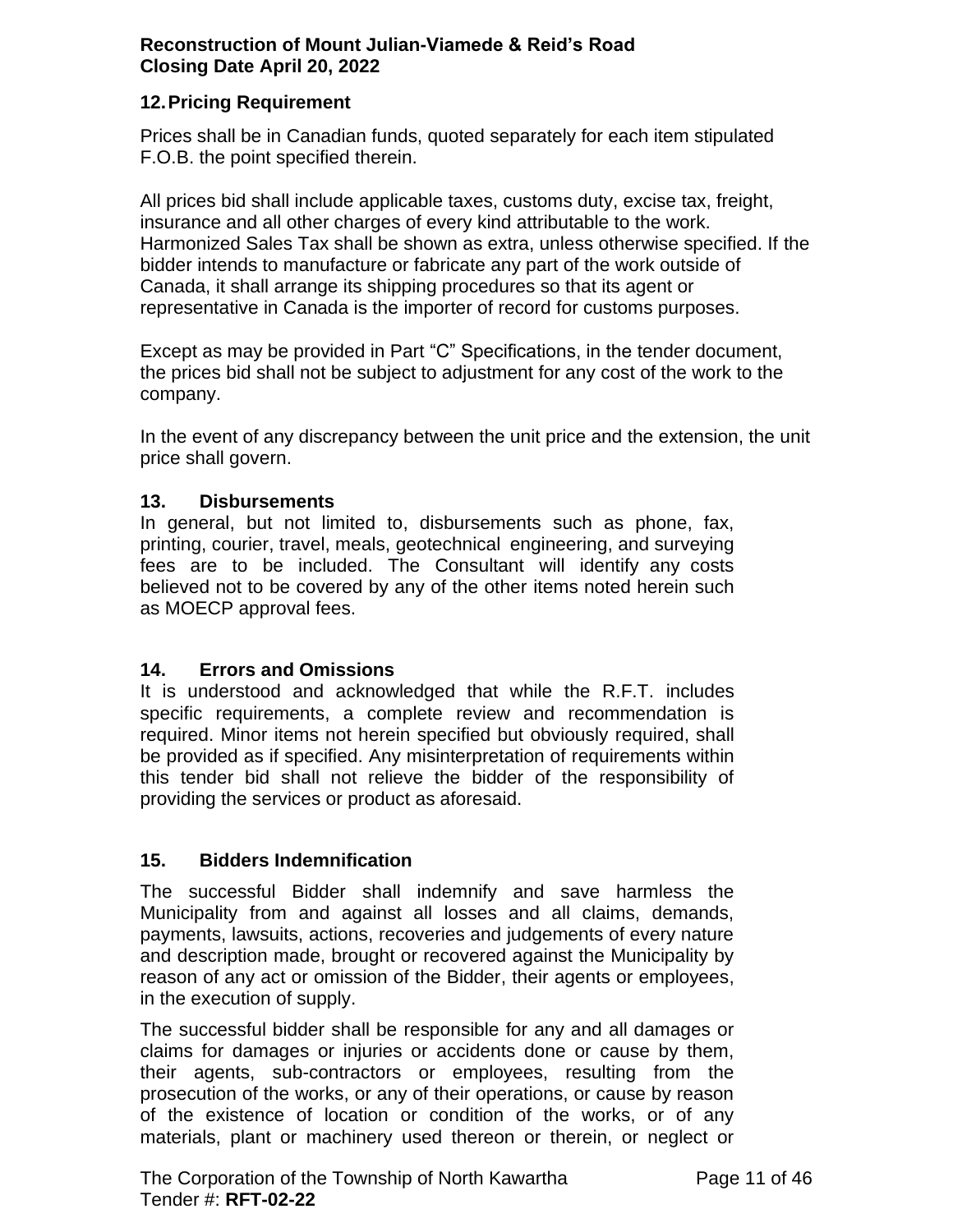omission on their part, or on the part of any of their agents, subcontractors or their employees, to do or perform any or all of the several acts of things required to be done by them under and by these conditions and such damages and claims for damages.

### **16. Conflict of Interest**

The bidder and the Municipal staff are to discuss any perceived conflict of interest prior to proposal or bid submission to the Municipality.

# <span id="page-11-0"></span>**17.Terms of Payment**

Unless progress payments or any alternate payment terms are specified in the contract, the contract price may be invoiced after delivery and shall be payable 30 days from receipt of invoice. The effect of any alternative payment terms, stated clearly in the bid submission will be considered in the evaluation of bids. The municipality shall have the right to withhold from any sum otherwise payable to the company such amount as may be sufficient to remedy any defect or deficiency in the work, pending correction of the same.

### <span id="page-11-1"></span>**18.Terms of Payment – For Construction Projects**

Payment for materials supplied and work completed shall be on a monthly basis at the rate of 90%, providing for a 10% holdback in accordance with the Construction Lien Act, 1990, or its latest edition.

After performance acceptance of the work, and in accordance with the Construction Lien Act, 1990, or its latest edition, the holdback will be paid (after the hold back period and in the absence of no claims), to the Company upon receipt of a Statutory Declaration that all accounts and labour have been paid in full, receipt of a Workplace Safety & Insurance Certificate of Clearance and receipt of all "As Built" drawings and maintenance manuals, where applicable. Upon inspection and correction of any deficiencies at the end of the maintenance period, to the satisfaction of the director or designate the Performance Sureties will be returned to the company.

All payments will be made within thirty (30) days from receipt of an approved invoice. All invoices must be approved by the director or designate.

#### <span id="page-11-2"></span>**19.Delivery**

It is anticipated that the successful contractor may commence construction starting as early as May 30, 2022, and shall be substantially complete no later than September 30, 2022.

Extensions may be requested by the successful contractor, a minimum of 15 days prior to September 30, 2022.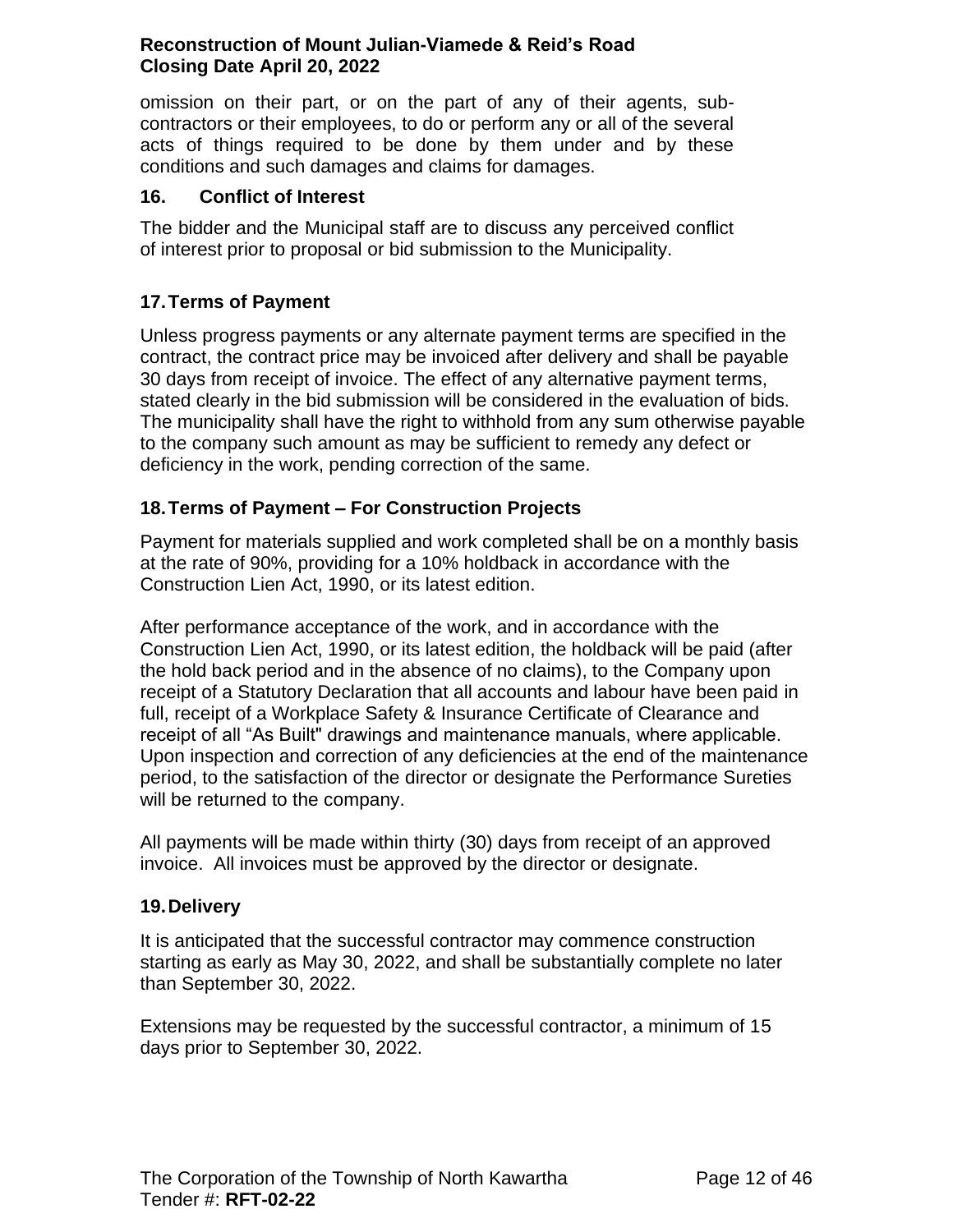### <span id="page-12-0"></span>**20.Specification Shortfall or Exceedance**

Any specifications not exactly meeting the requirement in either a shortfall or an exceedance of the expectation must be explained. If no explanation can be given a NO must be stated.

### <span id="page-12-1"></span>**21.Patents and Copyrights**

The company shall at its expense, defend all claims, actions or proceedings against the municipality based on any allegations that the work or any part of the work constitutes an infringement of any patent, copyright or other proprietary right and shall pay to the municipality all costs, damages, charges and expenses, including its legal fees.

The company shall pay all royalties and patent license fees required for the work.

If the work or any part thereof is in any action or proceeding held to constitute an infringement, the company shall forthwith either secure for the municipality the right to continue using the work, or shall at the company's expense, replace the infringing items with non-infringing work or modify them so that the work no longer infringes.

#### <span id="page-12-2"></span>**22.Assignment**

The company shall not assign the contract or any portion thereof without the prior written consent of the municipality.

#### <span id="page-12-3"></span>**23.Occupational Health and Safety Act**

The successful bidder, for purposes of the Ontario Occupational Health and Safety Act, shall be designated as the constructor for this project and shall assume all of the responsibilities of the constructor as set out in that Act and its regulations. The foregoing shall apply notwithstanding that the successful bidder has been referred to as the 'company' in this and any other related document.

The company acknowledges that he/she has read and understood the Occupational Health and Safety Act together with the municipality's Health and Safety Policies and Procedures.

The company covenants and agrees to observe strictly and faithfully the provisions of the said Occupational Health and Safety Act and all regulations and rules promulgated there under together with the municipality's Health and Safety Policies and Procedures.

The company agrees to indemnify and save the municipality harmless for damages or fines arising from any breach or breaches of the said Occupational Health and Safety Act and/or the municipality's Health and Safety Policies and Procedures.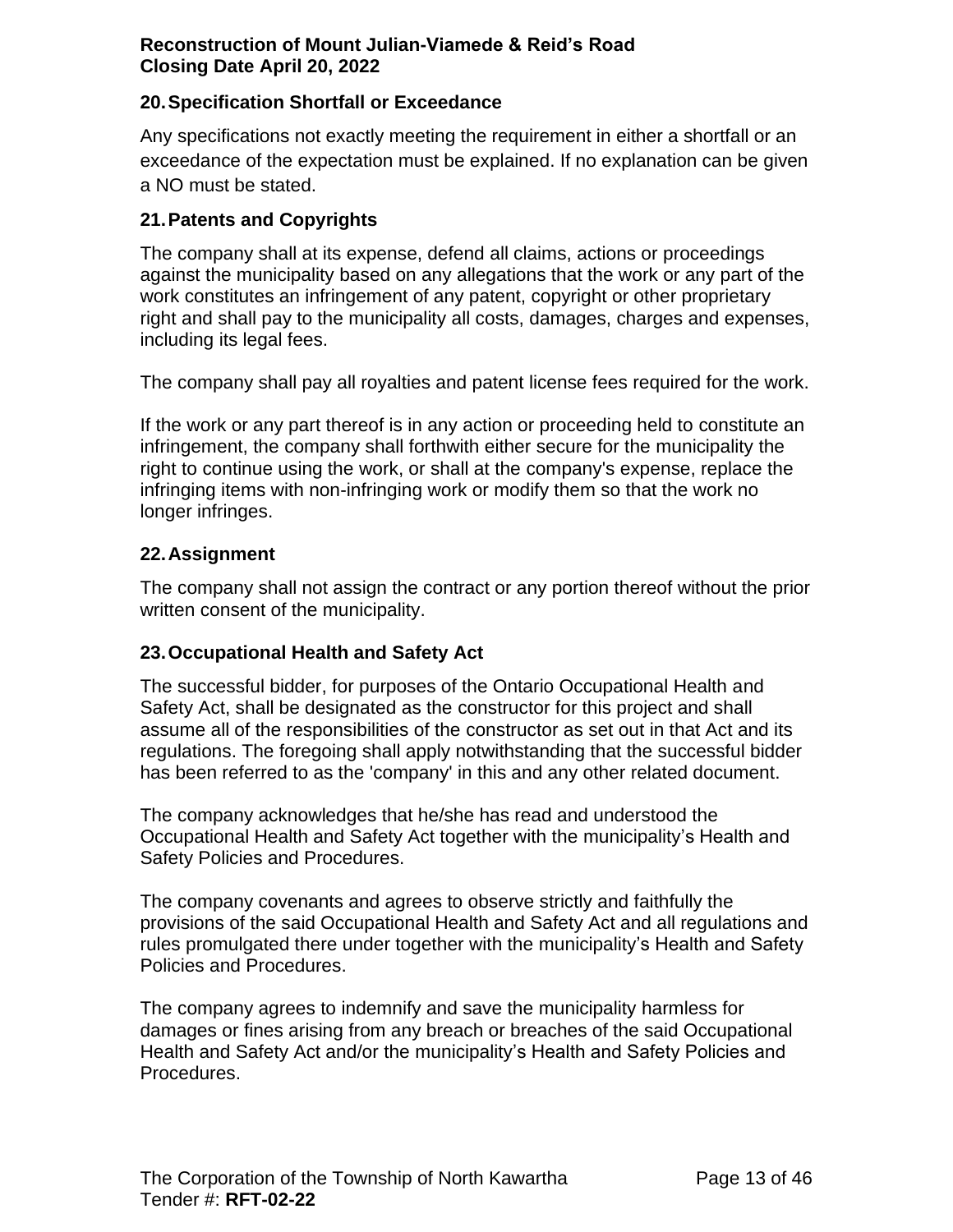The company agrees to assume full responsibility for the enforcement of the said Occupational Health and Safety Act and the municipality's Health and Safety Policies and Procedures and to ensure compliance therewith.

The company further acknowledges and agrees that any breach or breaches of the Occupational Health and Safety Act and/or the municipality's Health and Safety Policies and Procedures whether by the company or any of its subcontractors may result in the company and/or sub-contractor being removed from the site and in the immediate termination of this contract herein and the forfeiture of all sums owing to the company by the municipality.

The company shall allow access to the work site on demand to representatives of the municipality to inspect work sites to ensure compliance with the contract and the municipality's Policies and Procedures.

The company agrees that any damages or fines that may be assessed against the municipality by reason of a breach or breaches of the Occupational Health and Safety Act by the company or any of its sub-contractors will entitle the municipality to set-off the damages so assessed against any monies that the municipality may from time to time owe the company under this contract or under any other contract whatsoever.

Where any portion of the work or services in this contract is contracted to a subcontractor, the company agrees that the provisions of this section will apply to the sub-contractor and the company will enforce said provisions.

The company shall provide a list of all controlled hazardous materials or products containing hazardous materials, all physical agents or devices or equipment producing or omitting physical agents and any substance, compound, product or physical agent that is deemed to be or contains a designated substance in accordance with the Workplace Hazardous Materials Information System (WHMIS) as defined under the Ontario Occupational Health & Safety Act and shall provide appropriate Material Health & Safety Data sheets for these substances used for the performance of the required work, all prior to the performance of said work.

Where hazardous materials, physical agents and/or designated substances are used in the performance of the required work, the company shall ensure that the requirements of the Ontario Occupational Health & Safety Act and associated regulations are complied with.

The municipality reserves the right to cancel any contract for non-compliance with the terms set out herein, health and safety regulations, the Environmental Protection Act, associated regulations and other applicable legislation.

# **24. Covid-19/Health Emergency Requirements**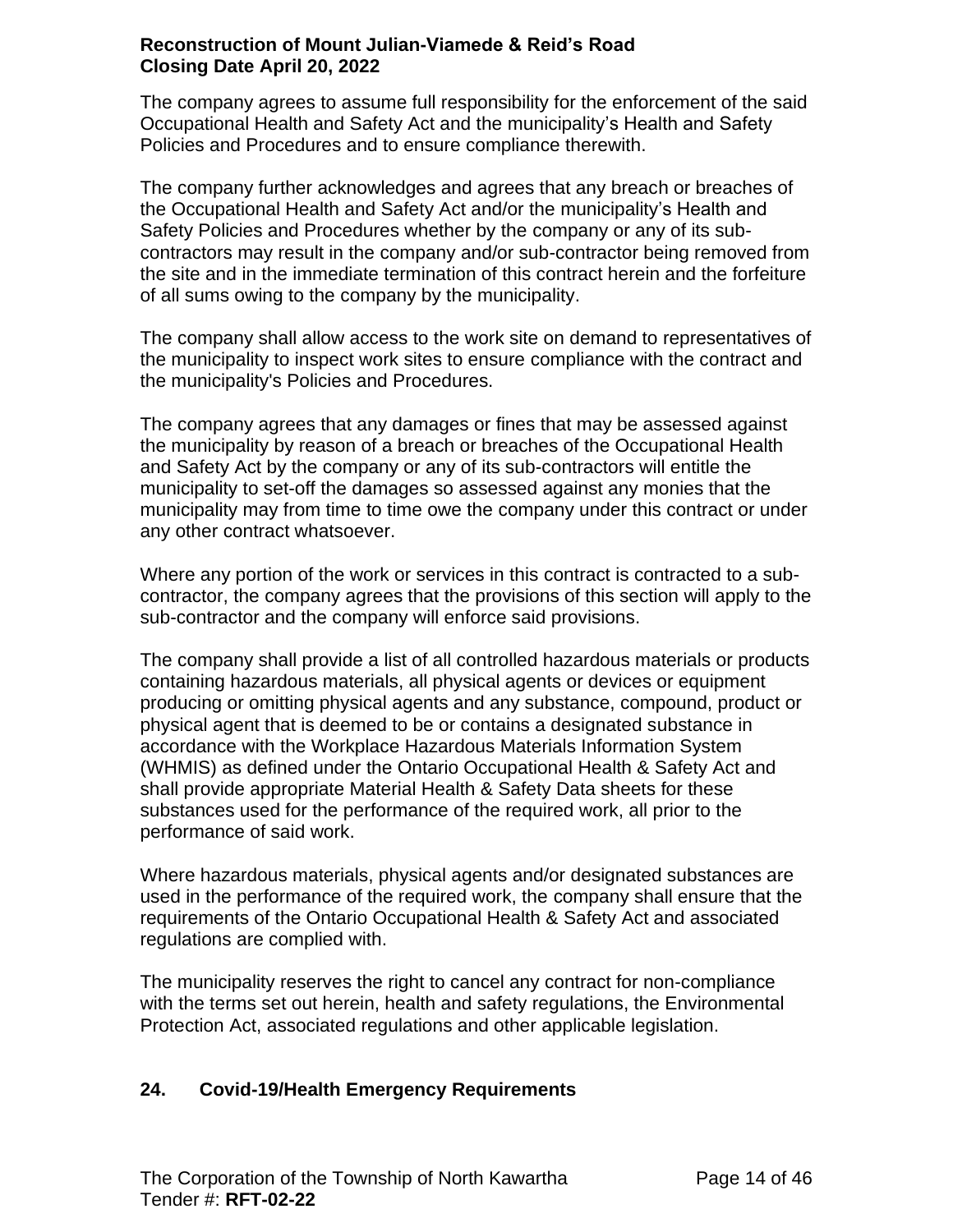The company shall comply with all relevant federal, provincial and Peterborough Public Health Unit's legislations/regulations/orders/health and safety recommendations.

### <span id="page-14-0"></span>**25.Laws, Regulations, Permits, Fees and Licences**

The company shall comply with relevant federal, provincial and municipal statutes, regulations and by-laws pertaining to the work and its performance. The company shall be responsible for ensuring compliance by its suppliers and subcontractors.

The contract shall be governed by and interpreted in accordance with the laws of the Province of Ontario.

The company shall pay for all permits, licenses and fees, and give all notices and comply with all by-laws and regulations of the municipality and any other governing body.

### <span id="page-14-1"></span>**26.Substitutes and Alternates**

Unless qualified by the provision "No Substitute", the use of the name of a manufacturer, brand, make or catalogue designation in specifying an item does not restrict bidders to that manufacturer, brand, make or catalogue designation identification. This is used simply to indicate the character, quality and/or performance of the goods and/or services desired, but the goods and/or services on which bids are submitted must be of such character, quality and/or performance that it will serve the purpose for which it is to be used as well as that specified. In submitting a bid on goods and/or services other than as specified, the bidder must furnish complete data and identification with respect to the alternate goods and/or services he/she proposes to furnish.

Consideration will be given to bids submitted on alternate goods and/or services to the extent that such action is deemed to serve the best interests of the municipality. If the bidder does not indicate that the goods and/or services he/she proposes to furnish is other than specified, it will be construed to mean that the bidder proposes to furnish the exact goods and/or services as described in the bid document.

#### <span id="page-14-2"></span>**27.Quantities**

Where quantities are shown as approximate, they are not guaranteed to be accurate and are furnished without any liability on behalf of the municipality and shall be used as a basis for comparison only.

#### <span id="page-14-3"></span>**28.Samples/Testing**

Samples where required must be submitted strictly in accordance with instructions and requirements of OPSS.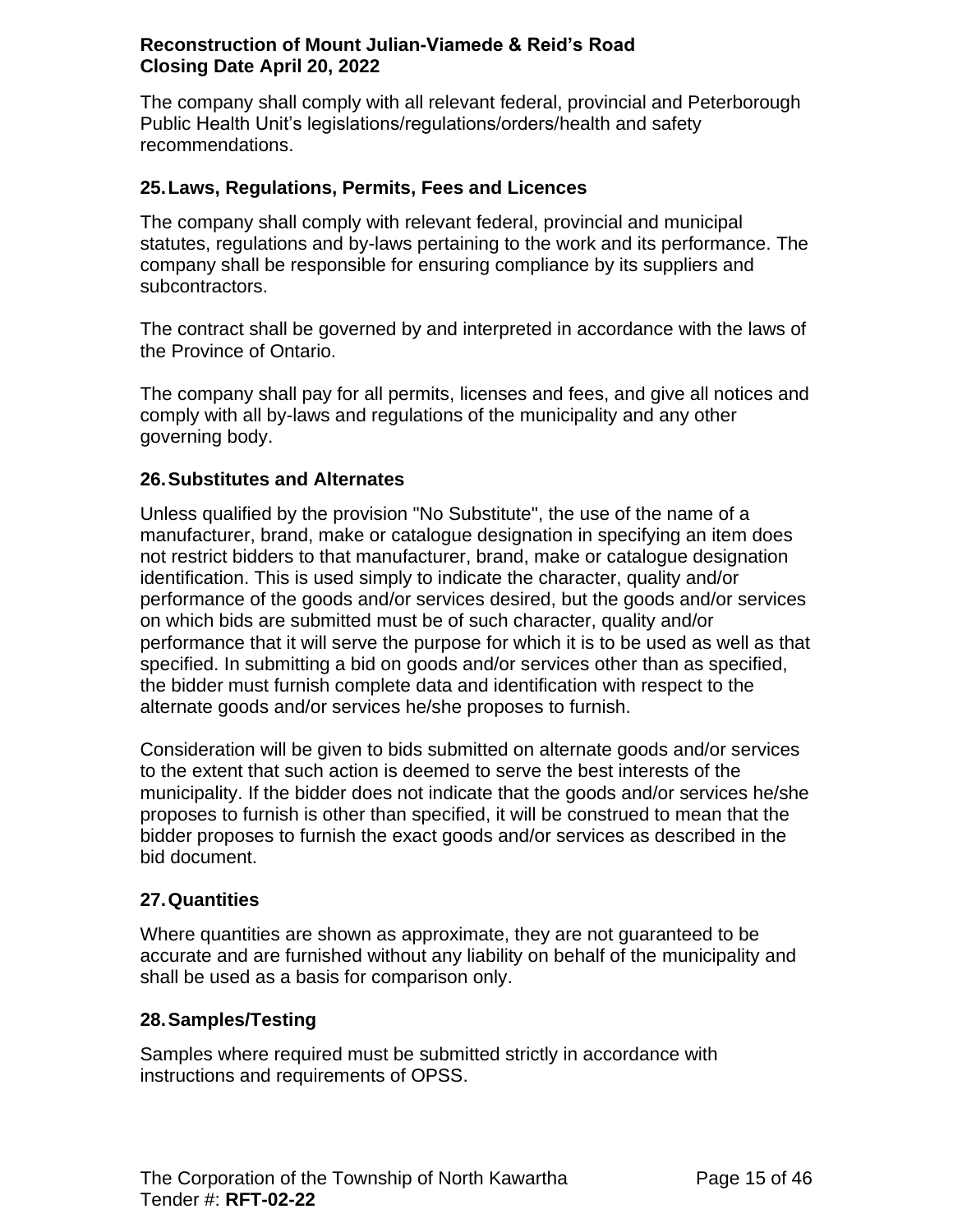#### <span id="page-15-0"></span>**29.Request for Tender Procedures**

Tenders will be called, received, evaluated, accepted and processed in accordance with the municipality's Procurement Policy.

#### <span id="page-15-1"></span>**30.Contract Award**

The municipality reserves the right to award by item, or part thereof, groups of items, or parts thereof, or all items of the bid, and to award contracts to one or more bidders submitting identical bids as to price; to accept or reject any bids in whole or in part; to waive irregularities and omissions. The municipality also reserves the right to enter into negotiations with the highest scored compliant proponent if the price bid is over the budgeted amount of the project. Should the municipality be unable to reach an agreement with the highest scored compliant proponent, the municipality reserves the right to enter into negotiations with the next highest scored compliant proponent, or to cancel the call. If in so doing, the best interests of the municipality will be served. No liability shall accrue to the municipality for its decision in this regard.

The lowest or any bid may not necessarily be accepted as the Township of North Kawartha reserves the right to reject any or all bids. Bids shall be irrevocable for 90 days after the official closing time and the municipality may at any time within that period without notice, accept a bid whether any other bid has been previously accepted or not.

All bids are prepared at the sole risk and cost of the bidders. No payments shall be made to any bidder regarding the preparation and submission of Bids.

Award of this contract is subject to appropriate funding acceptable to the municipality.

The successful bidder will be notified of the award of the Tender. This Request for Tender document, along with any addenda, together with the successful proponent's submission, and any agreed upon amendments, may form the contract, and if requested, an additional contract may be entered into within thirty (30) working days.

This acceptance shall be conditional on the bidder providing all documentation, security and certifications as required by the bid document within ten (10) working days of the date that the notice of award.

Notwithstanding and without restricting the generality of the statements above, the Township of North Kawartha shall not be required to award or accept a tender, and may choose to either cancel the call for tenders or recall the tender at a later date:

- a) When only one bid has been received as the result of a tender call;
- b) Where the lowest responsive and responsible bidder exceeds the available project budget for the supplies or services;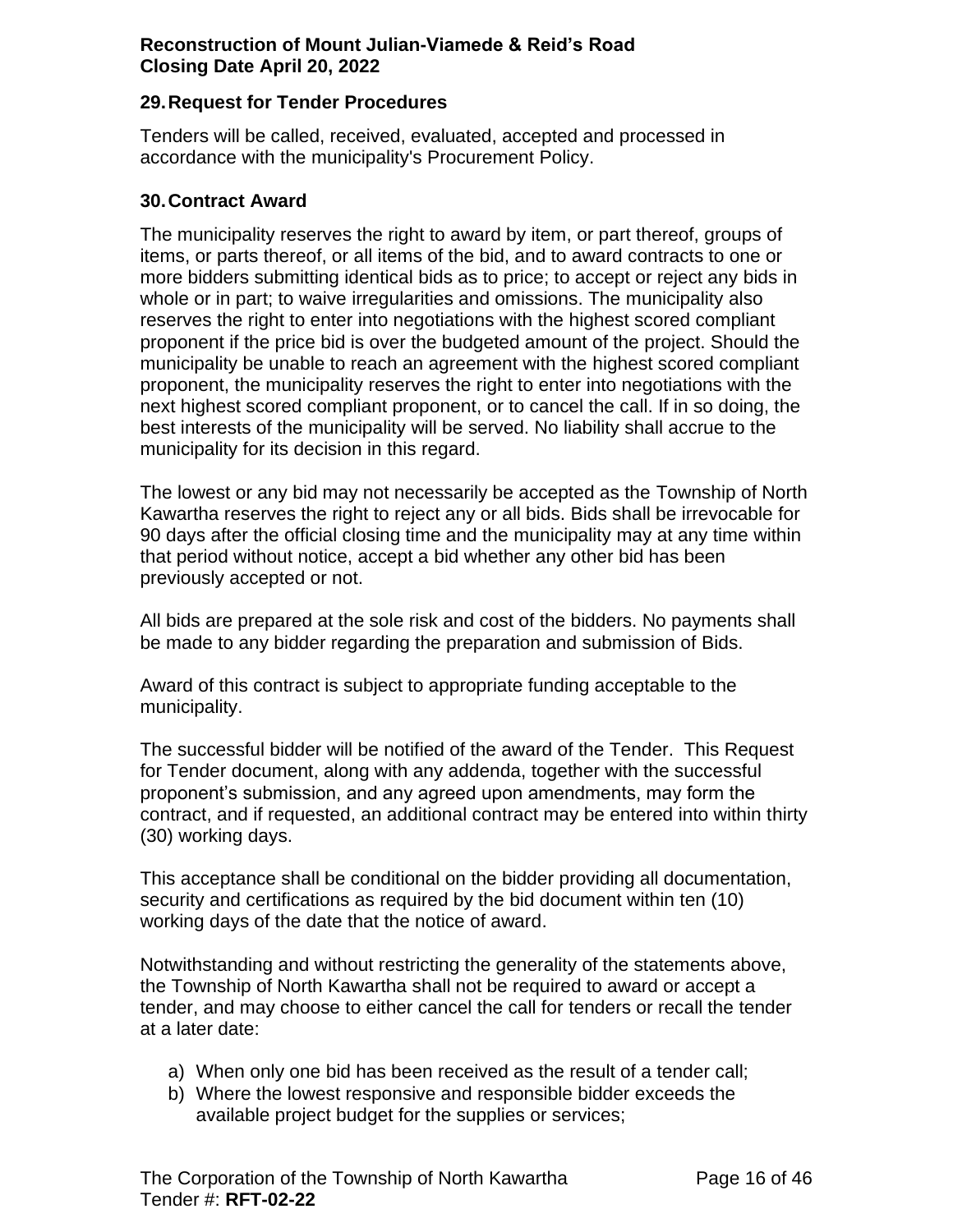- c) When all bids received fail to comply with the specifications of the tender terms and conditions;
- d) When a change in the scope of work or specifications is required

# <span id="page-16-0"></span>**31.Contract Cancellation**

The municipality shall have the right, which may be exercised from time to time to cancel any uncompleted or unperformed portion of the work or part thereof. In the event of such cancellation, the municipality and the company shall negotiate a settlement.

- a) If the company; commits any act of bankruptcy; or if a receiver is appointed on account of its insolvency or in respect of any of its property; or if the company makes a general assignment for the benefit of its creditors; then, in any such case, the municipality may, without notice; terminate the contract.
- b) If the company; fails to comply with any request, instruction or order of the municipality; or fails to pay its accounts; or fails to comply with or persistently disregard statutes, regulations, by-laws or directives of relevant authorities relating to the work; or fails to prosecute the work with the skill and diligence; or assigns or sublets the contract or any portion thereof without the municipality's written consent; or refuses to correct defective work; or is otherwise in default in carrying out its part of any of the terms, conditions and obligations of the contract, then, in any such case, the municipality may, upon expiration of ten (10) days from the date of written notice to the company, terminate the contract.
- c) Any termination of the contract by the municipality, as aforesaid, shall be without prejudice to any other rights or remedies the municipality may have.
- d) If the municipality terminates the contract, it is entitled to:
	- i. Take possession of all of the work in progress and finish the work by whatever means the municipality may deem appropriate under the circumstances;
	- ii. Withhold any further payments to the company until its liability to the municipality is ascertained;
	- iii. Recover from the company loss, damage and expense incurred by the Municipality by reason of the company's default (which may be deducted from any monies due or becoming due to the company, any balance to be paid by the company to the municipality).

The municipality shall not be liable to the company for loss of anticipated profit on the cancelled portion or portions of the work.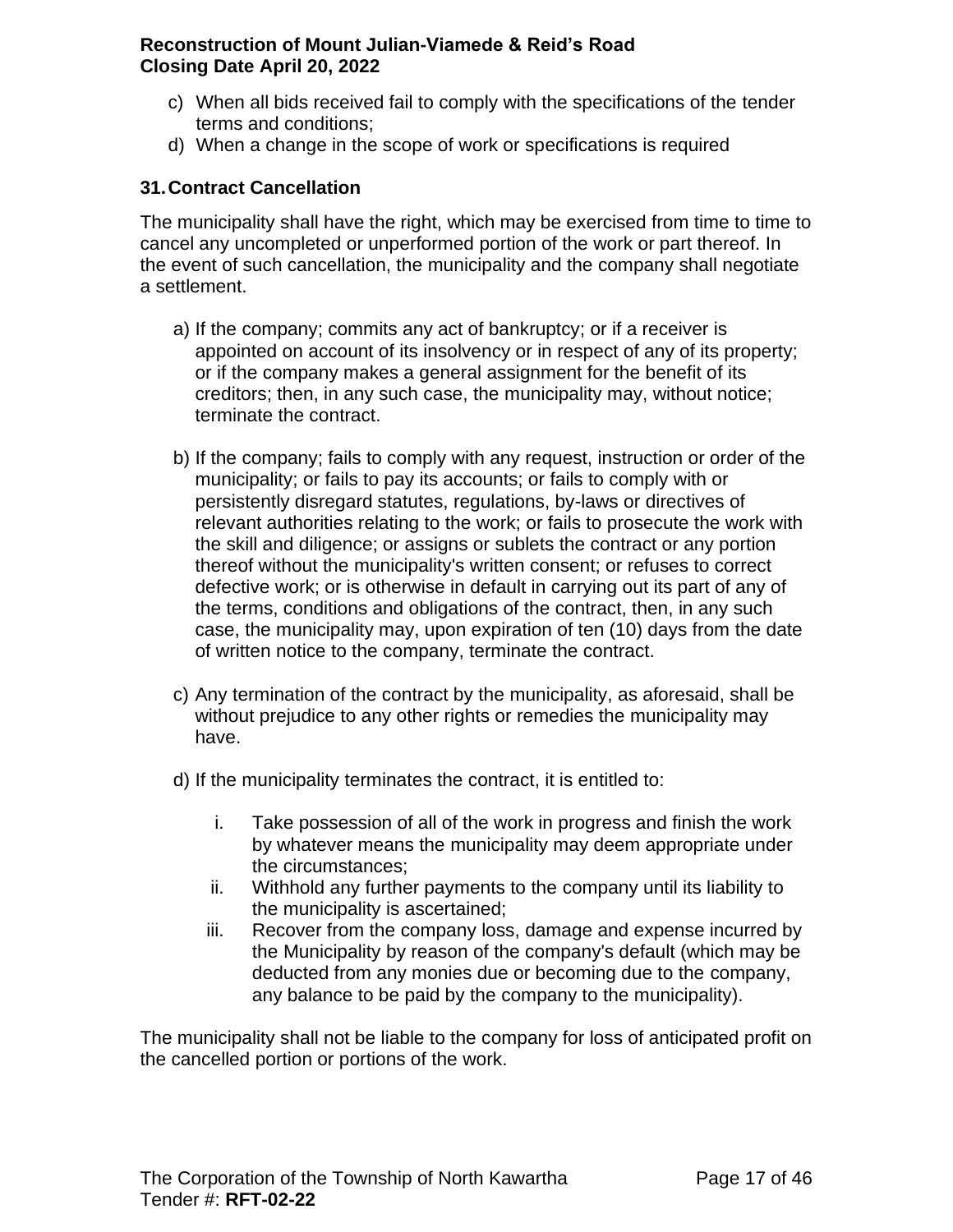### <span id="page-17-0"></span>**32.Availability of Labour and Escalation**

The bidder shall fully inform himself regarding availability of labour in the area relative to the requirements of the schedule. The bidder shall make his own assessment of escalation in costs and increased labour costs and include all of these costs in his bid.

#### <span id="page-17-1"></span>**33.Correction of Defects**

If at any time prior to one year (or specified warranty/guarantee period if longer than one year) after the actual delivery date of the equipment any part of the equipment becomes defective or is deficient or fails due to defect in design, material or workmanship, or otherwise fails to meet the requirements of the contract, then the company, upon request, shall make good every such defect, deficiency or failure without cost to the municipality. The company shall pay all transportation costs for parts and/or equipment both ways between the company's factory or repair depot and the point of use.

#### <span id="page-17-2"></span>**34.Disclosure**

Tender opening shall be conducted in an electronic format, and shall take place as soon as practical after the closing time. The names of respondents submitting bids and total bid amounts will be announced, however no other tender information will be released at this time.

#### <span id="page-17-3"></span>**35.Freedom of Information**

All information obtained by the company in connection with this bid is the property of the Township of North Kawartha and must be treated as confidential. It may not be used for any purpose other than for replying to this bid, and for fulfillment of any subsequent contract. Any company who requires that the information in its bid be kept confidential must explicitly advise the municipality of that fact.

The company may declare confidentiality of their bid; however, the municipality is required by law to adhere to the requirements of the Municipal Freedom of Information and Protection of Privacy Act, as amended.

Personal information contained on this bid form is collected under the authority of Section 29(2) of the Municipal Freedom of Information and Protection of Privacy Act, R.S.O. 1990, c.M.56 as amended and will be used to purchase goods and/or services and for the execution of contractual documents. If you have any questions about the collection, use or disclosure of this information by the Township of North Kawartha, please contact the Clerk, Township of North Kawartha, P.O. Box 550, 280 Burleigh St, Apsley, Ontario K0L 1A0, 705-656- 4445 (ext 234).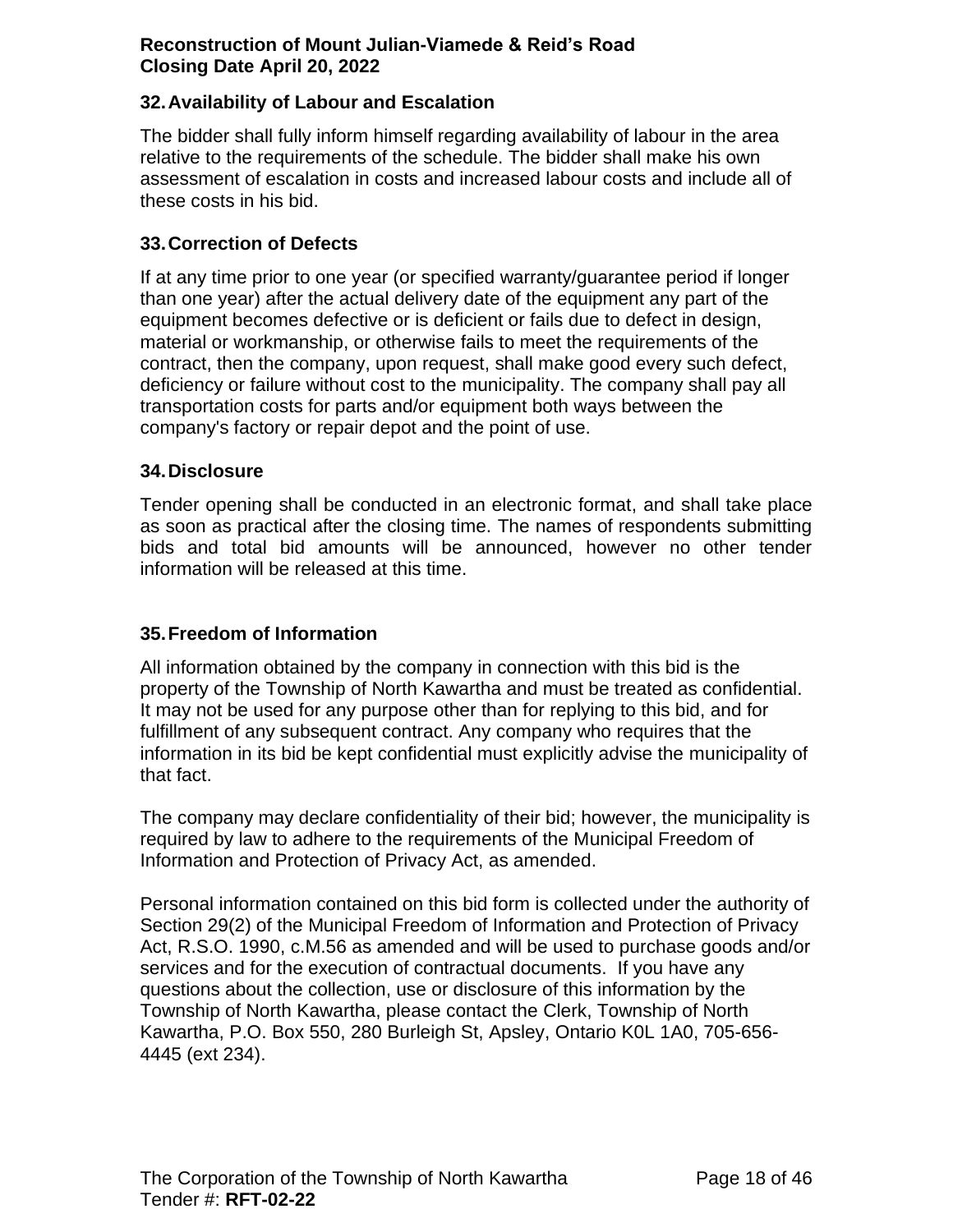### <span id="page-18-0"></span>**36.Complaints**

Any complaint on the process and procedures as outlined in the municipality's Procurement Policy Bylaw (as amended) to define the procedures with respect to the procurement of goods and services by the Corporation of the Township of North Kawartha shall be in writing and shall be submitted to the Chief Administrative Officer for review and response.

A complaint on the process and procedures related to the award of a tender, proposal or quotation must be submitted within seven (7) working days of the date of the award.

#### <span id="page-18-1"></span>**37.Accessibility**

The Township of North Kawartha is committed to the accessibility principles of preventing and removing barriers in accessing goods and services for people with disabilities and is bound by the Standards under the Accessibility for Ontarians with Disabilities Act, 2005 as may be amended from time to time.

Regulations enacted under the Act apply to every designated public-sector organization and other third parties that provide goods and services to the members of the public.

The consultant/contractor, and all sub-contractors hired by the consultant/contractor in the completion of its work, will meet or exceed compliance with all applicable regulations under the Accessibility for Ontarians with Disabilities Act, 2005 as may be amended from time to time.

It is the consultant/contractor's responsibility to ensure they are fully aware of, and meet all requirements under the Act. A Declaration of Accessibility Compliance will be required by the successful bidder.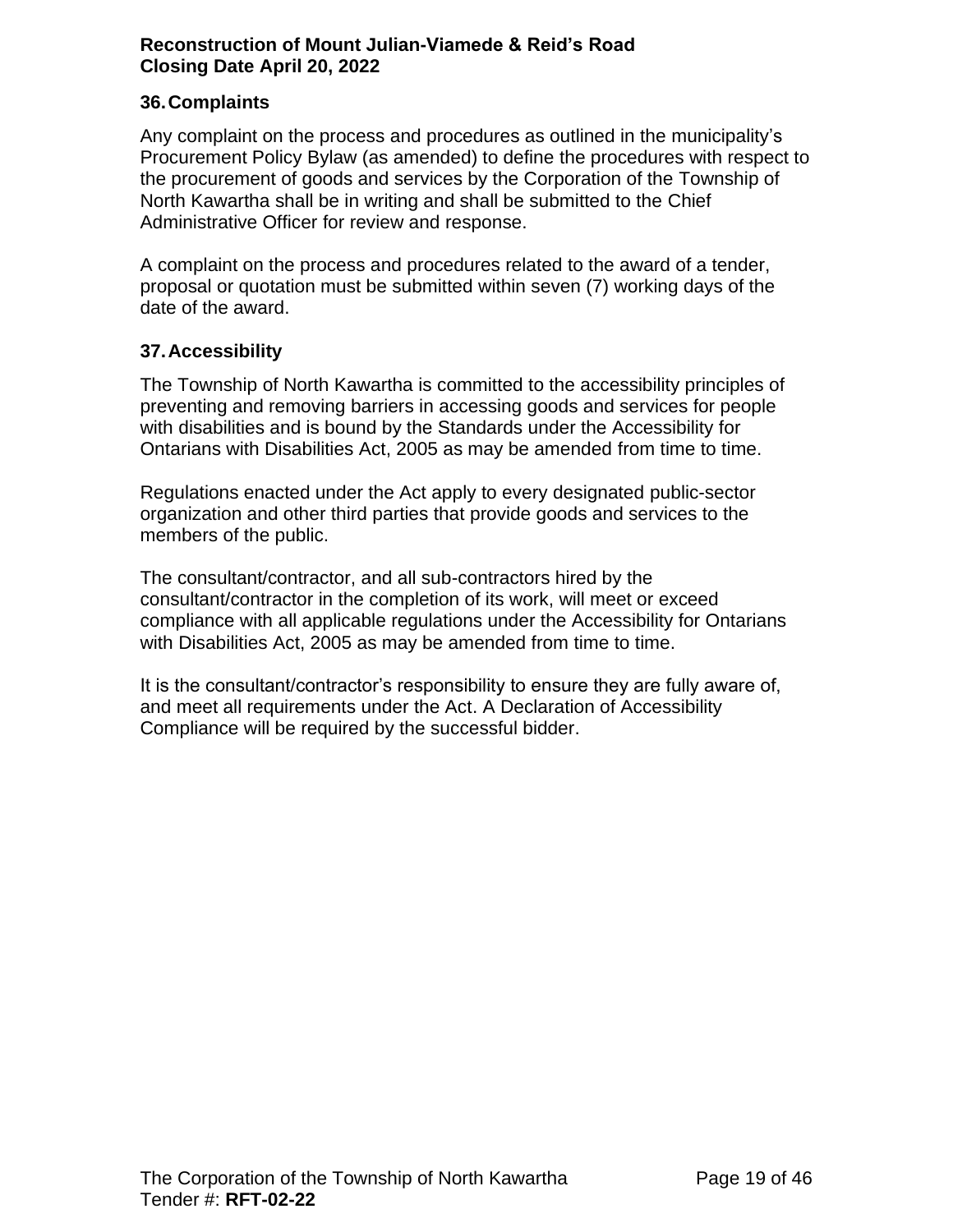<span id="page-19-0"></span>**Part "C" Specifications**

#### **General Specifications**

#### **Specifications:**

#### <span id="page-19-1"></span>**Special Provisions – General**

#### <span id="page-19-2"></span>**1. General**

Standard Specifications: It shall be the Contractor's responsibility to obtain the latest edition of the Ontario Provincial Standard Specifications and Drawings. Only the municipal and provincial common standards in OPS Volumes 1 to 4 and the municipal-oriented specifications in OPS Volumes 7 and 8 apply to this Contract, unless specified otherwise in the Contract Documents. The Ontario Provincial Standards in effect immediately prior to the call for Tenders for this Contract shall apply for the duration of the Contract.

#### <span id="page-19-3"></span>**1. Site Preparation**

It shall be the Contractor's responsibility to conduct site inspection and preparation under any item of this contract. Unless specifically itemized in the bid form, payment for these items is deemed to be included in the unit prices.

- Maintaining and updating project schedule
- Site preparation for work
- Costs of all necessary approvals and permits as applicable
- Cost of constructing a laydown area in a location acceptable to the **Municipality**
- All costs associated with utility locates protection or temporary relocation and reinstallation of utilities, as applicable and not specified in other areas of the contract
- Installation and removal of temporary barricades, hoarding, snow fencing and other protection required
- Protection of trees not designated for removals
- Layout of work
- Cost of supporting any utility pole that may be undermined in accordance with the appropriate utility requirements and/or arranging for the associated utility company to provide the necessary support where required
- Costs associated with submission of shop drawings, product submissions and all other submissions
- Costs associated with temporary, daily access to private properties as required during construction and obtaining written release from the affected property Owners upon completion of the contract. Copy to be submitted to the Contract Administrator
- Maintenance and/or reinstatement of existing road signs, mailboxes, etc.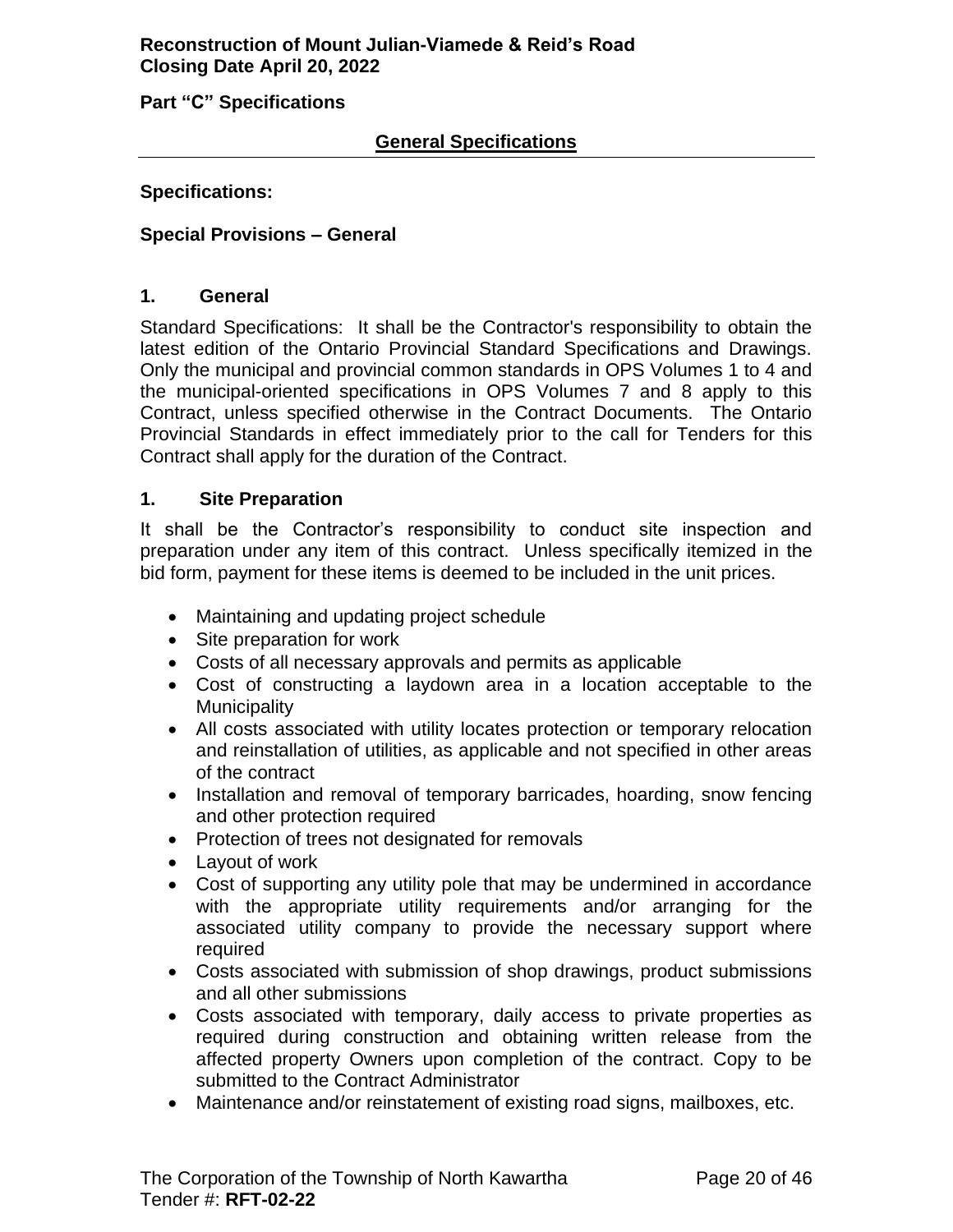- Maintaining the site in a clean and orderly manner
- Cost of Project Notices and advertising of Substantial Completion in the Daily Commercial News
- Cost of reinstating to original conditions the Contractor's lay down area
- All costs of any incidental work not specifically mentioned in the Contract Documents but required by virtue of the work
- All costs associated with environmental protection measures except as specifically mentioned for other Items of work
- Careful removal and reinstallation of mailboxes, municipal address / number markings, Highway Signs and commercial and information signs within limits of roadway reconstruction. This work needs to be coordinated with Contractor's own traffic management plan. Following completion of work all existing signs need to be reinstalled in new locations as necessary for compliance with OTM and Traffic Highway Act
- Protection of private properties

### <span id="page-20-0"></span>**2. Layout/As-builts**

OPSS General Condition GC7.02 shall be followed. The Contractor shall at their own expense set all stakes necessary to properly define the location, alignment, elevation, and grade of the work to facilitate proposed construction to the satisfaction of the Municipality.

The Contractor shall provide as-built drawings and information through the course of the work, ready for review by the Township or Contract Administrator at any time. The drawings and information shall be reviewed with every progress claim.

### <span id="page-20-1"></span>**3. Supply of Water and Dust Suppressant**

It shall be the Contractor's responsibility to supply and apply all water and/or dust suppressant as required and seven days per week, and to the satisfaction of the Municipality, for dust control and compaction under any item of this contract including dust control through the construction zones and on all roads unless otherwise specified in the item below. There will be no additional payment for water dust suppressant, as required.

The Contractor will also be responsible for power sweeping, including the use of water, of adjacent access road ways to remove mud and soil tracked from the construction site and control dust when directed by the Municipality.

### <span id="page-20-2"></span>**4. Geotechnical Investigation Report**

The Geotechnical Investigation Report, prepared by Redstone Engineering dated November, 2021 for Roadway Reconstruction of Mount Julian-Viamede Road and Reid's Road, may be referenced for additional information. A copy of the Geotechnical report will be issued with this tender package.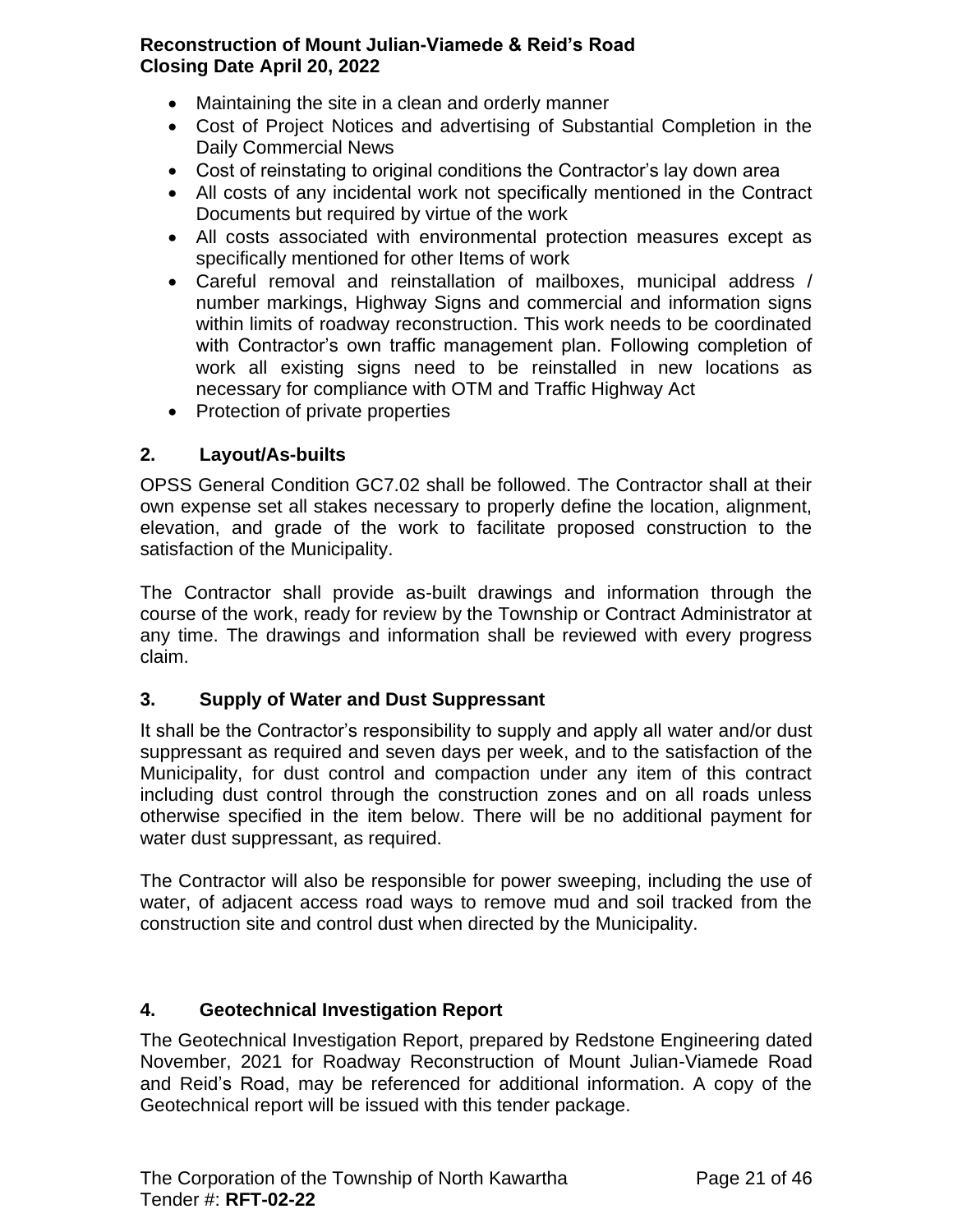### <span id="page-21-0"></span>**5. Specifications**

The Ontario Provincial Standards Specifications (OPSS) form part of the Contract Documents but are not reproduced herein. The Contractor is responsible for obtaining and having on site a current issue of the OPSS. The OPSS is the standard specification for this contract. The Special Provisions for Tender Items will take precedence over the OPSS where a conflict arises between the two specifications. Applicable OPSS and the related Special Provision (SP) are identified for each Tender Item in the 'Spec. No.' column of the PART "D" Prices documents.

### <span id="page-21-1"></span>**6. OPS General Conditions**

Wherever in this Contract reference is made to the General Conditions it shall be interpreted as meaning the OPSS MUNI 100 General Conditions of Contract, November 2019.

### <span id="page-21-2"></span>**7. Warranty**

For the purposes of Part "C" Specifications of the Contract Documents, the **warranty period shall be 12 months** from the date of Substantial Completion of the Work or such longer periods as may be specified for certain Products or Work.

### <span id="page-21-3"></span>**8. Schedule**

Anticipated tentative start date for this contract is **May 30, 2022**. The Contractor shall provide a detailed schedule at the time of the start-up meeting detailing the phasing of the project. All work must be completed by **September 30, 2022.**

### <span id="page-21-4"></span>**9. Contractor to Investigate**

It shall be the Contractor's responsibility to thoroughly inspect the site of the proposed work, determine the location of any buried or obstructing services, and make satisfactory arrangements to remove any interference with such service with the proper jurisdictional authority. See Part "B" – Standard Terms and Conditions for additional information.

#### <span id="page-21-5"></span>**10. Spills Reporting**

Spills or discharges of pollutants or contaminants under the control of the Contractor, and spills or discharges of pollutants or contaminants that are a result of the Contractor's operations that cause or are likely to cause adverse effects shall forthwith be reported to the Spills Action Centre at 1-800-268-6060 and to the Road Supervisor. Such spills or discharges and their adverse effects shall be a defined in the Environmental Protection Act R.S.O. 1990.

All spills or discharges of liquid, other than accumulated rain water, from luminaries, internally illuminated signs, lamps and liquid type transformers under the control of the Contractor, and all spills or discharges for this equipment that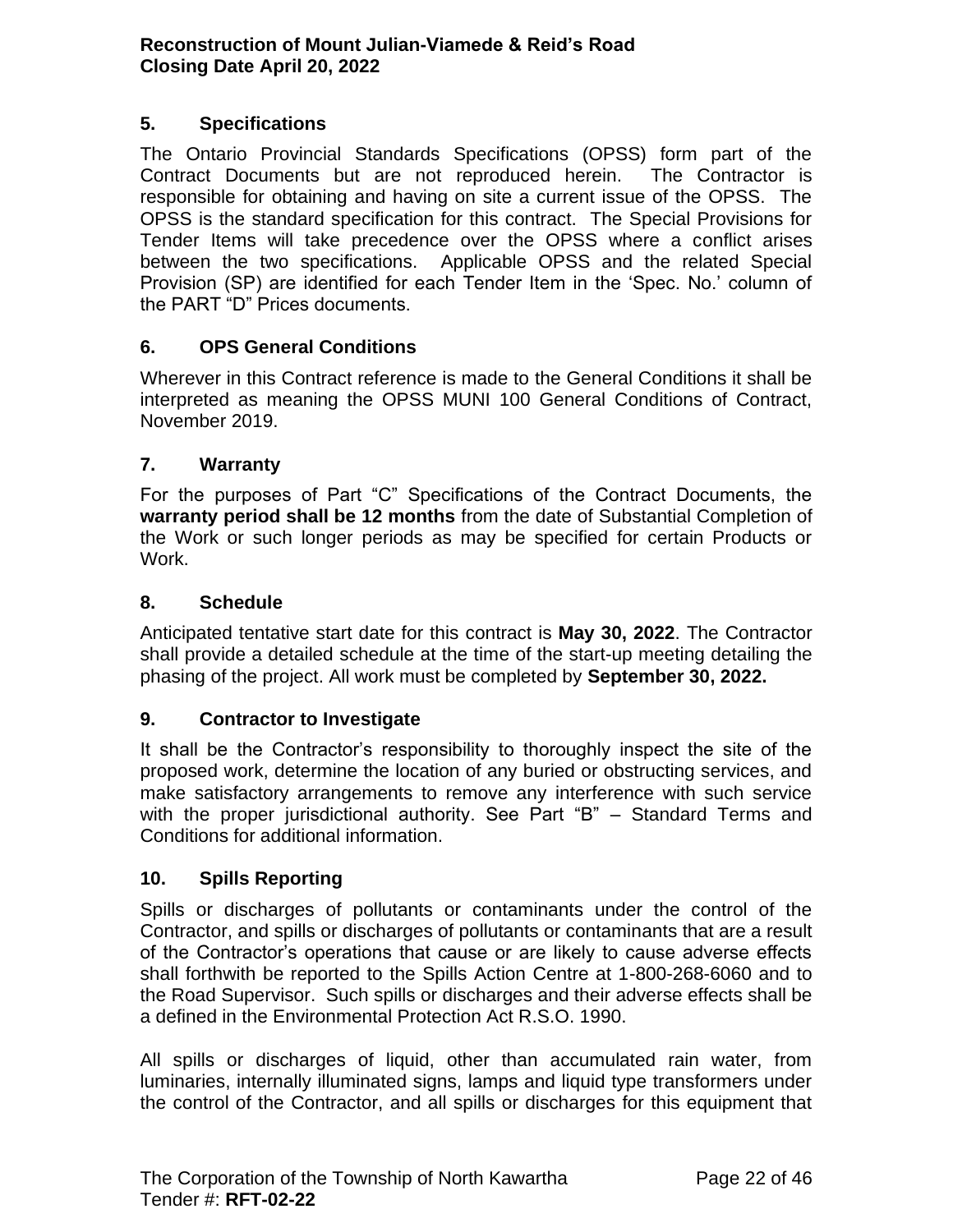are a result of the Contractor's operations shall, unless otherwise indicated in the Contract, be assumed to contain PCB's and shall forthwith be reported to the Director of Public Works. This reporting will not relieve the Contractor of his legislated responsibilities regarding such spills or discharges.

In the case of a spill, the Contractor shall use every effort required to contain the spill as may be required to mitigate adverse effects on the environment.

Upon satisfactory containment of the spill and upon direction from the Spills Action Centre and the Director of Public Works, the Contractor shall complete any clean-up of the spill as may be directed. There will be no additional payment for costs associated with spill containment and clean-up, as may be required.

# <span id="page-22-0"></span>**11. Supply of Materials**

All materials necessary for the proper completion of the work shall be supplied by the Contractor, except as specifically noted. The payment provided in the Contract shall be deemed to include full compensation for the supply of all such materials.

# <span id="page-22-1"></span>**12. Liquidated Damages**

Time shall be the essence of this Contract.

The Contractor shall diligently complete their work on this Contract to completion on or before **the date identified in Part C, Section 9 - Schedule**.

If the time above specified is not sufficient to permit completion of the work by the Contractor working a normal number of hours each day or week on a single daylight shift basis, it is expected that, subject to local By-laws affecting hours of work, additional and/or augmented daylight shifts will be required throughout the life of the Contract to the extent deemed necessary by the Contractor to insure that the work will be completed within the time limit specified. Any additional costs occasioned by compliance with these Provisions will be considered to be included in the prices bid for the various items of work and no additional compensation will be allowed therefore.

It is agreed by the parties to the Contract that in case all the work called for under the Contract is not finished or completed within the dates included; a loss or damage will be sustained by the Owner. Since it is and will be impracticable and extremely difficult to ascertain and determine the actual loss or damage which the Owner will suffer in the event of and by reason of such delay, the parties hereto agree that the Contractor will pay to the Owner the sum of **\$1000.00 (One Thousand Dollars)** as liquidated damages for each and every calendar days' delay in finishing the work in excess of the required completion date prescribed. It is agreed that this amount is an estimate of the actual loss or damage to the Owner, which will accrue during the period in excess of the prescribed completion date.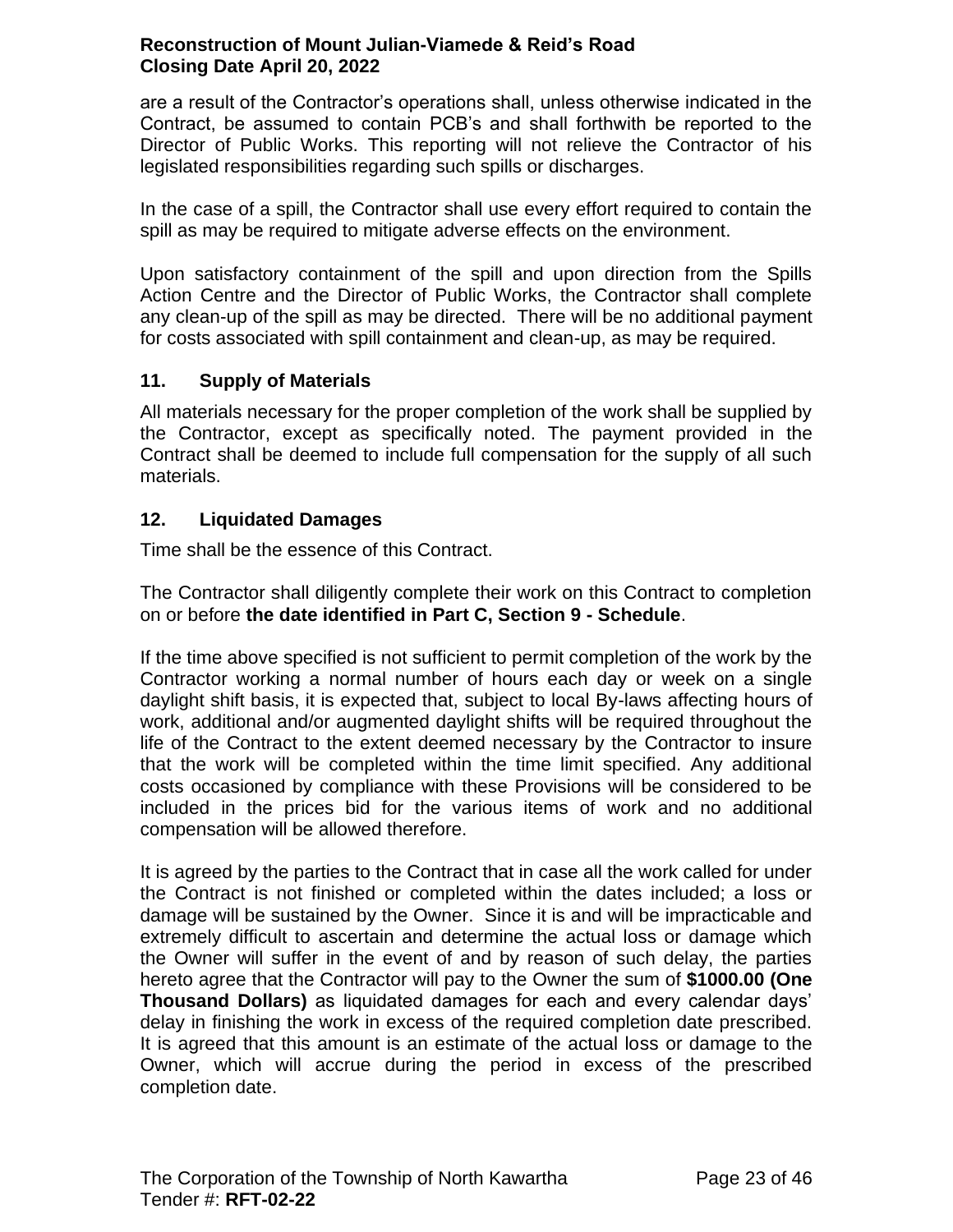The Owner may deduct any amount under this paragraph from any monies that may be due or payable to the Contractor on any account whatsoever. The liquidated damages payable under this paragraph are in addition to and without prejudice to any other remedy, action or other alternative that may be available to the Owner.

An application by the Contractor for extension of time shall be made to the Contract Administrator in writing **at least fifteen days prior to the date of completion** fixed by the contract.

All bonds or other surety furnished to the Owner by the Contractor shall be amended where necessary at the expense of the Contractor to provide coverage beyond the date of any time granted, and the Contractor shall furnish the Owner with evidence of such amendment of the bonds or other surety.

Any extension of time that may be granted, in writing, to the Contractor shall be so granted and accepted without prejudice to any rights of the Owner whatsoever under this contract, and all such rights shall continue in full force and effect after the time limited in this contract for the completion of the work and whenever in this contract power and authority is given to the Owner or the Director or any person to take any action consequent upon the act, default, neglect, delay, nonobservance or non-performance by the Contractor in respect of the work or contract, or any portion thereof such powers or authorities may be exercised from time to time and not only in the event of the happening of such contingencies before the time limited in this contract for the completion of the work but also in the event of the same happening after the time so limited in the cause of the Contractor being permitted to proceed with the execution of other work under an extension of time granted by the County.

### <span id="page-23-0"></span>**13. Co-ordination Meetings**

The Contractor shall attend such meetings as may be required by the Municipality to co-ordinate services affected by the Contract.

The Contractor shall provide a detailed schedule of works at the first coordination meeting convened by the Municipality and update the schedule throughout the project.

# <span id="page-23-1"></span>**14. Measurement for Payment**

For purposes of this Contract, items shall be paid according to **"Measured Quantity"** unless noted otherwise.

# <span id="page-23-2"></span>**15. Dust Control**

In accordance with Section GC7 of OPSS General Conditions of Contract, the Contractor shall take such steps as may be required to prevent dust nuisance resulting from his operations within the construction site, access roads, or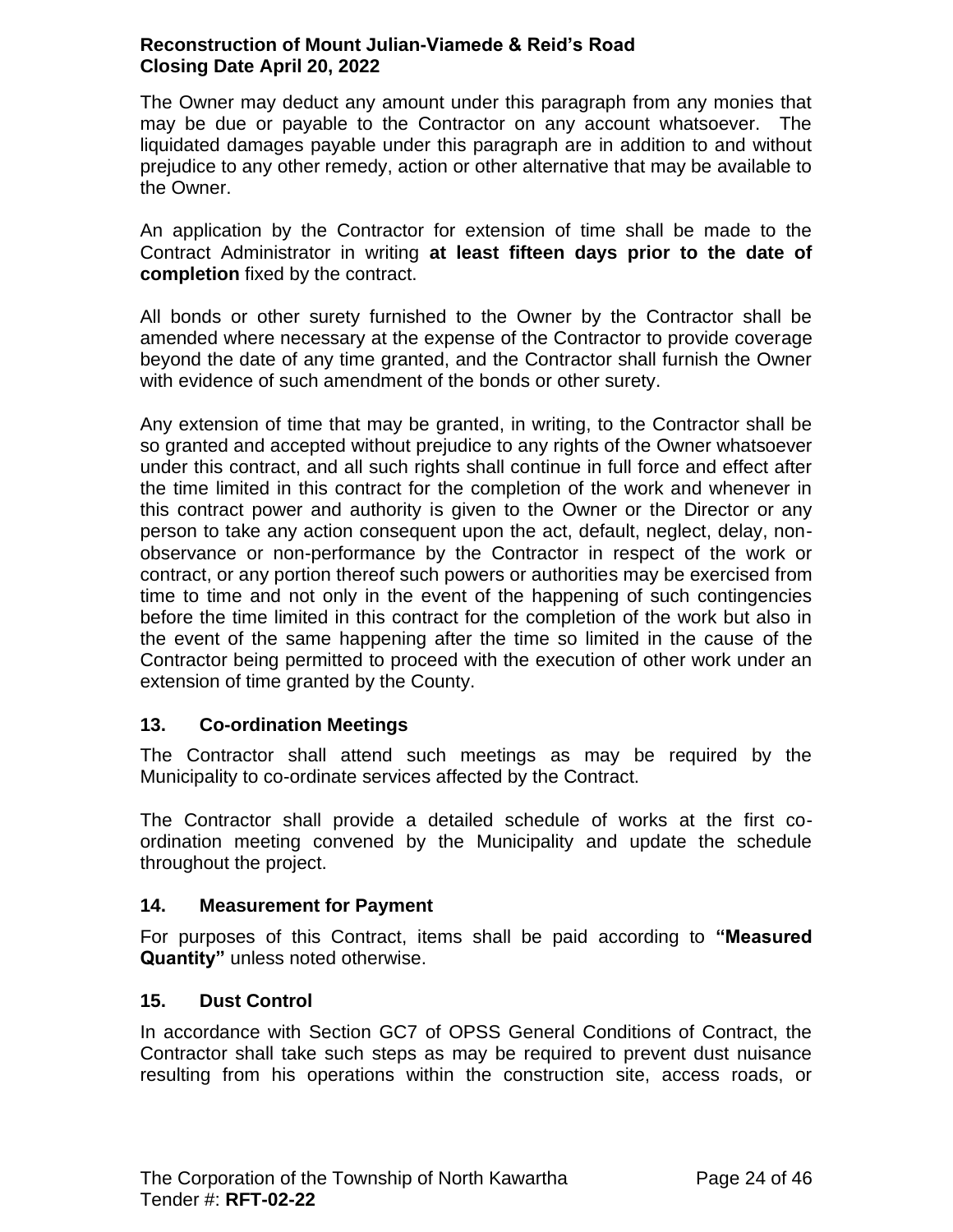elsewhere or by public traffic where it is the Contractor's responsibility to maintain a roadway through the work.

Where the work requires the sawing of asphalt or the sawing or grinding of concrete, blades and grinders of the wet type shall be used together with sufficient water to prevent the incidence of dust, wherever dust would affect traffic or be a nuisance to commercial establishments or residents of the area where the work is being carried out.

The cost of all preventive measures shall be borne by the Contractor including where water, calcium chloride and/or street sweepers are required to reduce the dust caused by traffic on a roadway, which is the Contractor's responsibility to maintain for public traffic seven (7) days a week. There shall be no additional payment for dust control, as required.

### <span id="page-24-0"></span>**16. Discrepancies and Conflicts**

Discrepancies and conflicts shall be brought to the attention of the Contract Administrator prior to commencement of work on that portion of work. No additional payment will be made for correction or resolution of discrepancies or conflicts unless the cost for which has been agreed upon by the Contractor and the Municipality.

# <span id="page-24-1"></span>**17. Utilities**

Sections GC2.01 and GC7.12.02 of the General Conditions are deleted in their entirety and are replaced by the following:

The location and depth of underground utilities shown on the Contract drawings are based on the investigations made by the Municipality and its agents. It is, however, the Contractor's responsibility to contact the appropriate agencies for further information in regard to the exact location of all utilities, to exercise the necessary care in construction operations, and to take such other precautions as are necessary to safeguard the utilities from damage. It is also the Contractors responsibility to arrange for relocations where required.

The Contractor shall be responsible for the protection of all utilities during construction. Where the proposed works require support or protection of existing utility lines and poles, it will be the responsibility of the Contractor to provide temporary support and protection measures as may be required and/or make the necessary arrangements with the appropriate jurisdictional authority. The costs for support and protection measures shall be included in the unit prices submitted by the Contractor. Fees and charges required by external utility authorities for the support, protection or relocation of their infrastructure will be the responsibility of the Municipality. However, no claims will be considered which are based on delays or inconvenience resulting from the relocation not being completed before the start of this Contract.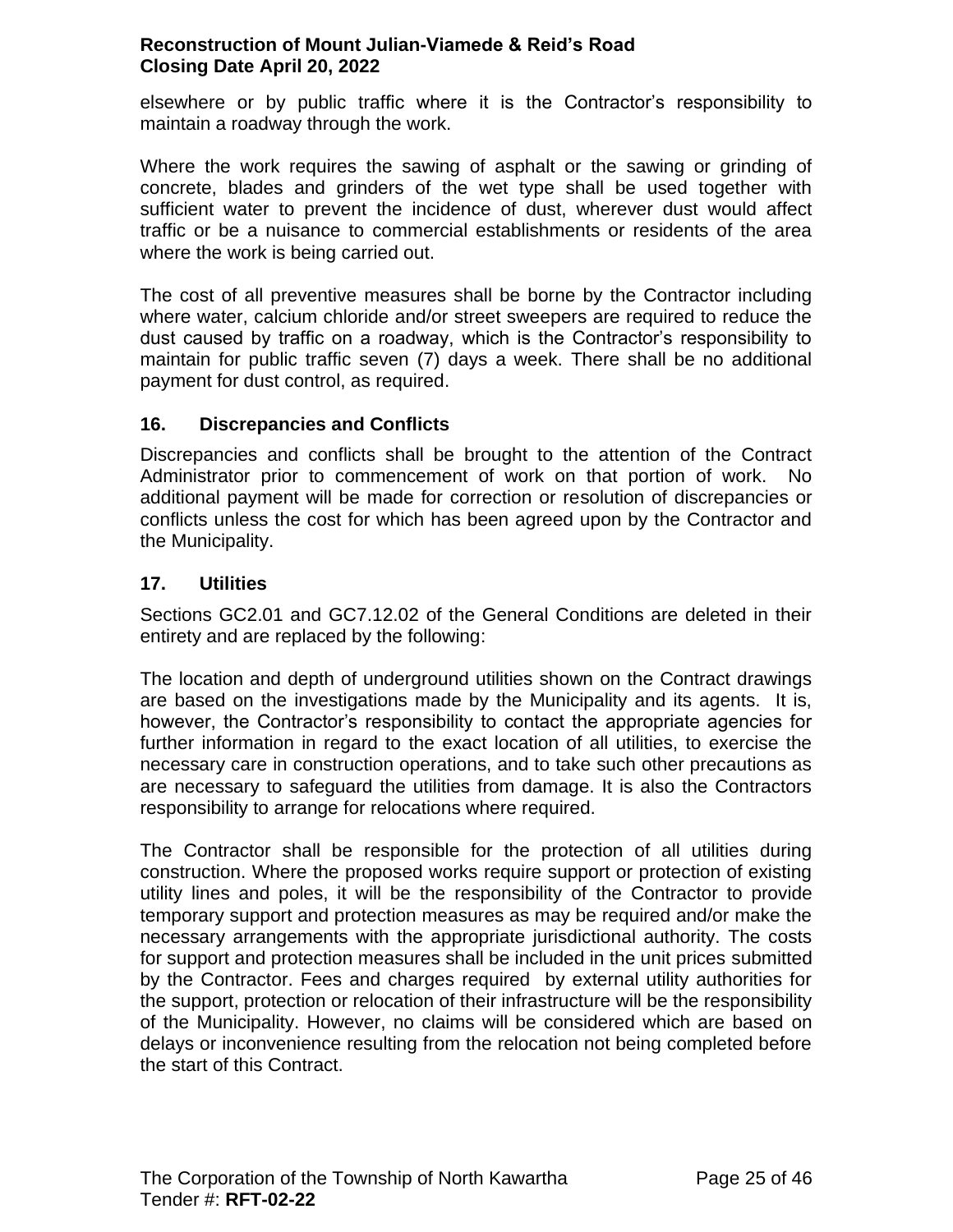### <span id="page-25-0"></span>**18. Sign Maintenance**

The Contractor shall be responsible for the maintenance of all signs during the construction period and for the re-installation of the same at the completion of the contract according to the contract drawings and applicable Ontario Traffic Manual (OTM).

#### <span id="page-25-1"></span>**19. Disposal of Surplus or Unsuitable Material**

Excess Fill Materials which are either unsuitable or surplus to the requirements of the Contract, and which are to be disposed of, shall be disposed of outside the right-of-way in waste disposal areas arranged for by the Contractor. The Contractor will be required to arrange for the testing and dispose of excess fill material in accordance with current MECP regulations including the submission of requisite reports for Municipal approval. The cost for any material testing and report preparation will be borne by the Municipality. The cost for the disposal of excess clean fill will be the obligation of the Contractor. Where testing indicates the requirement for specialized handling and/or disposal at a licensed site, additional costs will be negotiated between the Contractor and the Municipality.

In addition to meeting MECP requirements, the Contractor must obtain written permission from the owner of a disposal site and file it with the Municipality prior to any disposal and shall save the Municipality harmless from all claims that may arise from such disposal. The Contractor shall also contact the local Municipality to ensure conformity with any applicable fill By-Laws prior to disposal of surplus materials.

### <span id="page-25-2"></span>**20. Submitting Payment Certificates**

Payment certificates submitted by the Contractor shall show the holdback, taxes and totals for the work completed.

### <span id="page-25-3"></span>**21. Field Office**

A field office will not be required for this project.

#### <span id="page-25-4"></span>**Special Provisions – Tender Items**

#### <span id="page-25-5"></span>**22. Insurance and Bonding – Item 1.01**

The Contract price shall include all costs associated with obtaining the required Insurance and Bonding as per the General Provisions. Payment shall be 60% of the tender amount for the initial payment certificate and the balance shall be prorated over the duration of the Contract.

#### <span id="page-25-6"></span>**23. Mobilization/Demobilization – Item 1.02**

The Contract price shall include all costs related to moving onto the site, setting up a staging area and work trailers and removing all construction related items/materials once the contract has been completed. Also included is all restoration costs associated with the staging area and construction laydown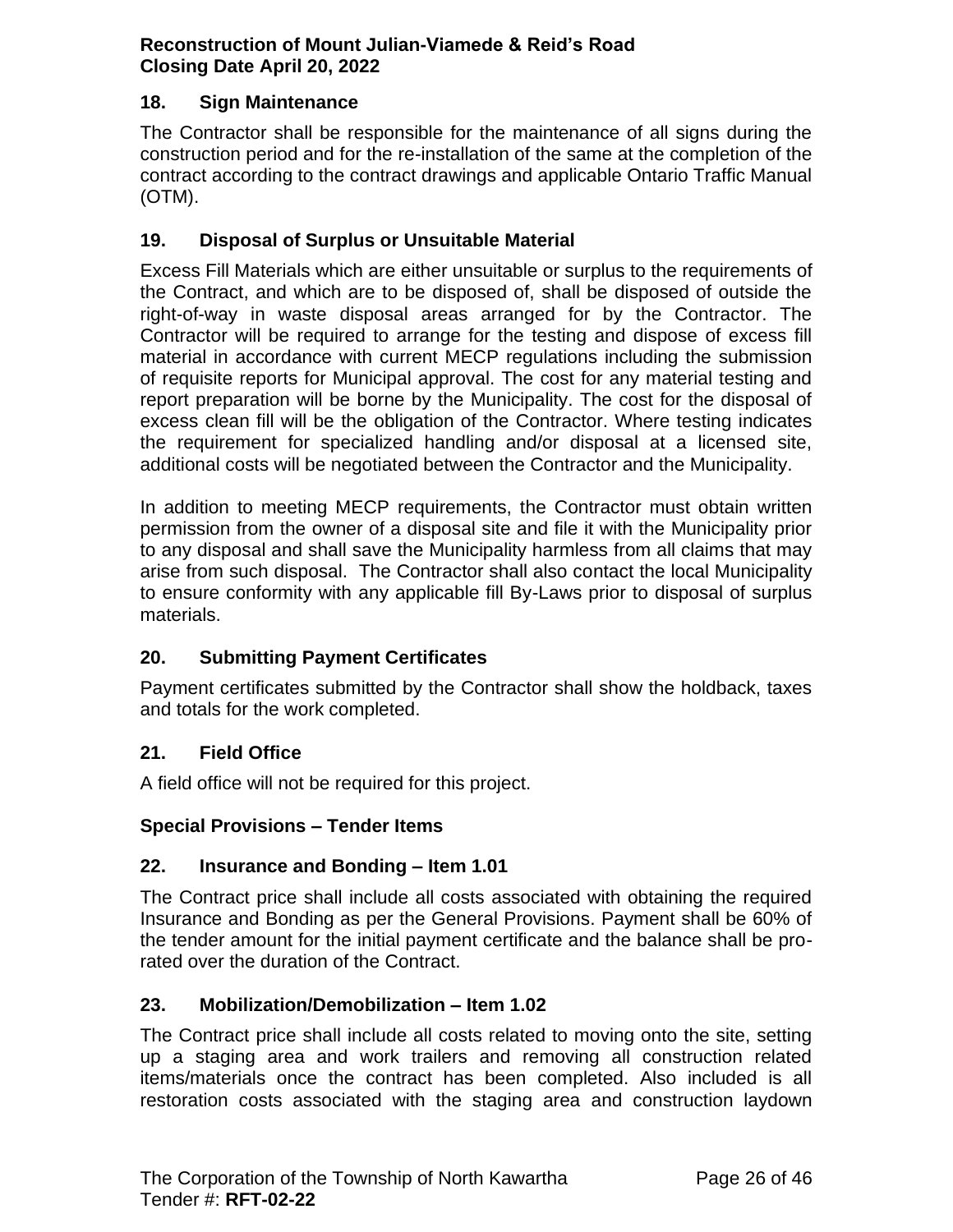area. The lump sum price shall cover other costs incidental to the contract for which there is not a specific item, including but not limited to items detailed in SP #2. Payment shall be 60% on the first payment certificate, 40 on the final payment certificate.

## <span id="page-26-0"></span>**24. Erosion and Sediment Control – Items 1.03 to 1.05**

The Contractor is required to install and maintain erosion and sedimentation control measures to contain sedimentation within the site as per the Contract drawings. Prior to the start of construction the Contractor is required to provide a plan for Municipal approval detailing the sediment and erosion control measures to be implemented, including the mean by which dust and mud generated by site activities, will be controlled.

The Contractor shall not allow sediment to enter downstream lands. Should sediment enter downstream lands, the contractor shall undertake whatever clean-up measures are required to restore the area to its original condition. In all areas, the Contractor shall, as a means of controlling erosion and runoff, schedule his operations as to limit the amount of disturbance at any given time and the time that such areas are exposed prior to final treatment.

Erosion and sediment control measures are required to be in place prior to construction commencing. The contractor shall be required to adjust the location of the erosion and sediment control measures to suit their operation and construction phasing; no additional payment will be made for this work.

The specifications for OPSS 805 are amended and extended as follows:

- a) Where, in the opinion of the Contract Administrator or any Regulatory Agency, the installed control measures fail to perform adequately, the Contractor shall supply and install additional or alternative measures as directed by the Contract Administrator or the Regulatory Agency. As such, the Contractor shall have additional control materials on site at all times which are easily accessible and may be implemented by him at a moment's notice.
- b) The Contractor shall ensure that all workers, including Sub-Contractors, in the Working Area are aware of the importance of the erosion and sediment control measures and informed of the consequences of the failure to comply with the requirements of all Regulatory Agencies and the specifications detailed herein.
- c) The Contractor shall periodically, or when requested by the Contract Administrator, clean out accumulated sediment deposits as required at the sediment control devices, including those deposits that may originate from outside the construction area. Accumulated sediment shall be removed in such a manner that prevents the deposition of this material into any sewer or watercourse and avoids damage to the control measure. The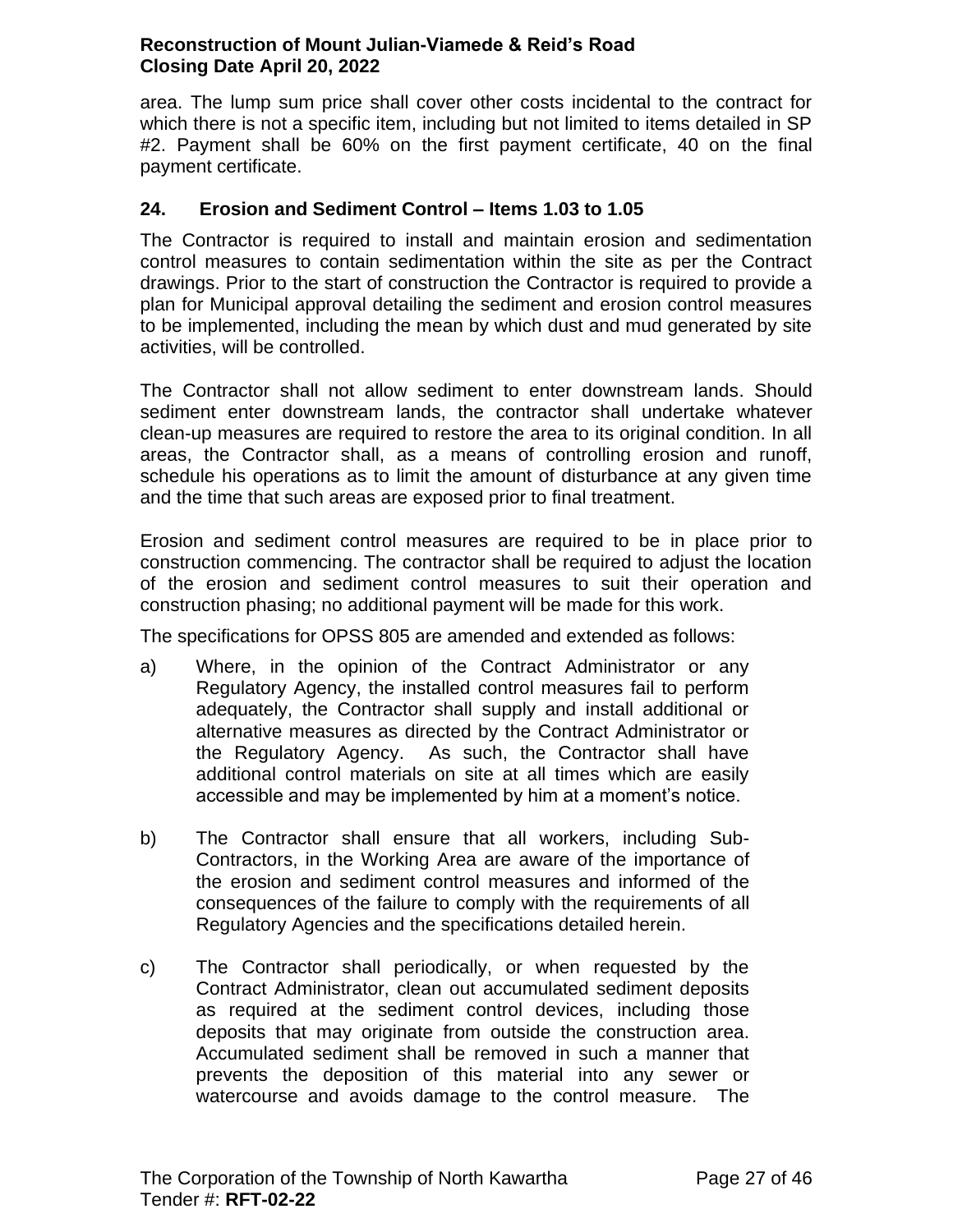sediment shall be removed from the site and managed in compliance with the requirements for excess earth material, as specified elsewhere in the Contract.

d) The sediment control measures shall only be removed when, in the opinion of the Contract Administrator, the measure, or measures, is no longer required. No control measure may be permanently removed without prior authorization from the Contract Administrator. All sediment and erosion control measures shall be removed in a manner that avoids the entry of any equipment, other than hand-held equipment, into any watercourse, and prevents the release of any sediment or debris into any sewer or watercourse within or downstream of the Working Area. All accumulated sediment shall be removed from the Working Area at the Contractor's expense and managed in compliance with the requirements for excess earth material, as specified elsewhere in the Contract.

### <span id="page-27-0"></span>**25. Remove and Reinstall Mailboxes/Road Signs – Item 1.09 & 1.10**

OPSS 510 applies except as amended below. Work under this item includes the removal, and reinstallation of all mailboxes and road signs throughout the project as directed by the Contract Administrator.

Mailboxes shall be reinstalled as per Canada Post recommendations. All Road Signs shall be reinstalled as per the applicable Ontario Traffic Manual.

The unit price bid for these items shall include the cost of labour, equipment, and materials. The contractor shall assume all posts and hardware will require replacement.

### <span id="page-27-1"></span>**26. Tree Clearing and Grubbing – Item 1.12**

OPS 201 applies except as amended below. Work under this item includes all clearing and grubbing within the project limits, including removal of trees and stumps as shown on the contract drawings.

Payment shall be lump sum and the Contractor shall make their own estimate of the extent of clearing and grubbing required to properly prepare the site within the limits of construction.

#### <span id="page-27-2"></span>**27. Earth Excavation – Item 1.13**

OPSS 206 applies with the following amendments.

Scope under this item includes but is not limited to the following work: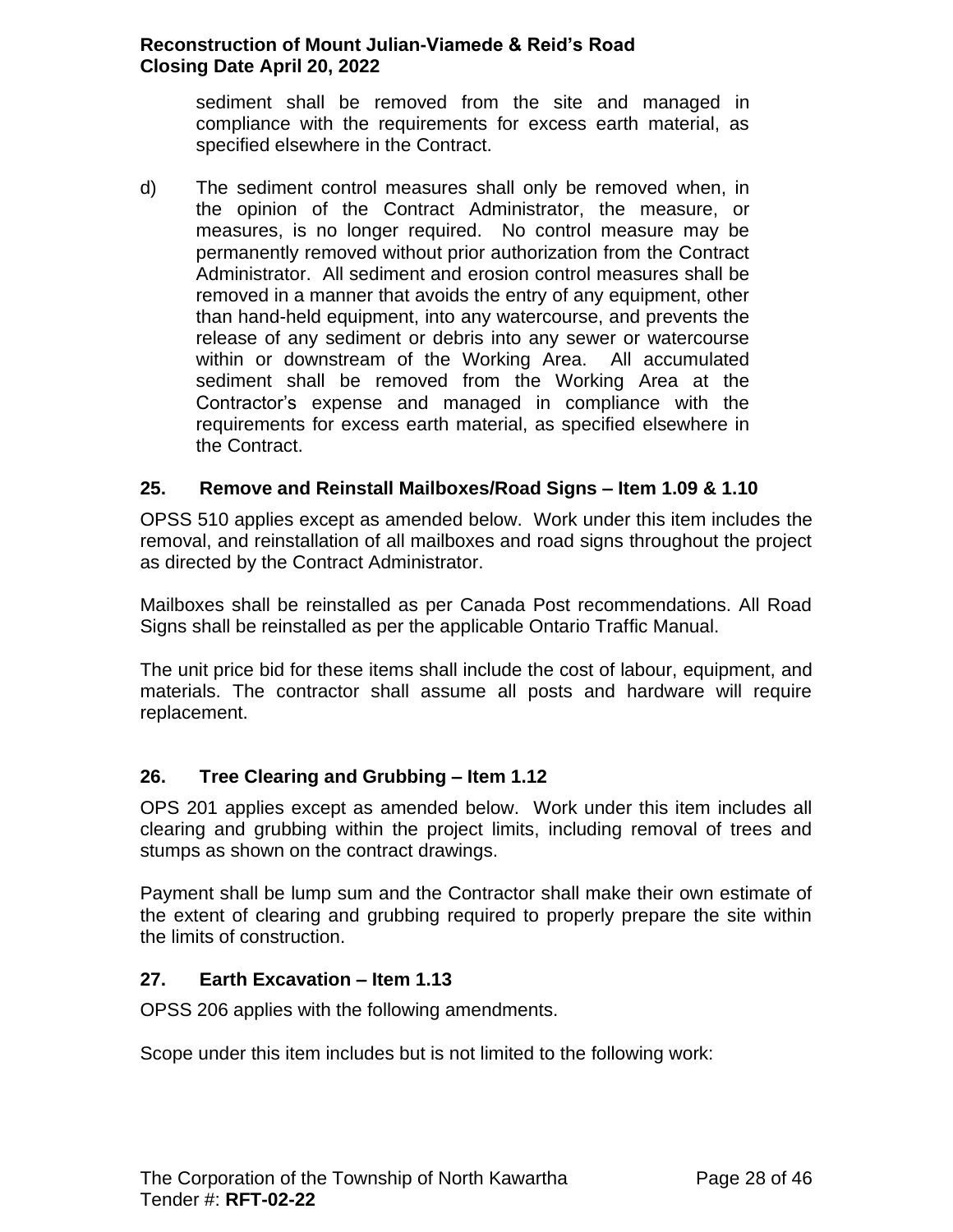- Excavation, placing and grading of material in cut and fill sections to achieve the required sub-grade elevations.
- Management/disposal of excess or unsuitable material.

Suitable material from areas of excavation shall be re-used in embankment/fill sections. This material shall be tested by the Contractor in accordance with OPSS 206 and material shall be approved by the Contract Administrator prior to re-use. Excess material shall be disposed of in accordance with OPSS 180 at no additional cost. The Contractor is advised that the majority of excavated material is surplus to the contract and should be handled accordingly.

Where organic material is encountered within proposed subgrade, this will be excavated, measured and paid for under this unit price. The unacceptable material shall be disposed of by the Contractor, off the site, at the Contractor's expense.

Compaction of sub grade shall be in accordance with OPSS 501. The Contractor shall undertake quality control testing for compaction as per OPSS 501. Written proof of the compaction (test results) shall be provided to the Contract Administrator prior to placement of Granular "A" and "B". The costs associated with the testing shall be borne by the Contractor.

Quality assurance testing for compaction shall be undertaken by the Contract Administrator on an as-required basis. If the material fails to meet the compaction requirements of OPSS 501, the material shall be removed and replaced at the Contractor's expense.

### <span id="page-28-0"></span>**28. Traffic Control – Item 1.14**

Under this item, the Contractor shall supply and maintain all temporary signing, traffic and pedestrian protection as per the Occupational Health and Safety Act, Ontario Traffic Manual (OTM) Book 7 and OPSS 706.

Access to all residential and commercial properties within the project limits must be maintained at all times during construction. Safe and convenient facilities for pedestrian traffic through areas under construction are to be provided and maintained by the Contractor, at the Contractor's cost, to the satisfaction of the Contract Administrator.

Prior to construction, the Contractor shall prepare and submit copies of traffic control plans for each phase of the project to the Municipality for review and approval.

In the event of failure of traffic control and temporary traffic control measures, the Municipality shall notify the Contractor of the location and scope of the failure. Upon receipt of notification of failure of traffic control and temporary traffic control measures, the Contractor shall restore conditions within 24 hours of notifications, all to the satisfaction of the Municipality.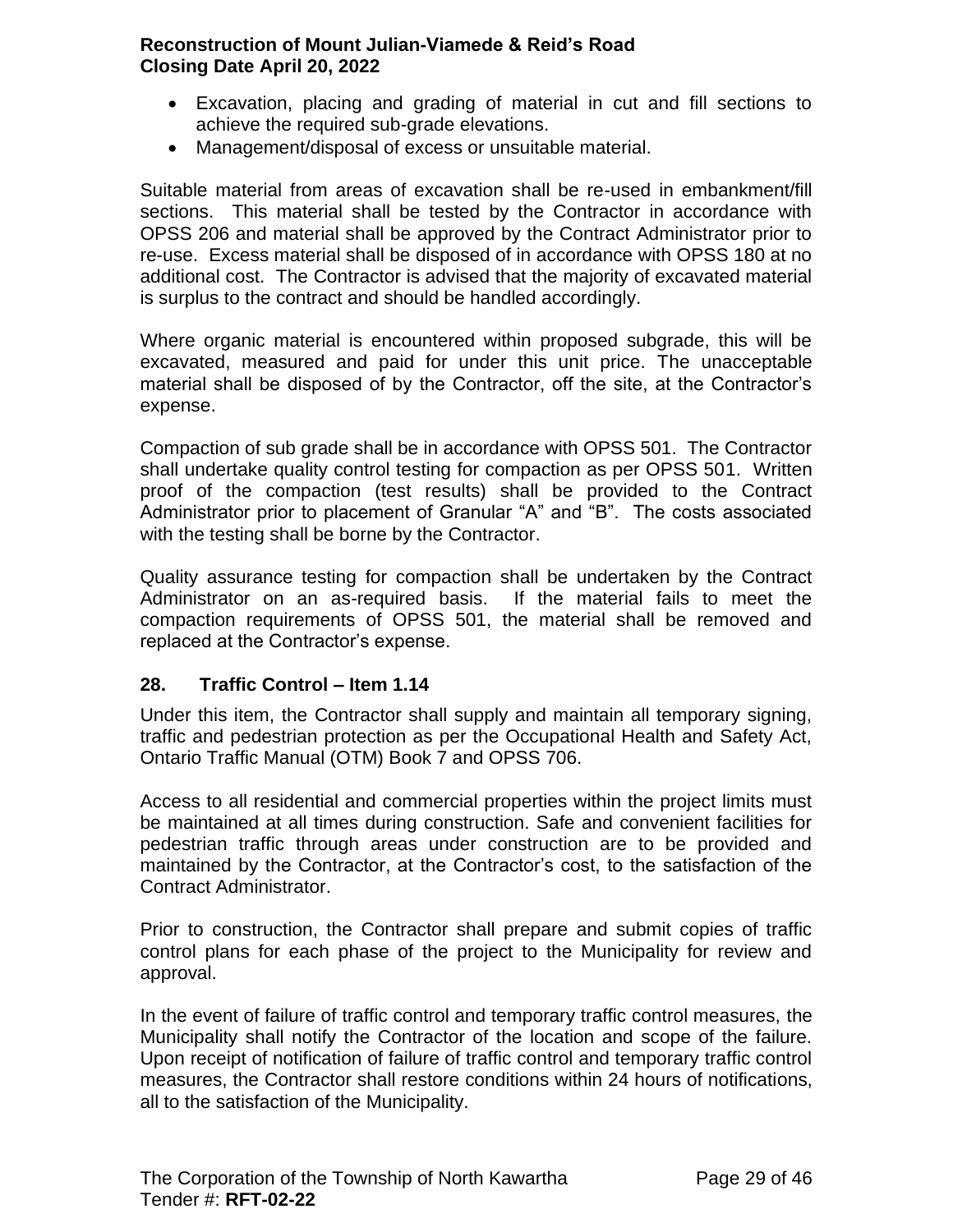The contractor shall recognize that Mount Julian-Viamede and Reids's Road are used as Emergency Detour Routes for Hwy 28.

Payment shall be 60% upon erection of traffic signage and pro-rated on each subsequent payment certificate until completion.

# <span id="page-29-0"></span>**29. Import SSM – Item 1.15**

The unit price for this item shall include the supply and placement/compaction of imported material required to bring the specified areas of the site up to pre-grade elevation, or at the direction of the Contract Administrator. All onsite works are to be inspected by the Owner's geotechnical consultant at the Owner's expense.

Payment will be by the cubic metre and based on comparative as-built survey data provided by the Contractor.

# <span id="page-29-1"></span>**30. Culverts (Driveway & Cross) – Items 2.01 to 2.05**

The contractor shall ensure all culvert replacements plans and access to properties are communicated to both the Municipality and property owners.

The scope of work under this item includes the installation of culverts as shown on the contract drawings and as outlined in Section 2- Drainage of the bid form.

The unit price bid for this item shall include the cost of labour, equipment, materials and all other costs associated with the installation of culverts.

### <span id="page-29-2"></span>**31. Granular Materials – Item 3.01 to 3.03**

OPSS 314 applies with the following amendments.

The scope of work under these items includes placement of granular material as outlined below:

- Compacted Granular "A" and "B" for road base construction
- Compacted Granular "A" for entrance construction

Prior to delivery on-site, the material shall be tested at the source. The Contractor must provide the Municipality with test results indicating that the material to be supplied conforms to OPSS MUNI 1010. The testing must be performed by a Certified Laboratory. Compaction of granulars shall be in accordance with OPSS 501. The Contractor shall undertake quality control testing for compaction as per OPSS 501. The minimum frequency of compaction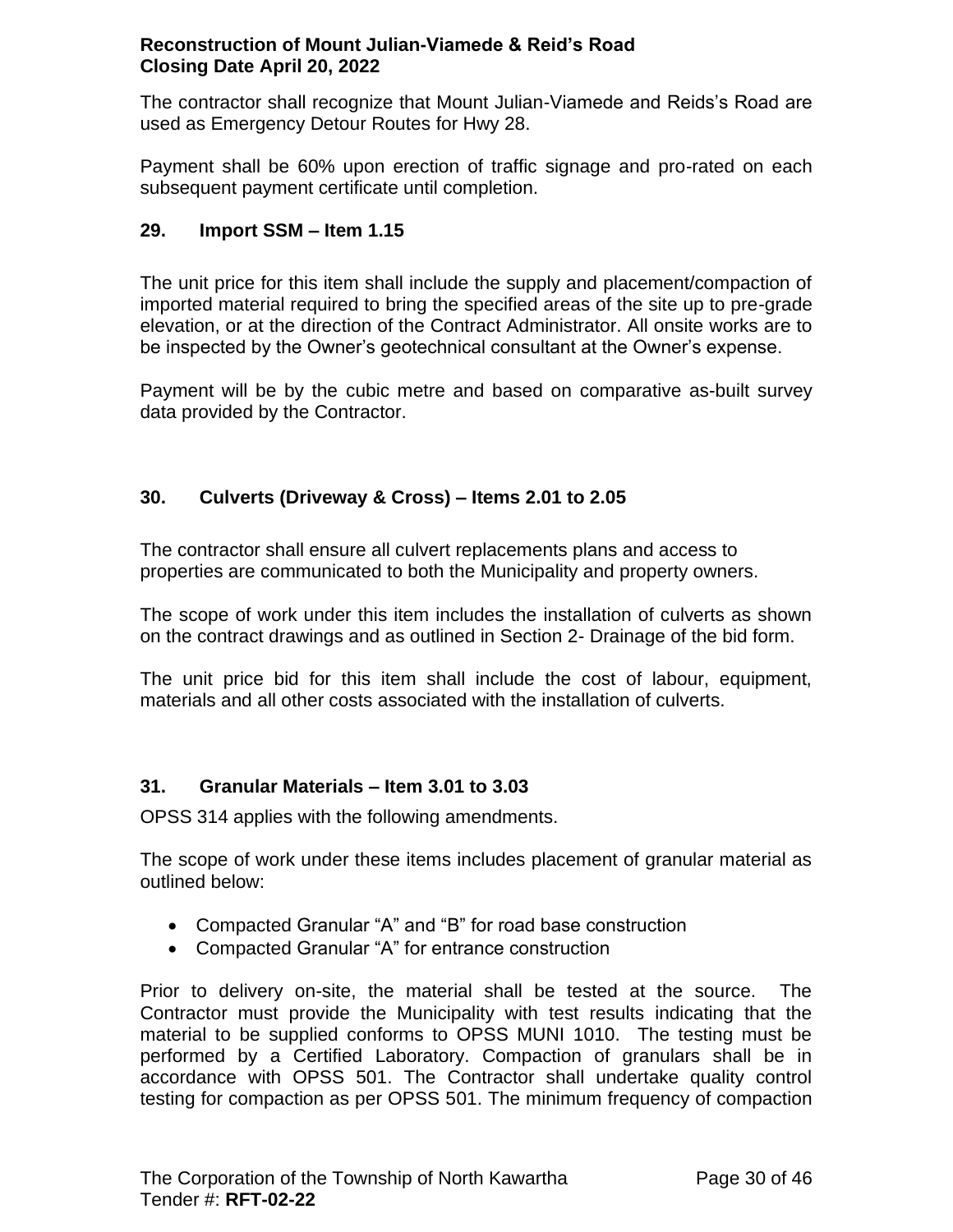testing shall be one (1) test per 150 m for each lift of material. Written proof of the compaction (test results) shall be provided to the Contract Administrator prior to subsequent lifts of material being placed.

Payment will be by the tonne and based on weight tickets provided by the Contractor.

# <span id="page-30-0"></span>**32. Hydro Seed & Topsoil; – Item 3.04**

This work shall be in accordance with OPSS 802,803,804.

The scope of work under this item shall include: supply and placement of 150mm of screened topsoil, raking of topsoil, application of slurry mixture of not less than 200kg per 1000 square metres.

Payment will be by the square metre and based on field measurements.

### <span id="page-30-1"></span>**33. Pavement Markings – Item 3.05**

All in accordance with OPSS 710,1716, OTM Book 11 and OTM Book 5:

The scope of work under includes the supply and application of pavement markings, symbols and two regulatory signs as shown on the contract drawings. The

Approximately:

- 4,700m of 10cm solid yellow
- 5,900m of 10cm solid white
- 3 60cm solid stop bars
- 2 Disabled Access Symbol (blue background, white border) incl. 2 (installed)
- Various hatching and parking stalls as per the contract drawings

The unit price bid for this item shall include the cost of labour, equipment, materials, and all other costs associated with the placement of pavement markings and two regulatory signs

### <span id="page-30-2"></span>**34. Hot Mix Asphalt Surface Course – Item 4.01a (OPTION a)**

OPSS 310, and 1150 apply except as amended below.

The scope of work includes the paving of HL4 surface course hot mix asphalt as shown on the contract drawings (roadway and driveways). The performance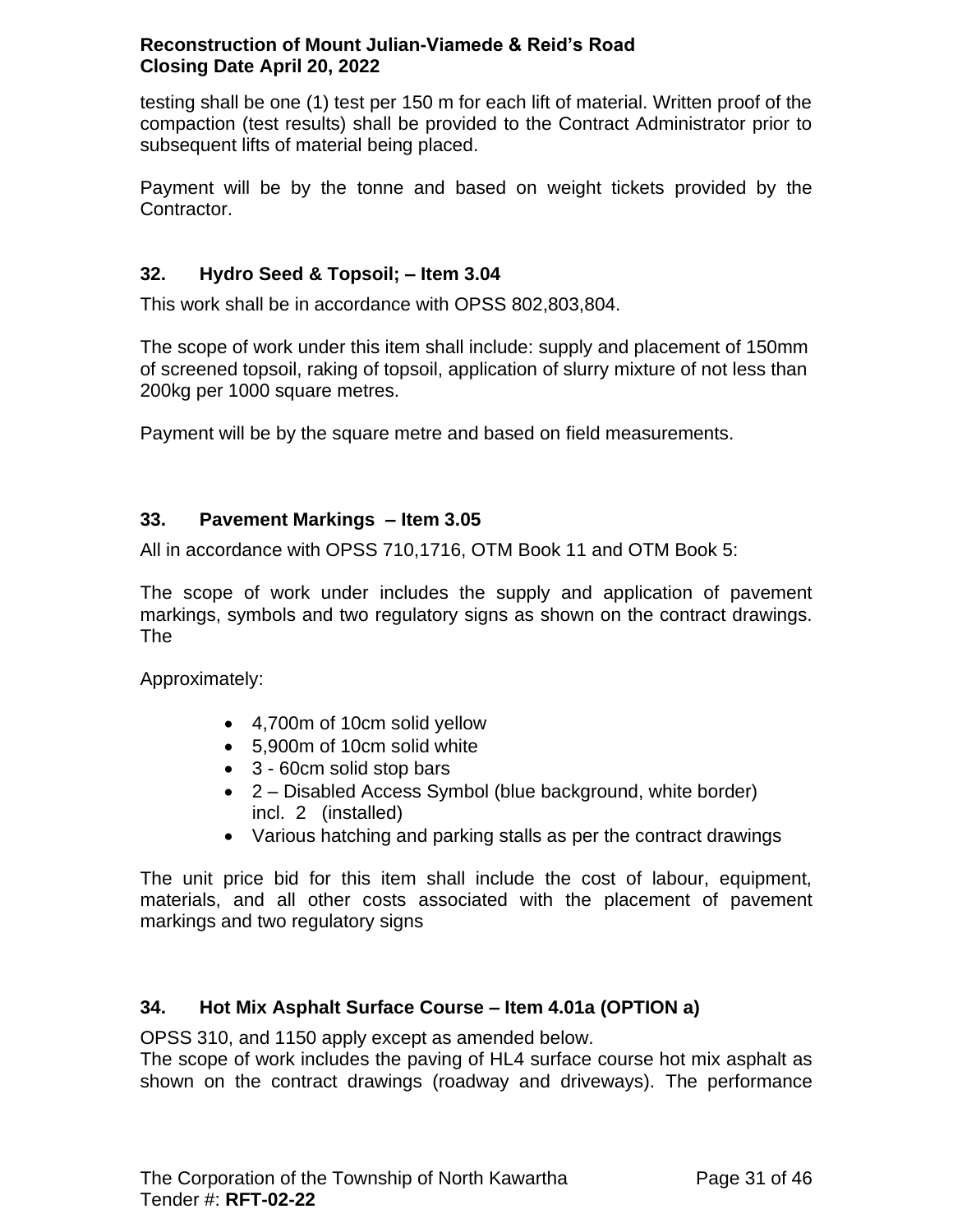graded asphalt cement will conform to OPSS MUNI 1101 specifications, PG58- 34.

The Contractor shall use a current Ministry of Transportation Ontario design mix, if available. If a current mix design is unavailable, the Contractor will be responsible for producing a mix design.

Existing pavements shall be cut in smooth straight lines. Step joints shall be placed at construction limits with existing asphalt and appropriate tapered joints shall be placed at limits with existing surface treatment. Tack coat shall be applied to all asphalt and concrete vertical surfaces prior to paving. The cost of tack coat and all step joints shall be included in the unit price for asphalt.

QA and QC testing shall be completed in accordance with OPS 310. QA and referee samples shall be delivered to the Municipality's QA laboratory, which has yet to be determined for this contract.

Measurement for payment shall be by the  $m<sup>2</sup>$  for hot mix asphalt. Payment shall be adjusted based on changes to the MTO Asphalt Cement index.

# <span id="page-31-0"></span>**35. Double Surface Treatment – Items 4.01b (OPTION b)**

OPSS 304 applies. The scope of work consists of; 7

| <b>Binder</b>            | <b>HF-150P</b>    |
|--------------------------|-------------------|
| <b>First Application</b> | Class 3 Aggregate |
| Second Application       | Class 6 Aggregate |

QA and QC testing shall be completed in accordance with OPS 304. QA and referee samples shall be delivered to the Municipality's QA laboratory, which has yet to be determined for this contract.

Measurement for payment shall be by the  $m<sup>2</sup>$  for double surface treatment. Payment shall be adjusted based on changes to the MTO Asphalt Cement index.

### <span id="page-31-1"></span>**36. Asphalt Gutter – Item 5.01 (Provisional)**

The purpose of this provisional item is to allow for field adjustments to areas that may require asphalt gutter (steep grades susceptible for washouts).

For the purposes of bidding, the contractor shall assume 4 separate locations on both sides of the road.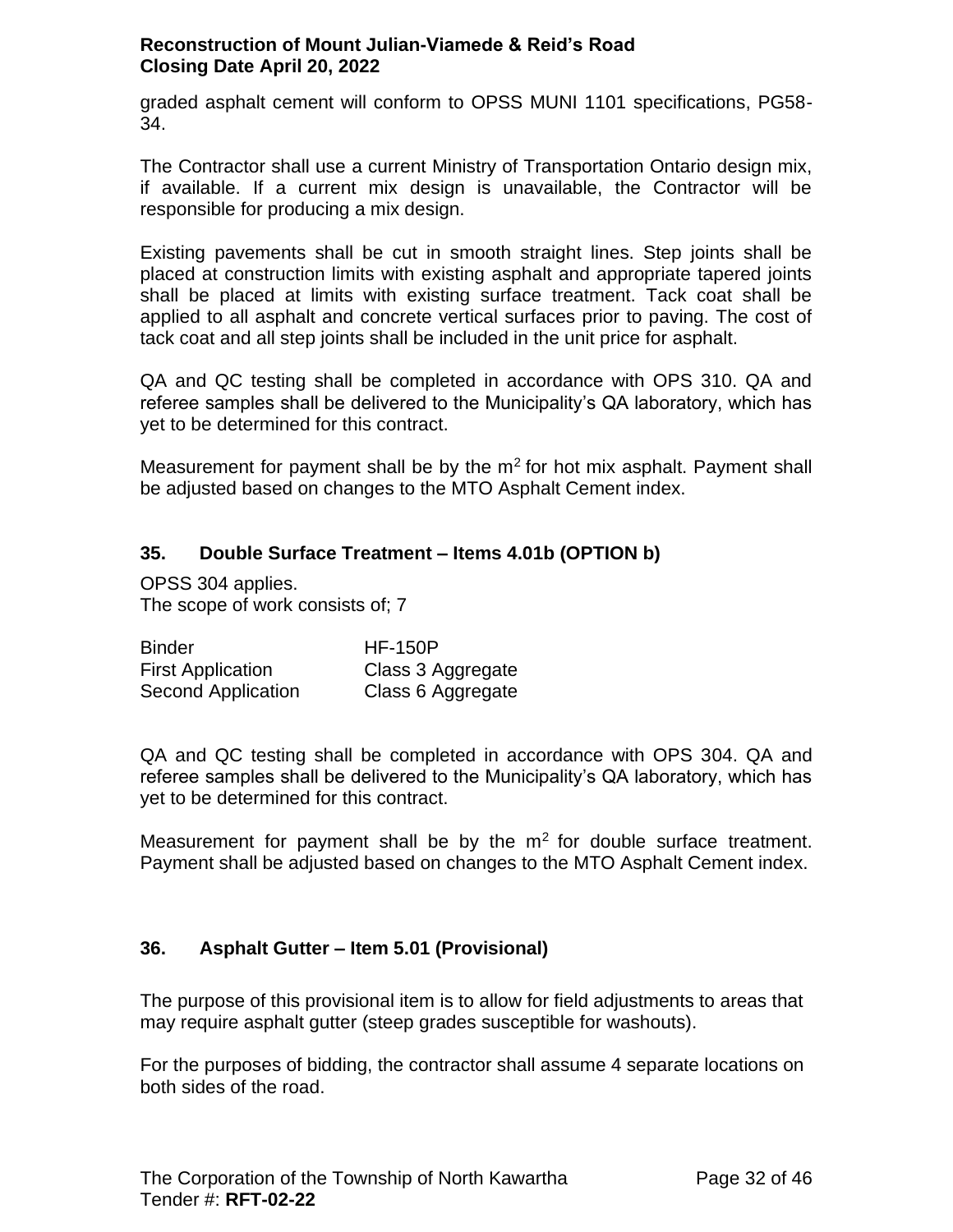Gutter shall be placed as per OPSD 601.010.

Measurement for payment shall be by the lineal metre and include all labour, materials and equipment to complete the work.

## <span id="page-32-0"></span>**37. Asphalt Barrier Curb – Item 5.02 (Provisional)**

The purpose of this provisional item is to allow for field adjustments to areas that may require placement of a barrier curb.

For the purposes of bidding, the contractor shall assume 2 separate locations.

Curb shall be placed as per OPSD 601.010.

Measurement for payment shall be by the lineal metre and shall be full compensation for all labour, materials, and equipment to complete the work.

# <span id="page-32-1"></span>**38. Granular Sealing – Item 5.03 (Provisional)**

The purpose of this provisional item is to allow for possible placement of granular sealing to granular shoulders, shoulder rounding and any area designated by the Contract Administrator.

Measurement for payment shall be by square metre and shall be full compensation for all labour, equipment and materials to complete the work.

### <span id="page-32-2"></span>**39. Rock Excavation – Item 5.04 (Provisional)**

OPS 403 applies except as noted below. Rock shall be excavated and removed and disposed of off-site. Rock Excavation includes rock hammering, excavation and removal (disposal either off-site or on-site at the Owner and Geotechnical Engineers direction). Contractor to survey top of rock during excavation.

Measurement for payment shall be by the cubic metre, measured between the theoretical trench bottom, theoretical trench sidewall, and actual top of rock

### <span id="page-32-3"></span>**40. Steel Beam Traffic Barrier – Items 5.05 to 5.07 (Provisional)**

The following specifications and standard drawings shall apply to this provisional items:

| OPSD    |  |
|---------|--|
| 912.125 |  |
| 912.185 |  |
| 912.255 |  |
| 922.165 |  |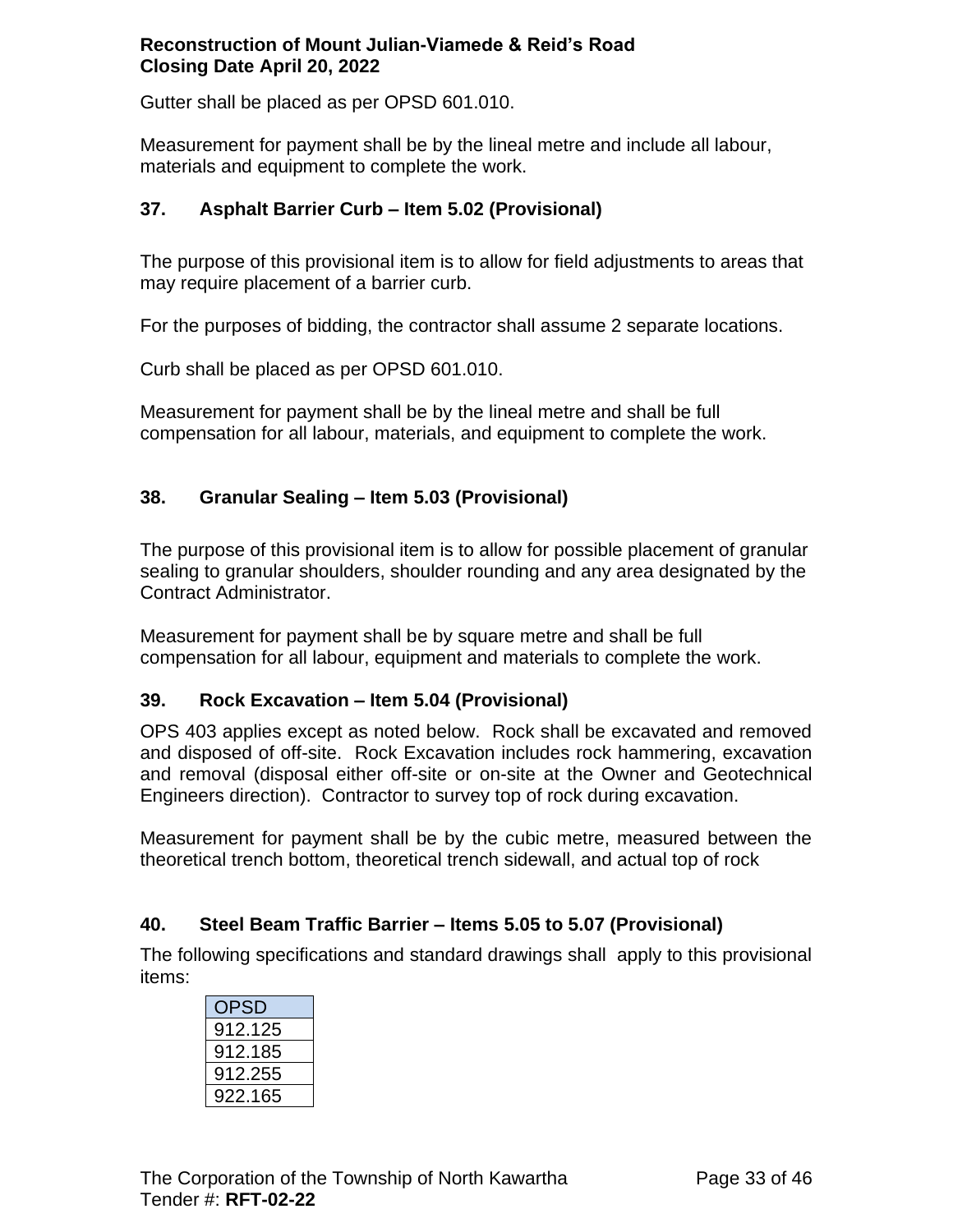For purposes of bidding the contractor shall assume three separate locations.

Measurement for payment shall be by the lineal metre/each installed end treatment and shall be full compensation for all labour, equipment and materials to complete the work.

## <span id="page-33-0"></span>**41. Pre-Construction Survey – Item 5.08 (Provisional)**

The Contractor shall engage a qualified specialist firm for a precondition survey and vibration monitoring with a minimm of five (5) years' experience in loss control for heavy construction in urban areas.

The specialist shall conduct the precondition survey, which shall include, but not be limited to all structures located on properties within a 30m radius of the limits of construction.

This will include all structures considered to be of potential risk, including, but not limited to, buildings, driveways, sidewalks, patios, porches, decks, etc. The precondition survey report shall include as a minimum the following information and 2 copies shall be provided to the Contract Administrator, prior to commencement of any work.

- Type of structure, including type of construction and if possible, the date when built.
- Any differential settlements (interior and exterior): visible cracks in walls, floors and ceilings shall be identified and described, including a diagram, if applicable room by room.
- Any other apparent structural of cosmetic damage or defect observed, i.e. water damage.
- The report shall use dimensions whenever practical to do so, instead of general terms, i.e. "sagging 0.25 – 0.50m" as opposed to "sagging badly"
- Photographs and videos shall be taken to clearly and accurately document and represent the condition of the property. Each photo or video shall be clearly labelled with the location and date.

The standard inspection procedure will include the provision of an explanatory letter to the building owner and/or tenant with a formal request for permission to carry out an inspection. The contractor may be required to produce these letters and a media release in conjunction with the Municipality.

The report shall indicate the address of each of the properties inspected, the refusals received, and an evaluation of any evident or potential hazards that exist.

A copy of the pre-condition survey limited to a single residence or property, including copies of any photographs or video that may form part of the report shall be provided to the Owner of that resident or property upon request.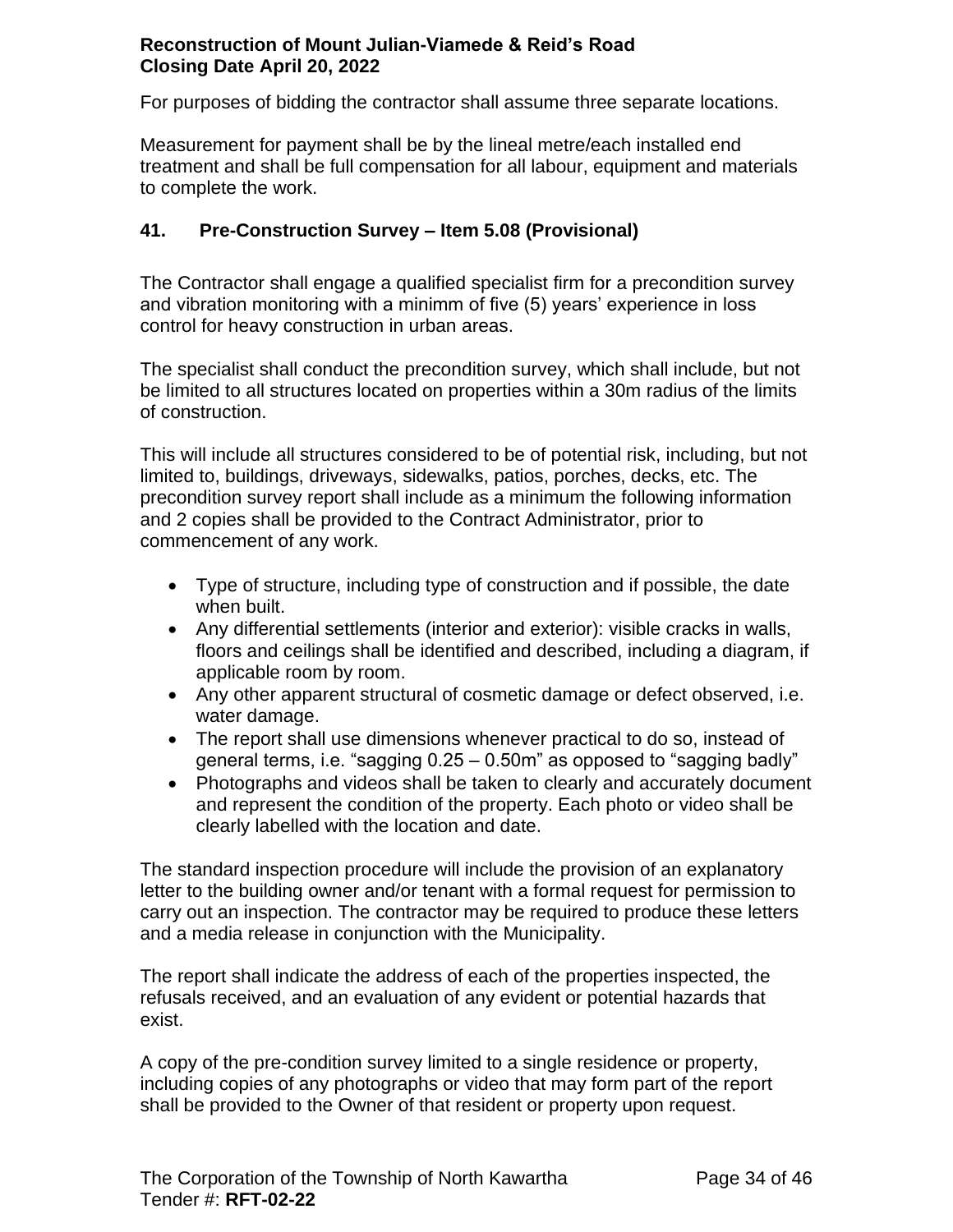There will be no measurement for payment and the unit for payment will be Lump Sum. For progress payment, 75% of the bid price shall be paid upon the acceptance of the inspection reports complete with photographs and/or video by the Contract Administrator with the balance paid upon issuance of the Substantial Completion Certificate.

Payment at the Contract lump sum price shall be full compensation for all labour, equipment and material to do the work.

# <span id="page-34-0"></span>**42. Hot Mix Asphalt – Base Course – Item 5.09 (Provisional)**

OPSS 310, and 1150 apply except as amended below.

The scope of work includes the paving of HL8 Base course hot mix asphalt in addition to surface course on Mount Julian Viamede Road. The performance graded asphalt cement will conform to OPSS MUNI 1101 specifications, PG58- 34.

The Contractor shall use a current Ministry of Transportation Ontario design mix, if available. If a current mix design is unavailable, the Contractor will be responsible for producing a mix design.

Existing pavements shall be cut in smooth straight lines. Step joints shall be placed at construction limits with existing asphalt and appropriate tapered joints shall be placed at limits with existing surface treatment. Tack coat shall be applied to all asphalt and concrete vertical surfaces prior to paving; including tack coat placement prior to surface course.

The cost of tack coat and all step joints shall be included in the unit price for asphalt.

QA and QC testing shall be completed in accordance with OPS 310. QA and referee samples shall be delivered to the Municipality's QA laboratory, which has yet to be determined for this contract.

Measurement for payment shall be by the  $m<sup>2</sup>$  for hot mix asphalt. Payment shall be adjusted based on changes to the MTO Asphalt Cement index.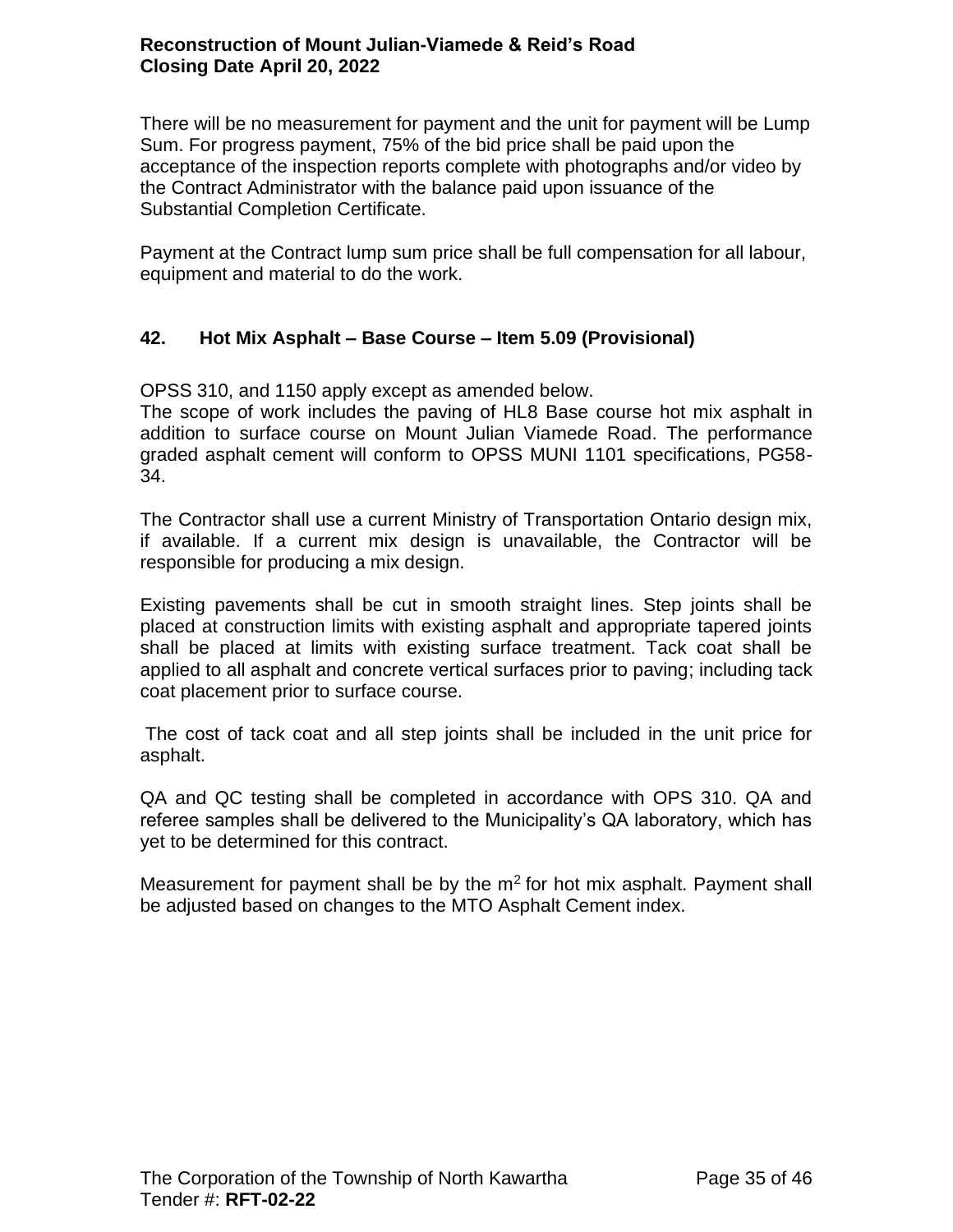(All unit prices are not to include H.S.T.)

The undersigned agrees to supply and deliver the goods and services as specified and required in accordance with Parts "A", "B", "C" and "D" of the Tender for the following prices:

|                    | <b>SECTION NO. 1 - Site Preparation, Removals, Erosion Control</b> |                                             |                |                 |                             |                |  |  |
|--------------------|--------------------------------------------------------------------|---------------------------------------------|----------------|-----------------|-----------------------------|----------------|--|--|
| <b>ITEM</b><br>NO. | SPEC.<br>NO.                                                       | <b>DESCRIPTION</b>                          | <b>UNIT</b>    | <b>QUANTITY</b> | <b>UNIT</b><br><b>PRICE</b> | <b>TOTAL</b>   |  |  |
| 1.01               | <b>SP22</b>                                                        | Insurance and<br><b>Bonding</b>             | <b>LS</b>      | $\mathbf{1}$    | $\mathsf{\$}$               | $\mathbb{S}$   |  |  |
| 1.02               | <b>SP23</b>                                                        | Mobilization /<br>Demobilization            | <b>LS</b>      | 1               | $\frac{1}{2}$               | $\frac{1}{2}$  |  |  |
| 1.03               | 805<br><b>SP24</b>                                                 | <b>Straw Bale Check</b><br>Dam              | ea             | 10              | $\mathcal{S}$               | $\frac{1}{2}$  |  |  |
| 1.04               | 805<br><b>SP24</b>                                                 | <b>Light Duty Silt</b><br>Fence             | m              | 200             | $\mathbb{S}$                | $\mathbb{S}$   |  |  |
| 1.05               | 805<br><b>SP24</b>                                                 | <b>Rock Check Dam</b>                       | ea             | 5               | $\frac{1}{2}$               | \$             |  |  |
| 1.06               | 510                                                                | <b>Asphalt Removal</b>                      | m <sup>2</sup> | 31,200          | $\mathbb{S}$                | $\mathbb{S}$   |  |  |
| 1.07               | 510                                                                | <b>Culvert Removal</b>                      | m              | 335             | $\frac{1}{2}$               | $\mathbb{S}$   |  |  |
| 1.08               | 206                                                                | Ditching                                    | m              | 7,200           | $\mathbb{S}$                | $\mathsf{\$}$  |  |  |
| 1.09               | 510<br><b>SP25</b>                                                 | Remove and<br><b>Reinstall Mailbox</b>      | <b>LS</b>      | 1               | $\mathsf{\$}$               | \$             |  |  |
| 1.10               | 510<br><b>SP25</b>                                                 | Remove and<br><b>Reinstall Road</b><br>Sign | ea             | 30              | $\mathfrak{S}$              | $\mathsf{\$}$  |  |  |
| 1.11               | 206                                                                | <b>Strip and Reuse</b><br><b>Topsoil</b>    | m <sup>2</sup> | 16,300          | $\mathbb{S}$                | $\mathbb{S}^-$ |  |  |
| 1.12               | 180,<br>201<br><b>SP26</b>                                         | Tree Clearing and<br>Grubbing               | LS             | 1               | $\mathfrak{S}$              | $\mathbb{S}^-$ |  |  |

## **The Municipality reserves the right to cancel any or all items.**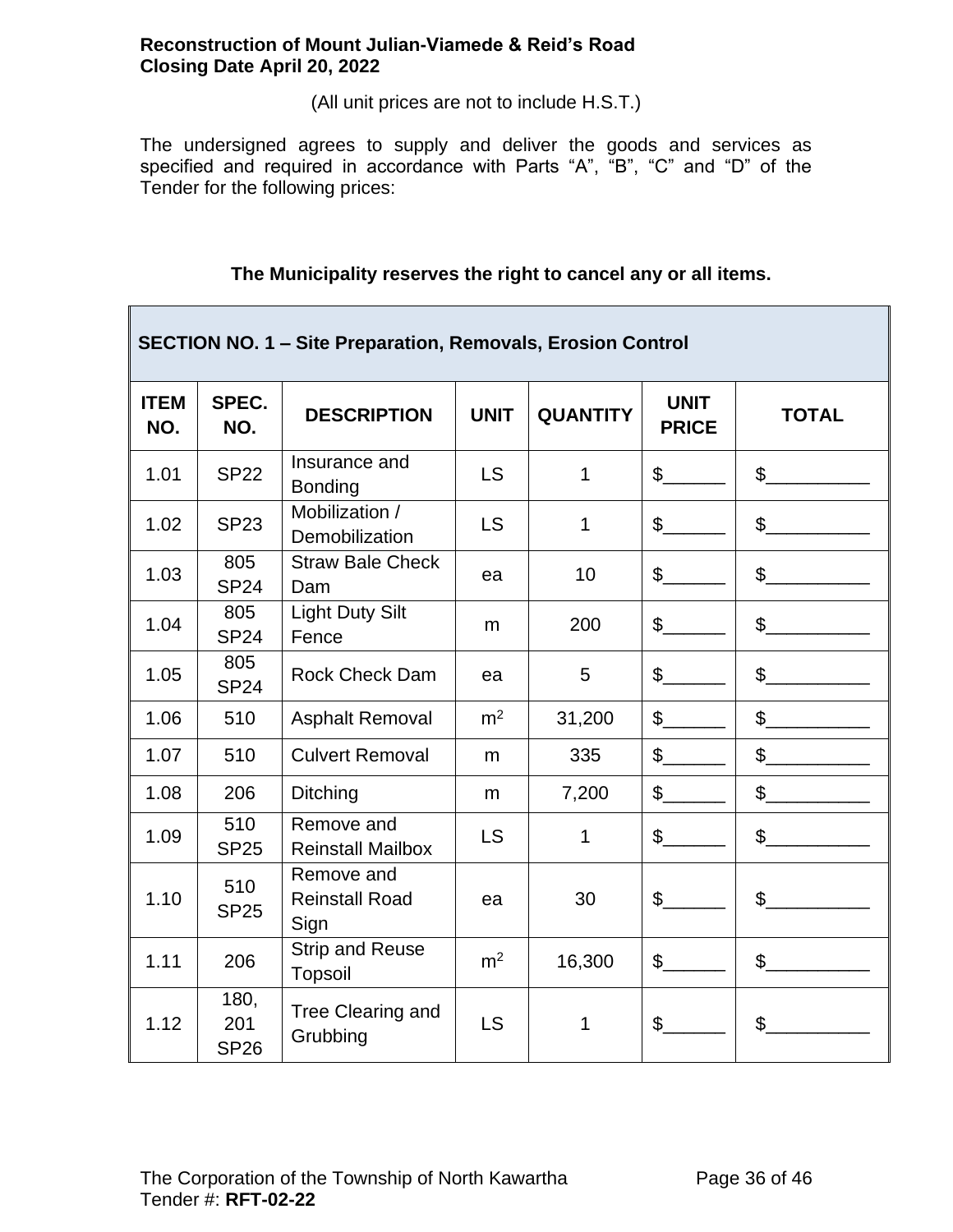| <b>SECTION NO. 1 - Site Preparation, Removals, Erosion Control</b> |                              |                         |                |                 |                             |              |  |
|--------------------------------------------------------------------|------------------------------|-------------------------|----------------|-----------------|-----------------------------|--------------|--|
| <b>ITEM</b><br>NO.                                                 | SPEC.<br>NO.                 | <b>DESCRIPTION</b>      | <b>UNIT</b>    | <b>QUANTITY</b> | <b>UNIT</b><br><b>PRICE</b> | <b>TOTAL</b> |  |
|                                                                    | 180                          | <b>Earth Excavation</b> |                |                 |                             |              |  |
| 1.13                                                               | 206<br><b>SP27</b>           | - Removed from<br>site  | m <sup>3</sup> | 17,000          | $\mathcal{S}$               | $\mathbb{S}$ |  |
| 1.14                                                               | 706, SP<br>28                | <b>Traffic Control</b>  | LS             | 1               | \$                          | \$           |  |
| 1.15                                                               | 314,<br>1010<br><b>SP 29</b> | <b>Import SSM</b>       | m <sup>3</sup> | 1,200           | \$                          | \$           |  |
| <b>TOTAL SECTION NO. 1:</b>                                        |                              |                         |                |                 |                             |              |  |
| (excluding HST)                                                    |                              |                         |                |                 |                             | \$           |  |

| <b>SECTION NO. 2 - Drainage</b> |                                    |                                       |             |                 |                             |              |  |
|---------------------------------|------------------------------------|---------------------------------------|-------------|-----------------|-----------------------------|--------------|--|
| <b>ITEM</b><br>NO.              | SPEC.<br>NO.                       | <b>DESCRIPTION</b>                    | <b>UNIT</b> | <b>QUANTITY</b> | <b>UNIT</b><br><b>PRICE</b> | <b>TOTAL</b> |  |
| 2.01                            | 401,<br>410,<br>421<br><b>SP30</b> | 375mm HDPE<br><b>Driveway Culvert</b> | m           | 70              | \$                          | \$           |  |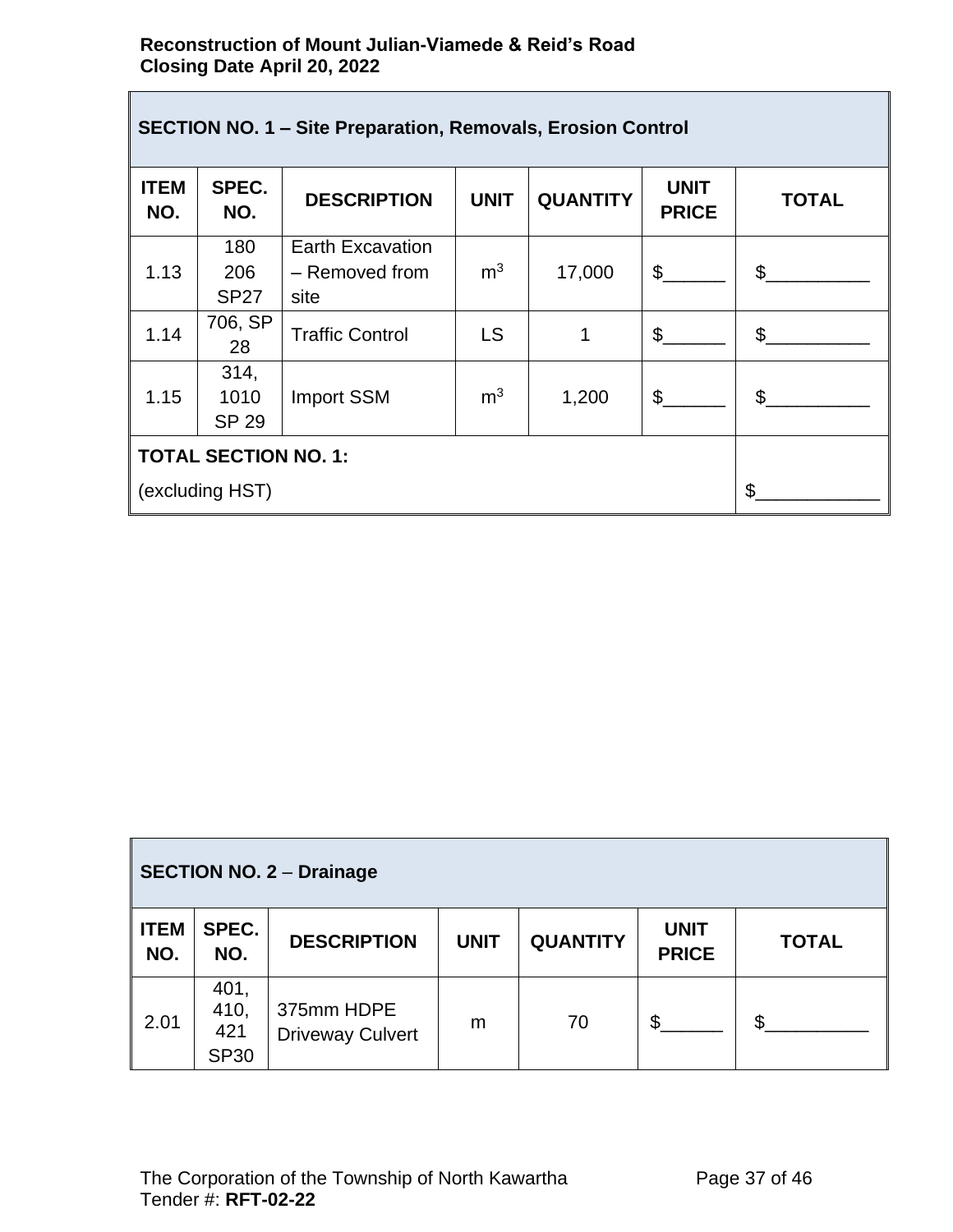$\overline{\phantom{a}}$ 

| <b>SECTION NO. 2 - Drainage</b> |                                     |                                                       |             |                 |                             |                |
|---------------------------------|-------------------------------------|-------------------------------------------------------|-------------|-----------------|-----------------------------|----------------|
| <b>ITEM</b><br>NO.              | SPEC.<br>NO.                        | <b>DESCRIPTION</b>                                    | <b>UNIT</b> | <b>QUANTITY</b> | <b>UNIT</b><br><b>PRICE</b> | <b>TOTAL</b>   |
| 2.02                            | 401,<br>410,<br>421<br><b>SP30</b>  | 450mm HDPE<br><b>Driveway Culvert</b>                 | m           | 140             | $\mathbb{S}^-$              | $\mathfrak{S}$ |
| 2.03                            | 401,<br>410,<br>421<br><b>SP30</b>  | 450mm HDPE<br>Cross Culvert c/w<br><b>Frost Taper</b> | m           | 91              | $\mathfrak{S}$              | $\mathfrak{S}$ |
| 2.04                            | 401,<br>410,<br>421<br><b>SP30</b>  | 750mm HDPE<br>Cross Culvert c/w<br><b>Frost Taper</b> | m           | 20              | \$                          | $\mathfrak{L}$ |
| 2.05                            | 401,<br>410,<br>4211<br><b>SP30</b> | 900mm HDPE<br>Cross Culvert c/w<br><b>Frost Taper</b> | m           | 14              | \$                          | $\mathfrak{S}$ |
| <b>TOTAL SECTION NO. 2:</b>     |                                     |                                                       |             |                 |                             |                |
| (excluding HST)                 |                                     |                                                       |             |                 | \$                          |                |

| <b>SECTION NO. 3 - Road Construction</b> |                                       |                                              |             |                 |                             |              |
|------------------------------------------|---------------------------------------|----------------------------------------------|-------------|-----------------|-----------------------------|--------------|
| <b>ITEM</b><br>NO.                       | SPEC.<br>NO.                          | <b>DESCRIPTION</b>                           | <b>UNIT</b> | <b>QUANTITY</b> | <b>UNIT</b><br><b>PRICE</b> | <b>TOTAL</b> |
| 3.01                                     | 314,<br>1010,<br>501,<br><b>SP 31</b> | Granular 'B'<br>Type I<br>(250mm depth)      |             | 31,680          | $\mathfrak{S}$              | \$           |
| 3.02                                     | 314,<br>1010,<br>501,<br><b>SP 31</b> | Granular 'A'<br>$(150mm$ depth) –<br>Roadway |             | 14,400          | \$                          | \$           |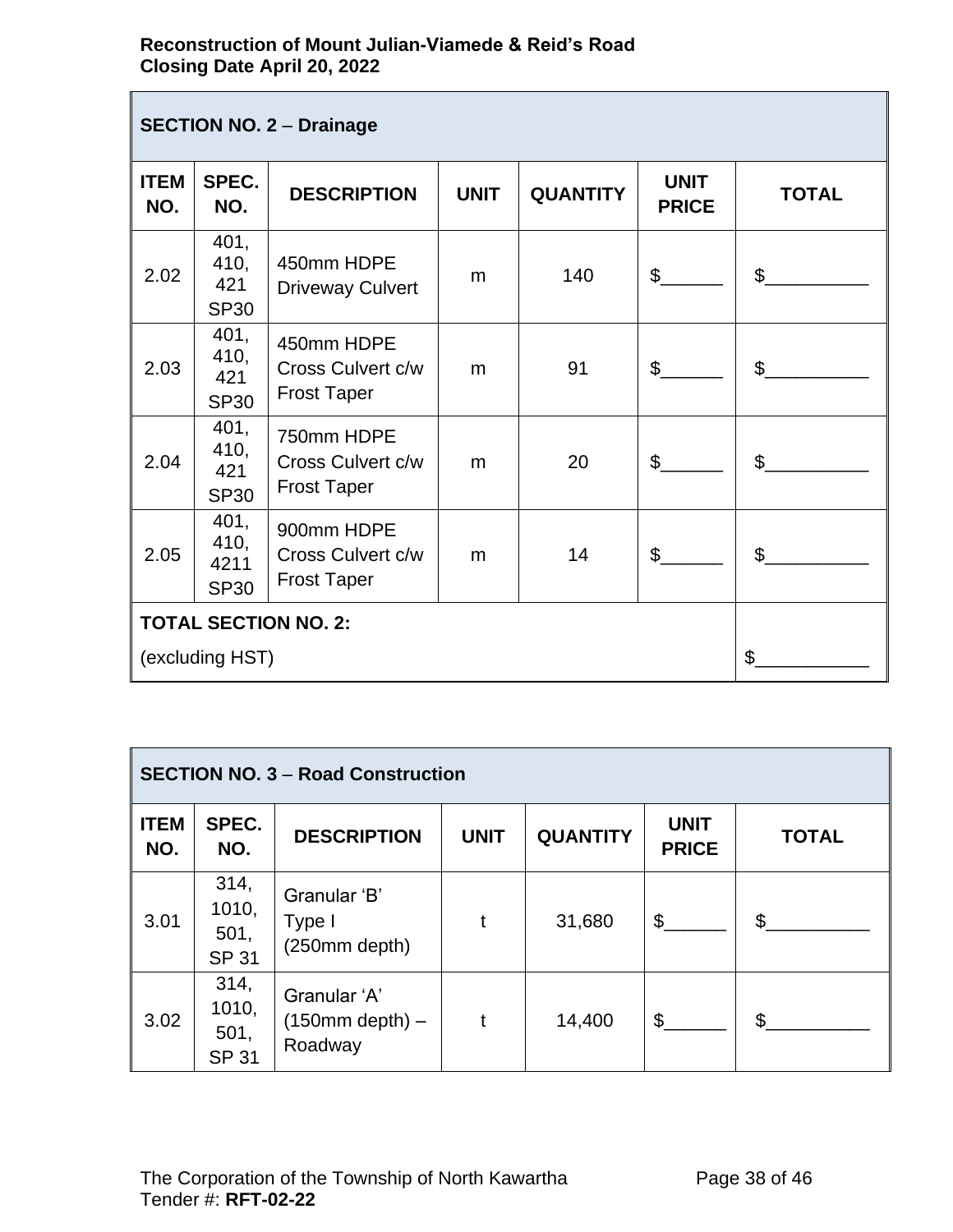| <b>SECTION NO. 3 - Road Construction</b>       |                                      |                                                      |                |                 |                             |              |
|------------------------------------------------|--------------------------------------|------------------------------------------------------|----------------|-----------------|-----------------------------|--------------|
| <b>ITEM</b><br>NO.                             | SPEC.<br>NO.                         | <b>DESCRIPTION</b>                                   | <b>UNIT</b>    | <b>QUANTITY</b> | <b>UNIT</b><br><b>PRICE</b> | <b>TOTAL</b> |
| 3.03                                           | 1010,<br>501,<br><b>SP 31</b>        | Granular 'A'<br>$(150mm$ depth) -<br><b>Driveway</b> | t              | 1,000           | $\mathfrak{L}$              | \$           |
| 3.04                                           | 802,<br>803,<br>804,<br><b>SP 32</b> | Hydro-seed and<br><b>Topsoil</b>                     | m <sup>2</sup> | 475             | $\mathfrak{L}$              | \$           |
| 3.05                                           | 710,<br>1713<br><b>SP 33</b>         | Pavement<br><b>Markings</b>                          | <b>LS</b>      |                 | \$                          | \$           |
| <b>TOTAL SECTION NO. 3:</b><br>(excluding HST) |                                      |                                                      |                |                 |                             | \$           |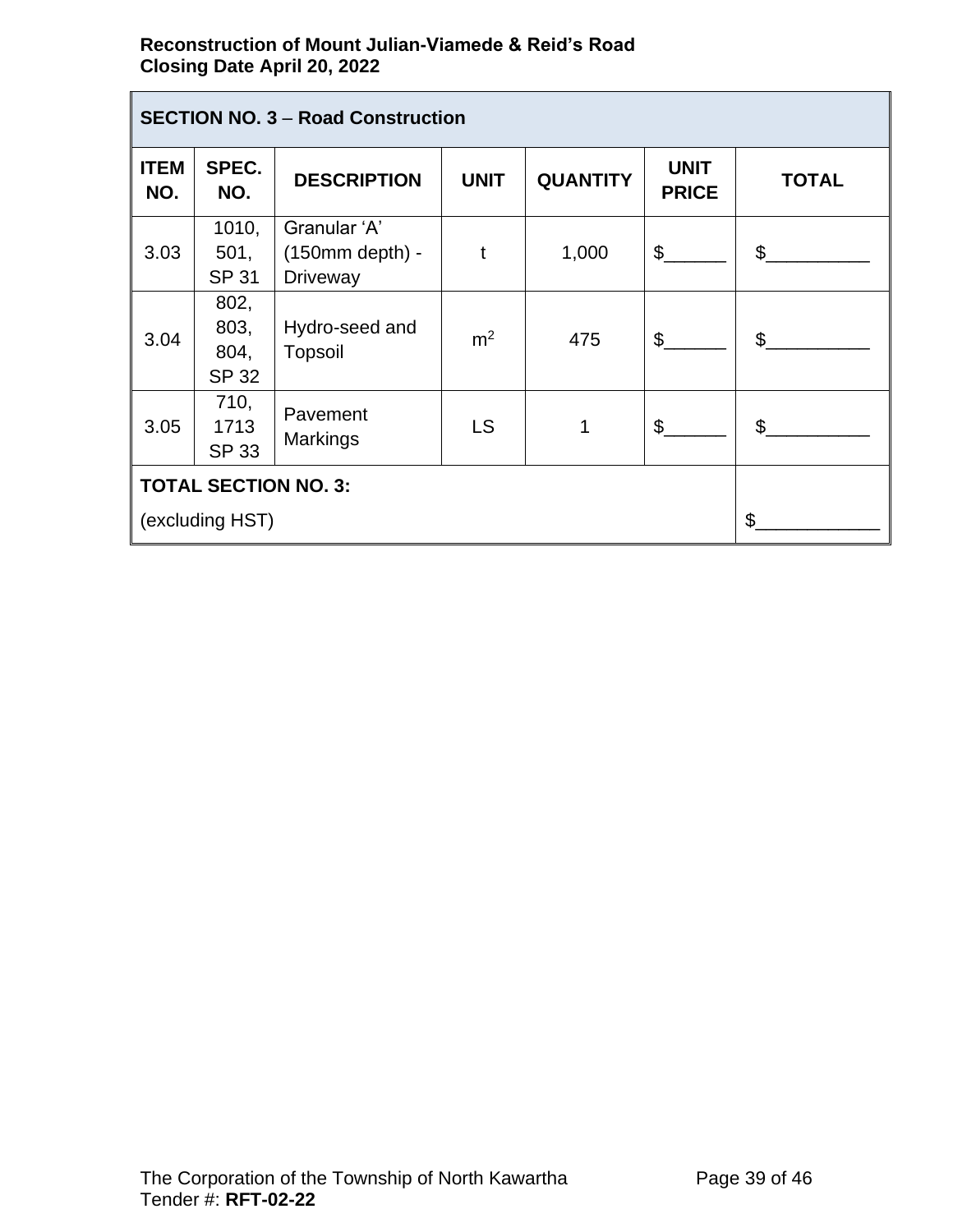| SECTION NO. 4a – Road Surface – Hot Mix Asphalt - Option 'a' |                              |                                                                              |                |                 |                             |              |
|--------------------------------------------------------------|------------------------------|------------------------------------------------------------------------------|----------------|-----------------|-----------------------------|--------------|
| <b>ITEM</b><br>NO.                                           | SPEC.<br>NO.                 | <b>DESCRIPTION</b>                                                           | <b>UNIT</b>    | <b>QUANTITY</b> | <b>UNIT</b><br><b>PRICE</b> | <b>TOTAL</b> |
| 4.01a                                                        | 304,<br>1150<br><b>SP 34</b> | Hot Mix HL4<br><b>Surface Course</b><br>Asphalt (50mm<br>depth) -<br>Roadway | m <sup>2</sup> | 37,550          | \$                          | \$.          |
| <b>TOTAL SECTION NO. 4a:</b>                                 |                              |                                                                              |                |                 |                             |              |
| (excluding HST)                                              |                              |                                                                              |                |                 |                             |              |

| SECTION NO. 4b – Road Surface – Double Surface Treatment – Option 'b' |                      |                             |                |                 |                             |                |
|-----------------------------------------------------------------------|----------------------|-----------------------------|----------------|-----------------|-----------------------------|----------------|
| <b>ITEM</b><br>NO.                                                    | SPEC.<br>NO.         | <b>DESCRIPTION</b>          | <b>UNIT</b>    | <b>QUANTITY</b> | <b>UNIT</b><br><b>PRICE</b> | <b>TOTAL</b>   |
| 4.01b                                                                 | 304,<br><b>SP 35</b> | Double Surface<br>Treatment | m <sup>2</sup> | 37,550          | \$                          | $\mathfrak{L}$ |
| <b>TOTAL SECTION NO. 4b:</b>                                          |                      |                             |                |                 |                             |                |
| (excluding HST)                                                       |                      |                             |                |                 | \$                          |                |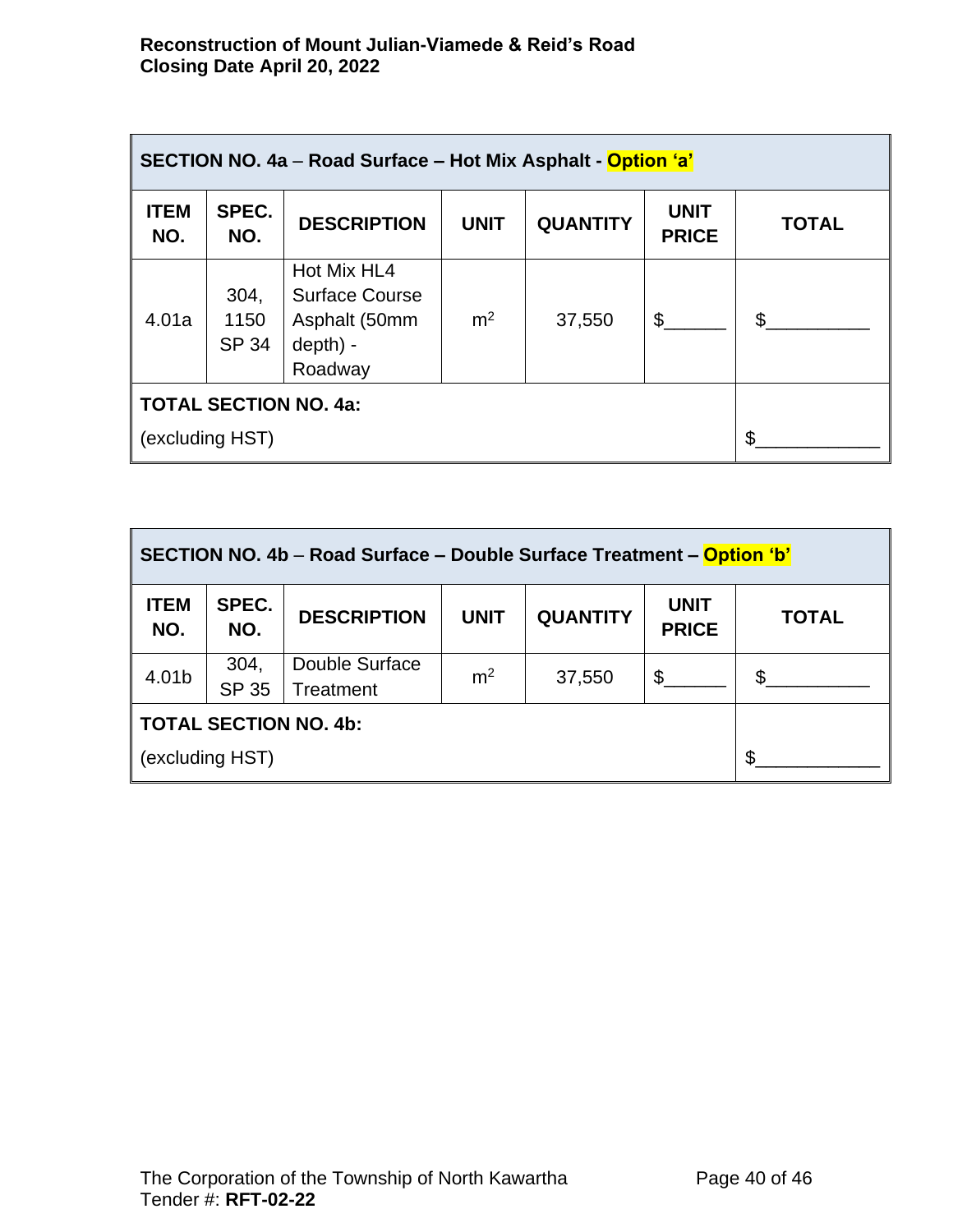| <b>Tender Summary</b><br><b>OPTION 'a' - Hot Mix Asphalt</b>                       |                                                                                                                                                                                                                                                                                                                                                                     |  |  |  |
|------------------------------------------------------------------------------------|---------------------------------------------------------------------------------------------------------------------------------------------------------------------------------------------------------------------------------------------------------------------------------------------------------------------------------------------------------------------|--|--|--|
| <b>Total Section No. 1 - Site Preparation, Removals, Erosion</b><br><b>Control</b> | $\mathfrak{S}$<br><u> 1989 - Johann Barbara, martxa al</u>                                                                                                                                                                                                                                                                                                          |  |  |  |
| <b>Total Section No. 2 - Storm Sewer</b>                                           | $\begin{picture}(20,10) \put(0,0){\vector(1,0){100}} \put(15,0){\vector(1,0){100}} \put(15,0){\vector(1,0){100}} \put(15,0){\vector(1,0){100}} \put(15,0){\vector(1,0){100}} \put(15,0){\vector(1,0){100}} \put(15,0){\vector(1,0){100}} \put(15,0){\vector(1,0){100}} \put(15,0){\vector(1,0){100}} \put(15,0){\vector(1,0){100}} \put(15,0){\vector(1,0){100}} \$ |  |  |  |
| <b>Total Section No. 3 - Road Construction</b>                                     | $\frac{1}{2}$                                                                                                                                                                                                                                                                                                                                                       |  |  |  |
| Total Section No. 4a – Road Surface – Hot Mix Asphalt                              | $\begin{picture}(20,10) \put(0,0){\vector(1,0){100}} \put(15,0){\vector(1,0){100}} \put(15,0){\vector(1,0){100}} \put(15,0){\vector(1,0){100}} \put(15,0){\vector(1,0){100}} \put(15,0){\vector(1,0){100}} \put(15,0){\vector(1,0){100}} \put(15,0){\vector(1,0){100}} \put(15,0){\vector(1,0){100}} \put(15,0){\vector(1,0){100}} \put(15,0){\vector(1,0){100}} \$ |  |  |  |
| <b>Sub-total Tender (excluding H.S.T)</b>                                          | $\begin{picture}(20,10) \put(0,0){\line(1,0){10}} \put(15,0){\line(1,0){10}} \put(15,0){\line(1,0){10}} \put(15,0){\line(1,0){10}} \put(15,0){\line(1,0){10}} \put(15,0){\line(1,0){10}} \put(15,0){\line(1,0){10}} \put(15,0){\line(1,0){10}} \put(15,0){\line(1,0){10}} \put(15,0){\line(1,0){10}} \put(15,0){\line(1,0){10}} \put(15,0){\line(1$                 |  |  |  |
| <b>HST @ 13%</b><br>$\overline{\text{HST}}$ # __________________________________   | $\begin{picture}(20,10) \put(0,0){\vector(1,0){100}} \put(15,0){\vector(1,0){100}} \put(15,0){\vector(1,0){100}} \put(15,0){\vector(1,0){100}} \put(15,0){\vector(1,0){100}} \put(15,0){\vector(1,0){100}} \put(15,0){\vector(1,0){100}} \put(15,0){\vector(1,0){100}} \put(15,0){\vector(1,0){100}} \put(15,0){\vector(1,0){100}} \put(15,0){\vector(1,0){100}} \$ |  |  |  |
| <b>Total Tendered Price (basis of award)</b>                                       | S.                                                                                                                                                                                                                                                                                                                                                                  |  |  |  |

| <b>Tender Summary</b><br><b>OPTION 'b' - Double Surface Treatment</b>       |                                                                                                                                                                                                                                                                                                                                                     |  |  |  |
|-----------------------------------------------------------------------------|-----------------------------------------------------------------------------------------------------------------------------------------------------------------------------------------------------------------------------------------------------------------------------------------------------------------------------------------------------|--|--|--|
| Total Section No. 1 - Site Preparation, Removals, Erosion<br><b>Control</b> | $\mathbb{S}$                                                                                                                                                                                                                                                                                                                                        |  |  |  |
| <b>Total Section No. 2 - Storm Sewer</b>                                    | $\frac{1}{2}$                                                                                                                                                                                                                                                                                                                                       |  |  |  |
| <b>Total Section No. 3 - Road Construction</b>                              | $\begin{picture}(20,10) \put(0,0){\line(1,0){10}} \put(15,0){\line(1,0){10}} \put(15,0){\line(1,0){10}} \put(15,0){\line(1,0){10}} \put(15,0){\line(1,0){10}} \put(15,0){\line(1,0){10}} \put(15,0){\line(1,0){10}} \put(15,0){\line(1,0){10}} \put(15,0){\line(1,0){10}} \put(15,0){\line(1,0){10}} \put(15,0){\line(1,0){10}} \put(15,0){\line(1$ |  |  |  |
| Total Section No. 4b - Road Surface - Double Surface<br><b>Treatment</b>    |                                                                                                                                                                                                                                                                                                                                                     |  |  |  |
| Sub-total Tender (excluding H.S.T)   \$__________________                   |                                                                                                                                                                                                                                                                                                                                                     |  |  |  |
| <b>HST @ 13%</b><br>HST#                                                    | $\mathbb{S}$                                                                                                                                                                                                                                                                                                                                        |  |  |  |
| Total Tendered Price (basis of award) $\frac{1}{2}$                         |                                                                                                                                                                                                                                                                                                                                                     |  |  |  |

# **Provisional:**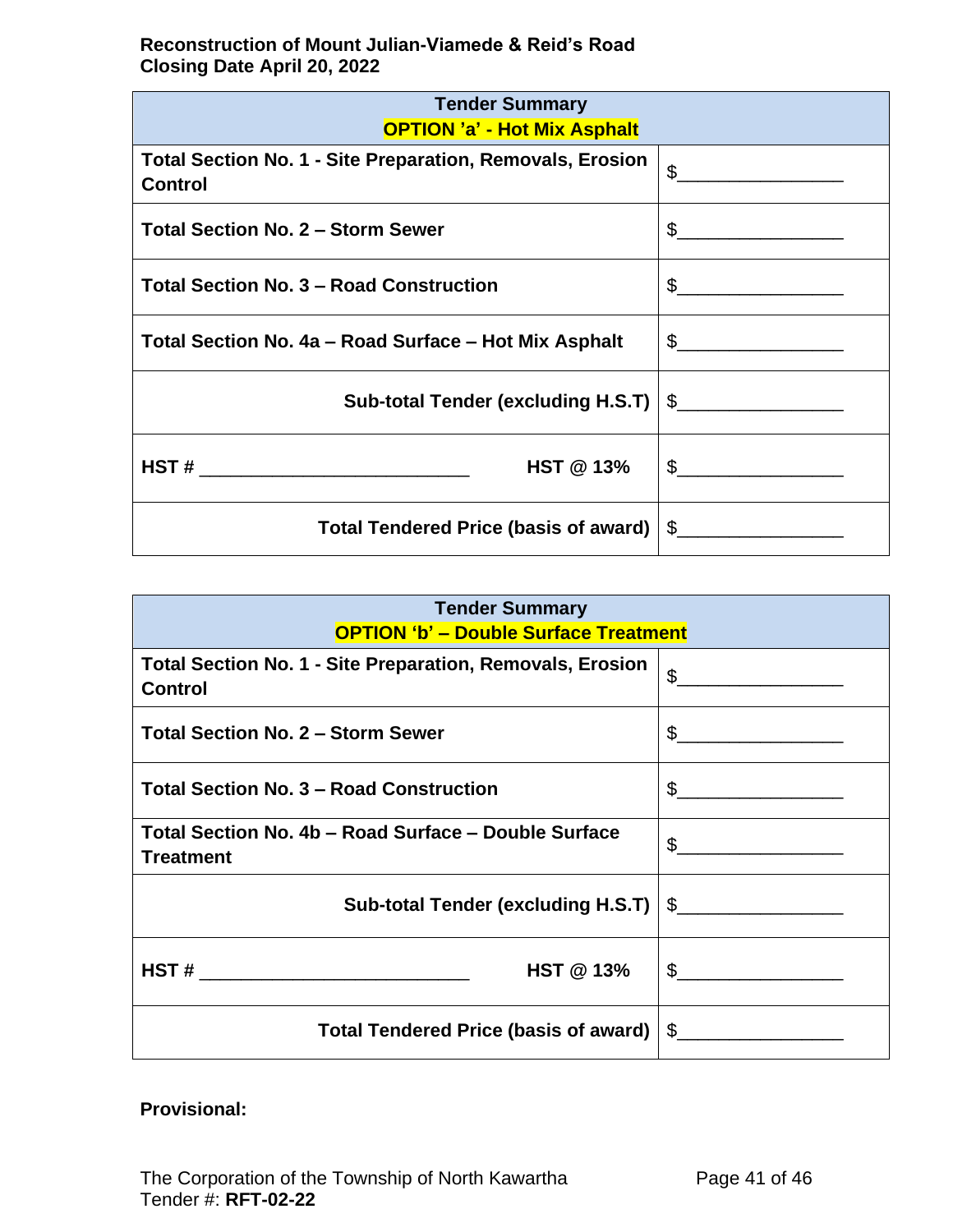T

**Once a compliant bidder has been identified the Municipality reserves the right to include any or all of the provisional items at any time during the award or construction process.**

| <b>SECTION NO. 5 - Provisional Items</b> |                                      |                                                                                                                    |                |                 |                             |                |
|------------------------------------------|--------------------------------------|--------------------------------------------------------------------------------------------------------------------|----------------|-----------------|-----------------------------|----------------|
| <b>ITEM</b><br>NO.                       | SPEC.<br>NO.                         | <b>DESCRIPTION</b>                                                                                                 | <b>UNIT</b>    | <b>QUANTITY</b> | <b>UNIT</b><br><b>PRICE</b> | <b>TOTAL</b>   |
| 5.01                                     | 310,<br><b>SP 36</b>                 | Asphalt gutter                                                                                                     | m              | 500             | $\mathbb{S}$                | $\mathbb{S}$   |
| 5.02                                     | <b>SP 37</b>                         | <b>Asphalt Curb</b>                                                                                                | m              | 50              | $\mathbb{S}$                | $\frac{1}{2}$  |
| 5.03                                     | 305<br><b>SP 38</b>                  | <b>Granular Sealing</b>                                                                                            | m <sup>2</sup> | 4,500           | $\frac{1}{2}$               | $\sim$         |
| 5.04                                     | 403<br><b>SP39</b>                   | <b>Rock Excavation</b>                                                                                             | m <sup>3</sup> | 400             | $\mathbb{S}$                | $\mathbb{S}$   |
| 5.05                                     | 721<br><b>SP40</b>                   | <b>Steel Beam</b><br>Traffic Barrier -<br>Single Rail                                                              | m              | 800             | $\mathfrak{S}$              | $\mathsf{\$}$  |
| 5.06                                     | 721<br><b>SP40</b>                   | Steel Beam End-<br><b>Treatment</b><br>(Leaving)                                                                   | ea             | 3               | $\frac{1}{2}$               | $\mathbb{S}$   |
| 5.07                                     | 721<br><b>SP40</b>                   | Steel Beam End-<br><b>Treatment</b><br>(Approach)                                                                  | Ea             | 3               | $\mathfrak{S}$              | $\mathbb{S}$   |
| 5.08                                     | <b>SP41</b>                          | <b>Pre-Construction</b><br>Survey                                                                                  | <b>LS</b>      | $\mathbf 1$     | $\mathfrak{S}$              | $\frac{1}{2}$  |
| 5.09                                     | 304,<br>308,<br>1150<br><b>SP 34</b> | Hot Mix HL8<br><b>Base Course</b><br>Asphalt (50mm<br>$depth) -$<br>Roadway-<br><b>Mount Julian</b><br>Viamede Rd. | m <sup>2</sup> | 26,270          | $\mathfrak{S}$              | $\mathfrak{S}$ |

٦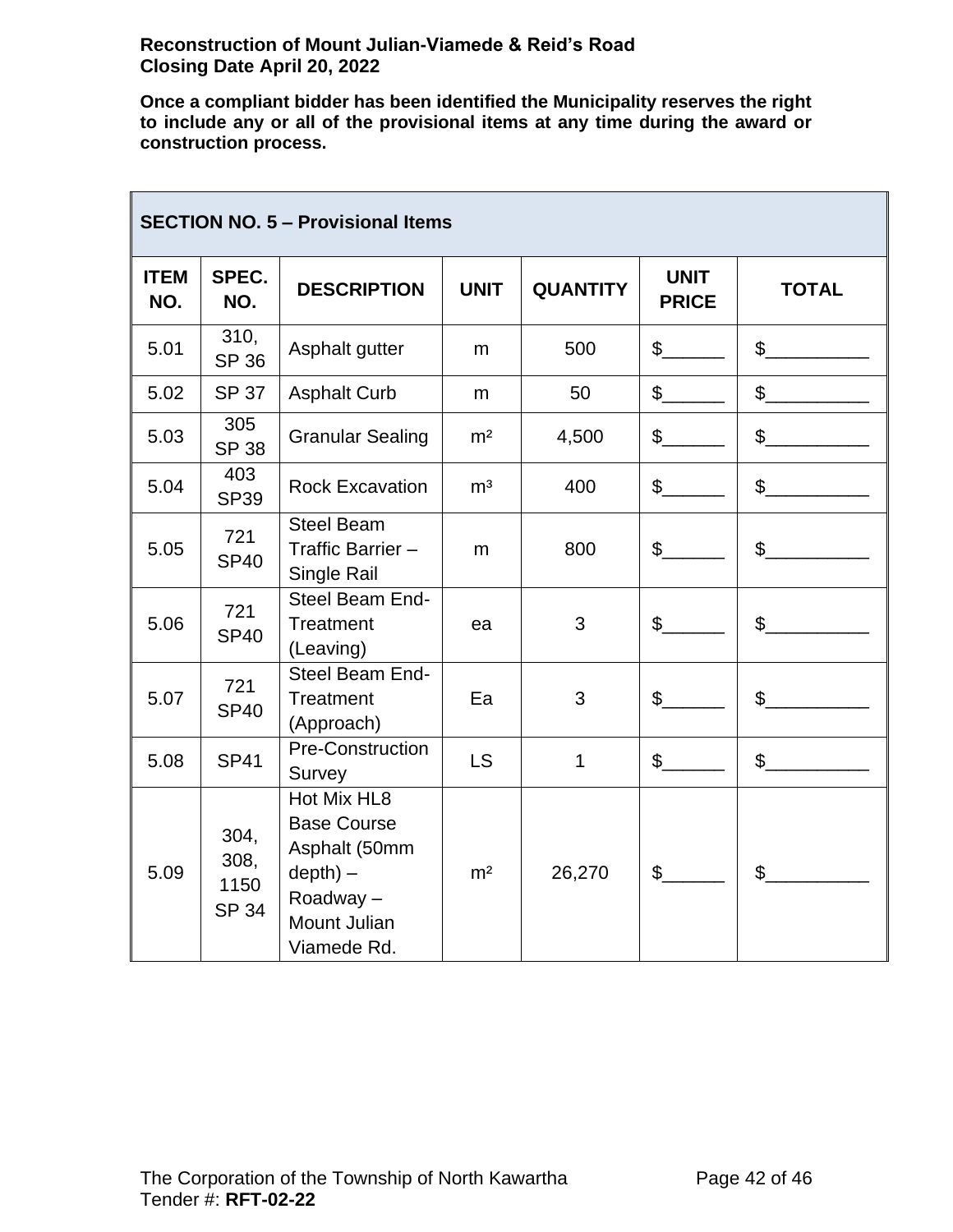### **Acknowledgement to Receipt of Addenda**

This will acknowledge receipt of the following addenda and, that the pricing quoted includes the provision set out in such addendum(s)

|        | Addendum #                                                                                                                                                                                                                           | Date Received |
|--------|--------------------------------------------------------------------------------------------------------------------------------------------------------------------------------------------------------------------------------------|---------------|
| #      |                                                                                                                                                                                                                                      |               |
| #      | <u> 1989 - Albert Store, ameri</u> kansk kon                                                                                                                                                                                         |               |
| #      |                                                                                                                                                                                                                                      |               |
| #      | <u>and the second part of the second part of the second part of the second part of the second part of the second part of the second part of the second part of the second part of the second part of the second part of the seco</u> |               |
| $\Box$ | Check here if No Addenda considered.                                                                                                                                                                                                 |               |

Respondent **Signature CONTER**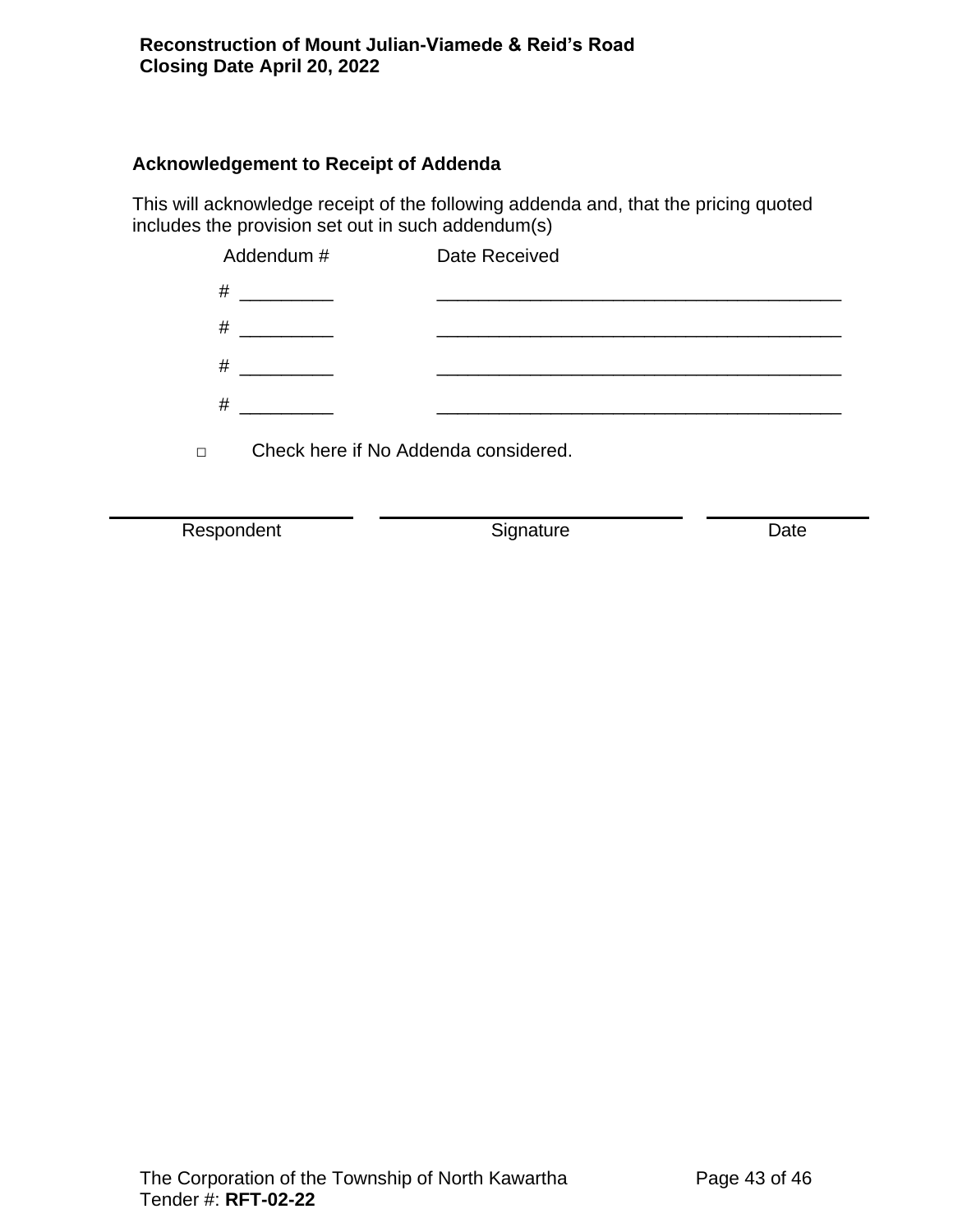### <span id="page-43-0"></span>**Declaration of Accessibility Compliance**

| <b>Company Name:</b> |        |
|----------------------|--------|
| <b>Print Name:</b>   |        |
| Title:               | Dated: |

I/ we acknowledge that as a contractor/consultant of the Township of North Kawartha we are bound to comply with all accessibility Standards under the Accessibility for Ontarians with Disabilities Act, 2005 as amended from time to time.

I/we declare that I/we have read, understand and will meet or exceed all enacted accessibility standards as amended from time to time.

I/we further declare that I/we will undertake to ensure all sub-contractors hired by us in completion of our work will also comply with the above standards.

Respondent **Signature** Signature Date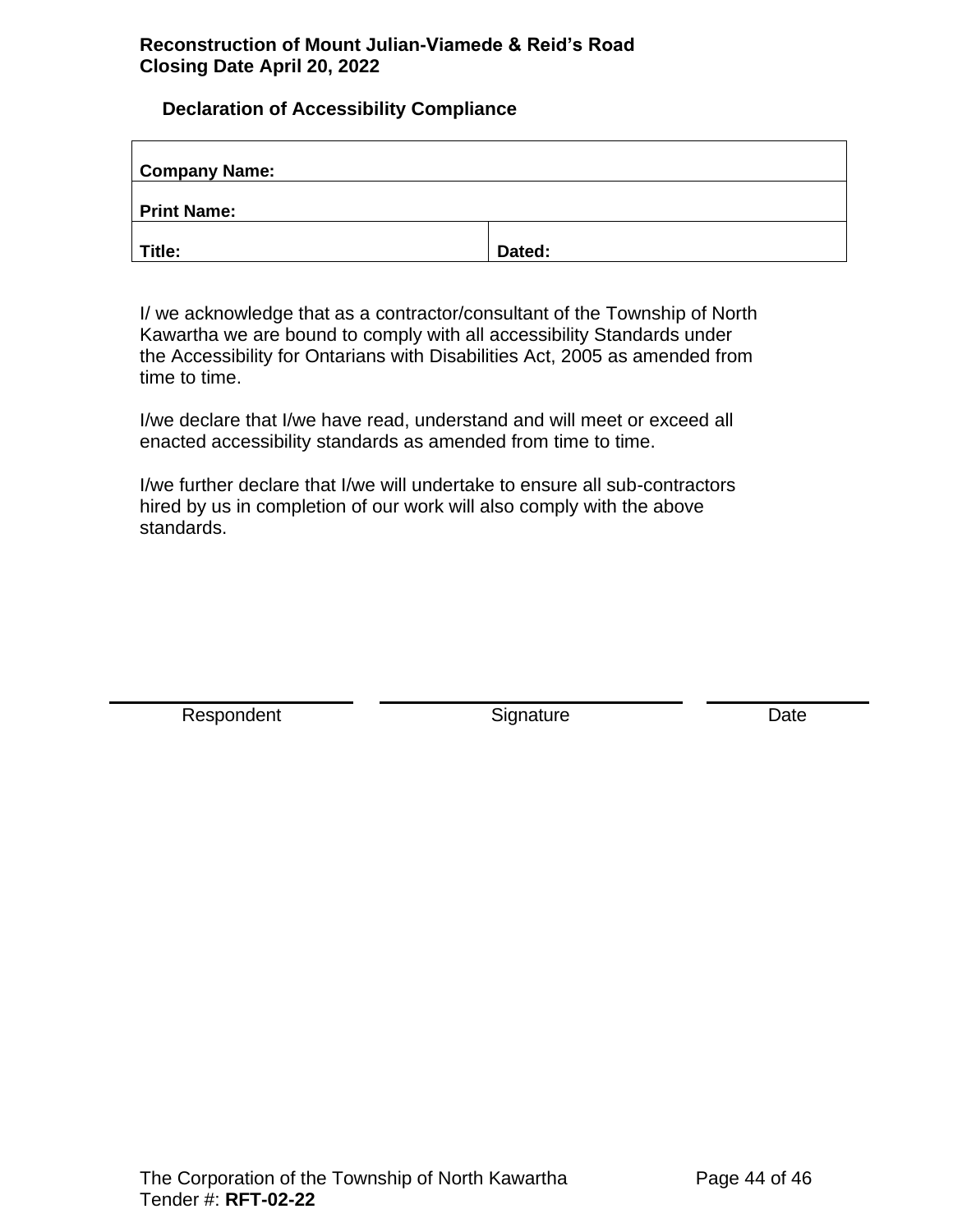<span id="page-44-0"></span>Terms and Conditions – Agreement Acknowledgement

| I/We     | the undersigned |
|----------|-----------------|
| declare: |                 |

- 1. That the several matters stated in the said bid are in all respects true accurate and complete.
- 2. That I/we have read and fully understand all information, terms and conditions contained within the Bid Document, including: Part "A" Information to Bidders; Part "B" Standard Terms and Conditions; Part "C" Specifications and Part "D" Bid Form.
- 3. That I/we do hereby bid and offer to enter into a contract to supply and deliver all materials mentioned and described or implied therein including in every case freight, duty, currency exchange, H.S.T. in effect on the date of the acceptance of bid, and all other charges on the provisions therein set forth and to accept in full payment therefore, in accordance with the prices and terms set forth in the bid herein.
- 4. That this bid is irrevocable for ninety (90) days and prices for as long as stated elsewhere in the bid document, and that the municipality may at any time within that period without notice, accept this bid whether any other bid has been previously accepted or not.
- 5. That the awarding of the contract by the municipality is based on this submission, which shall be an acceptance of this bid.
- 6. That if the bid is accepted, I/we agree to furnish all documentation, security and certifications as required by the bid document and to execute a formal contract in triplicate, if required, within ten (10) working days after notification of award. I/We understand that any acceptance by the municipality is fully conditional upon the receipt of said documentation, security and certifications by the municipality within ten (10) working days. Bid documents may form the contract if project is awarded to the bidder. If I/we fail to do so, the municipality may accept the next highest scored bid or any bid or to advertise for new bids, or to carry out completion of the works in any other way they deem best.
- 7. That I/we agree to save the municipality, its agents, or employees, harmless from liability of any kind for the use of any composition, secret process, invention, article or appliance furnished or used in the performance of the contract of which the bidder is not the patentee, assignee, or licensee.